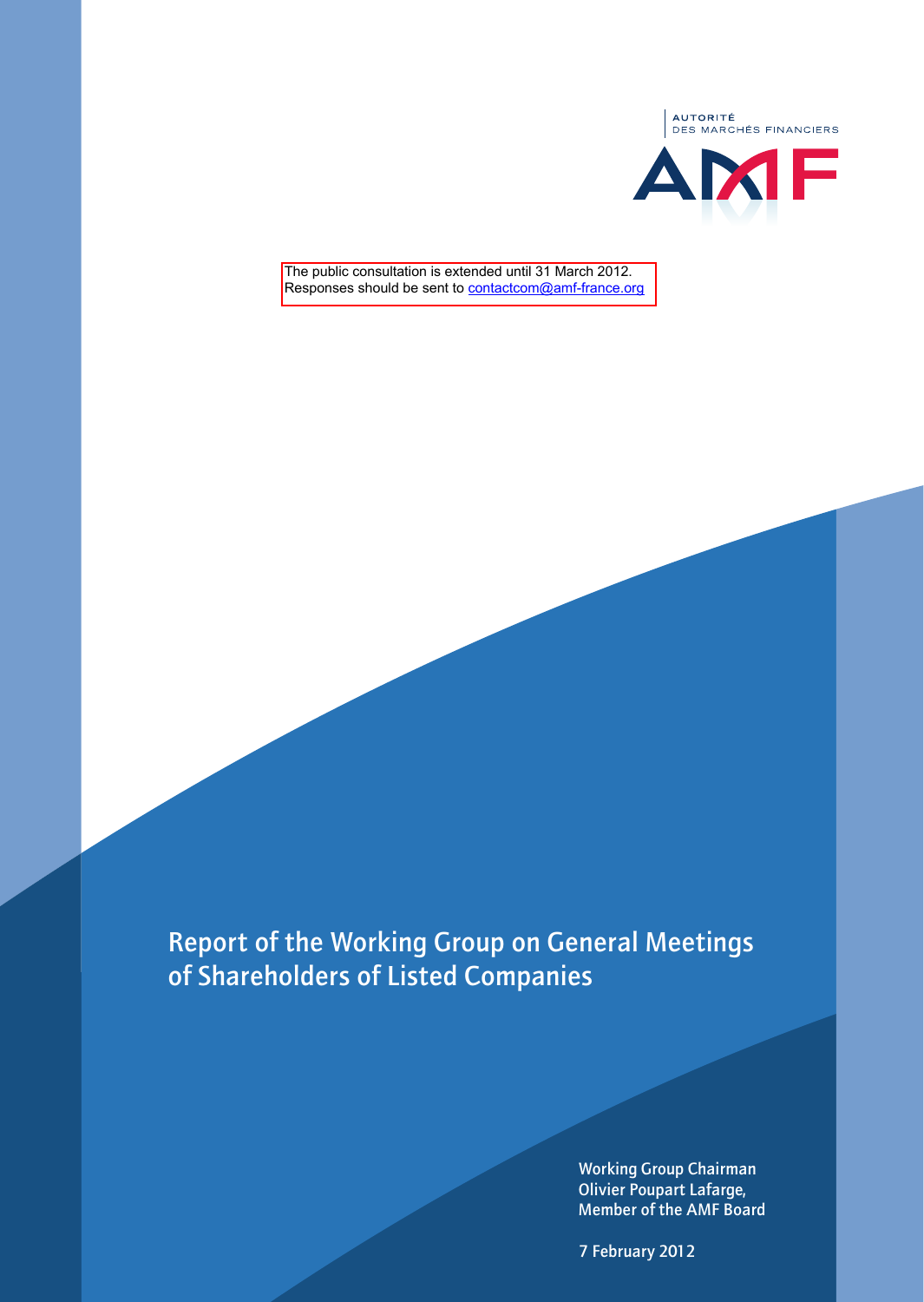## **FOREWORD**

General meetings are a privileged opportunity for shareholders, be they individuals or institutional investors, to dialogue, obtain information and exchange views.

The organisation of general meetings and shareholder voting is governed by statutory and regulatory requirements that seek in particular to ensure the legal certainty of key decisions. This is particularly important since general meetings in France enjoy substantial powers.

In view of its duty to protect savings, the AMF pays special attention to ensuring that shareholders are able to exercise their voting rights at general meetings. One of the actions adopted under the AMF's latest Strategic Plan is to pursue discussions with issuers and shareholders on organising general meetings so that shareholders can play their full part.

In May 2001 the AMF Board decided to set up a working group of market stakeholders (issuers, institutional investors, individual shareholders, statutory auditors, lawyers, academics and securities professionals) tasked with formulating proposals on three topics: dialogue between shareholders and issuers at general meetings, the functioning of general meetings, and voting on regulated agreements. The number of topics was restricted deliberately to ensure that the group's work would not extend to the entire field of listed company governance or give rise to proposals that could be implemented quickly.

Before presenting the findings of the working group, it should be stressed that the group's members, as well as several of the experts they questioned – especially institutional investors that attend general meetings in other countries, in particular the United States and the UK – expressed positive views on the way that general meetings function in France.

Given this broadly positive response, the working group did not seek to call into question the existing checks and balances but to identify developments that might be desirable in specific areas, based on situations sometimes observed by shareholders.

This report presents the findings of the working group in four sections.

The first part deals with **dialogue between shareholders and issuers.** It stresses the need for ongoing dialogue both before and after the general meeting. One important aspect of that interaction is the possibility for shareholders to express their concerns. They can do so through draft resolutions or agenda items, as well as by asking written or oral questions. The group also underscored the additional efforts needed to clearly explain the content of and reasons for the resolutions put by the board to the meeting.

In terms of **voting**, the group proposed introducing a "third way" for shareholders to express themselves; this would be done by enshrining a true abstention vote in French law, separate from "for" and "against" votes. It also proposed improvements to the mechanism for transmitting the votes of non-resident shareholders. The present system is fairly complex, but this is mainly due to the circuits it uses than to the law that governs it. The group also put forward practical measures concerning possibilities for electric voting that would benefit all shareholders, residents and non-residents alike.

The deliberations on the **"committees"** set up for general meetings sought to clarify some of the existing practices and put them on a formal footing. The group wants formal recognition of the role played by the "centraliser" in compiling attendance sheets. And it proposed that committee members should refrain from taking part in decisions that concern them personally.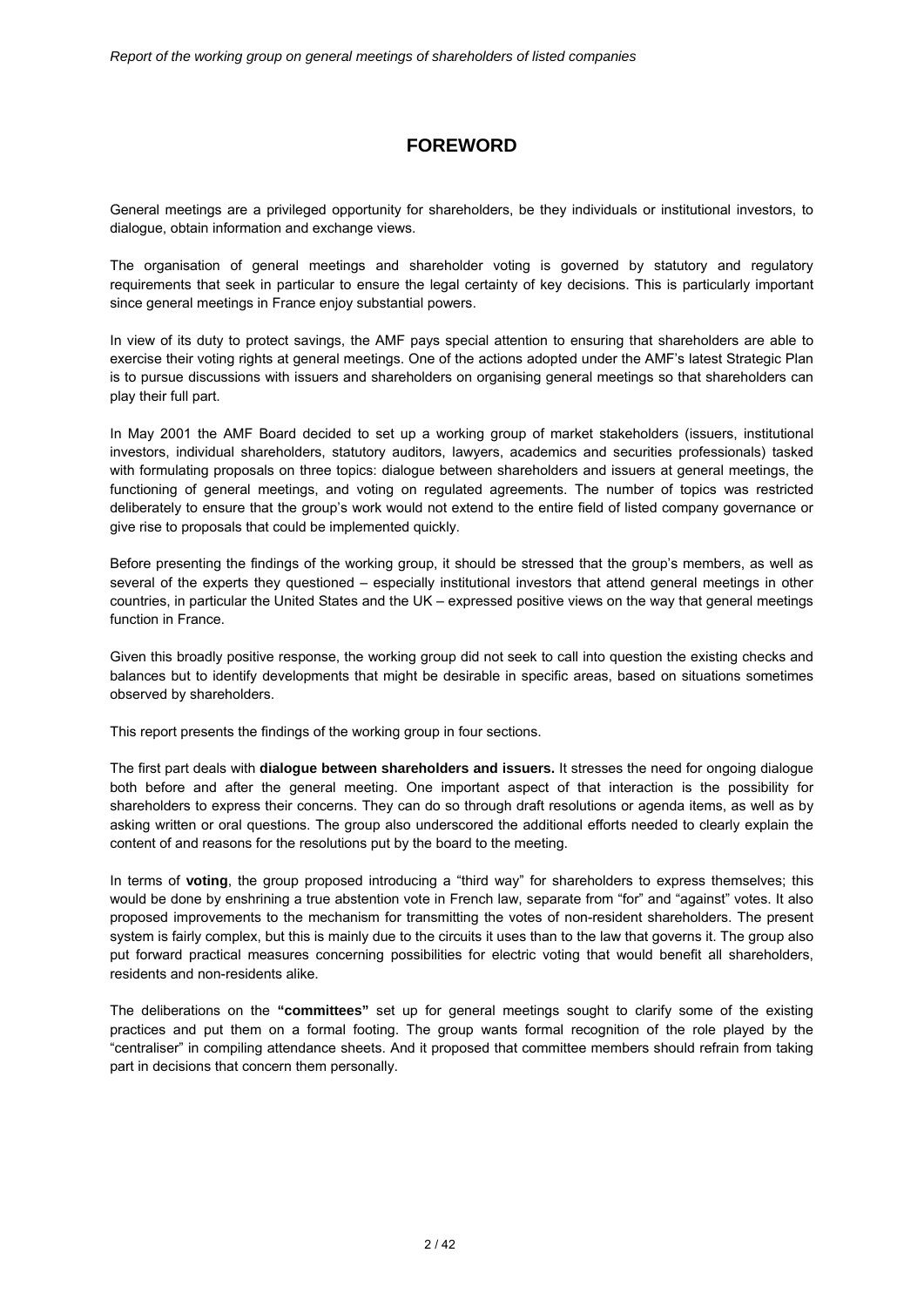The group considers that efforts are needed to make **regulated agreements** more transparent and easier to understand. The respective roles of the various parties involved in approving and ratifying these agreements must be reiterated and, in some cases, strengthened. The group calls on boards of directors to explain their reasons for authorising regulated agreements. It also proposes improvements to the way that the scope of regulated agreements is defined, possibly by excluding agreements with wholly owned subsidiaries. By contrast, agreements between a senior manager or a director and a subsidiary should be brought to the attention of the parent company's shareholders and, in certain cases resulting from factual circumstances, be subject to the regulated agreement procedure at parent company level.

Rules governing the convening, functioning and powers of general meetings are laid down in company law. Consequently, some of the group's proposals would entail legislative or regulatory amendments. However, when formulating such proposals, the group sought to avoid burdening the existing legal framework, amended recently when the European directive on shareholder rights was transposed into French law.

Some proposals are aimed directly at the market participants concerned, especially listed companies. The group paid particular attention to small and mid-capitalisation companies, which, because of their characteristics, need not adopt the proposals intended for larger companies – although they may voluntarily decide to follow them or take inspiration from them in practice. The proposals not intended for small and mid-caps (unless they adopt them of their own accord) are listed in the header section of the report.

All the group's proposals can be applied by the market participants concerned – notably listed companies – as soon as possible, except where legislative or regulatory modifications are necessary. The working group also considers that, subject to the same caveat on legislative or regulatory amendments, the AMF could recommend implementing the report's proposals at the general meetings to be held from 1 January 2013.

The group examined several areas for progress in the course of its meetings, and the proposals it finally adopted reflect a broad consensus among its members. It must be pointed out, however, that none of the members is personally accountable for the proposals, since some may have expressed opinions that departed from the consensus.

I extend my warmest thanks, on behalf of the AMF and personally, to all the members of the working group for their involvement and active contributions. The meetings enabled me to appreciate their professional and personal qualities. Thanks to those qualities, the discussions – though often lively – always took place in a courteous and mutually respectful atmosphere, despite differences of culture, origin and viewpoint.

> Working Group Chairman Olivier Poupart-Lafarge Member of the AMF Board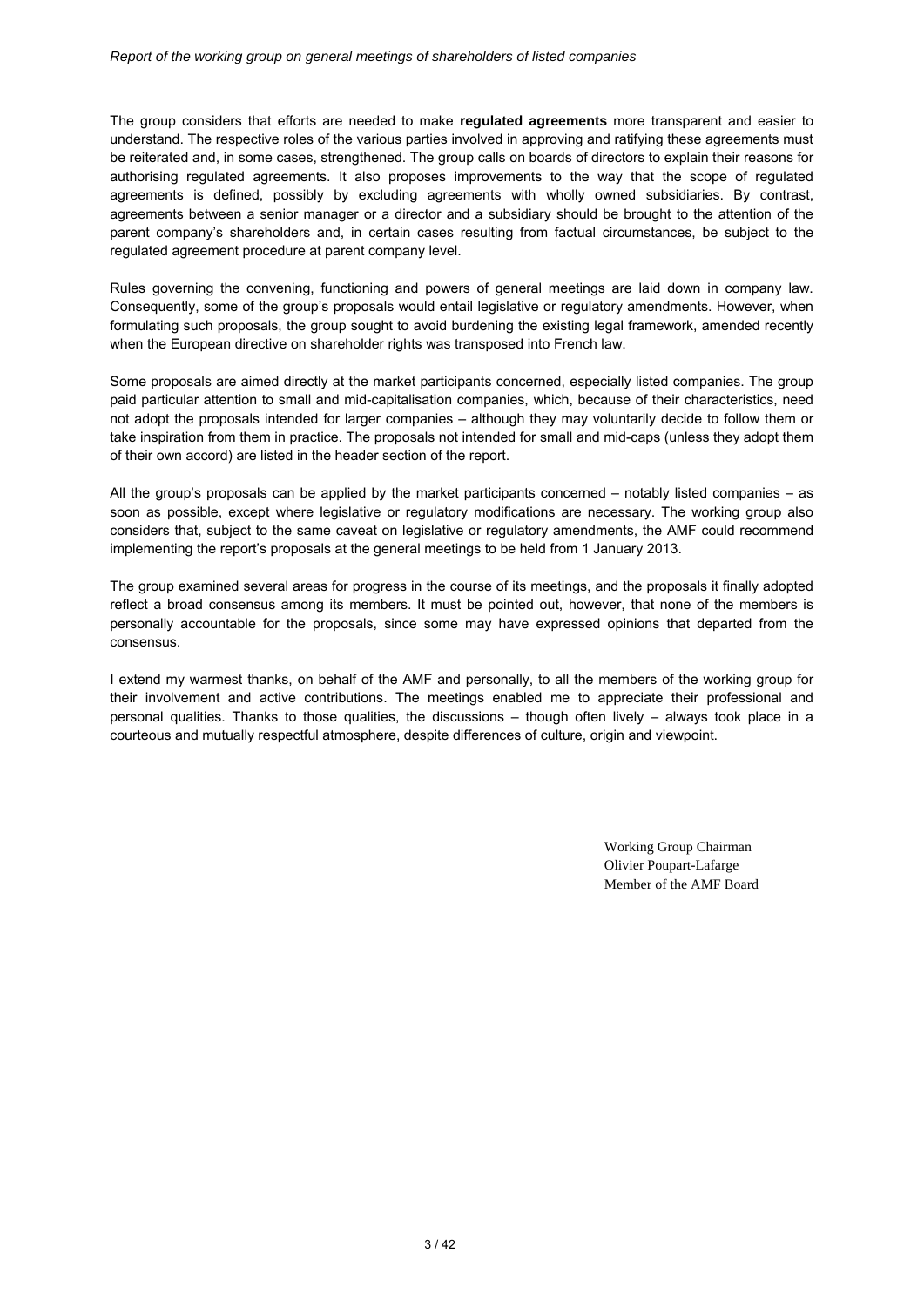# **CONTENTS**

|     |                                                                                                                                                                                           |                                                                                                                                                                                                                                                                         | 6        |  |  |  |
|-----|-------------------------------------------------------------------------------------------------------------------------------------------------------------------------------------------|-------------------------------------------------------------------------------------------------------------------------------------------------------------------------------------------------------------------------------------------------------------------------|----------|--|--|--|
| I.  |                                                                                                                                                                                           | Ongoing dialogue between shareholders and issuers ____________________11                                                                                                                                                                                                |          |  |  |  |
|     |                                                                                                                                                                                           |                                                                                                                                                                                                                                                                         |          |  |  |  |
|     | B. Develop ongoing dialogue between shareholders and issuers __________________________12<br>C. Announce the date and agenda of the general meeting as early as possible _____________ 12 |                                                                                                                                                                                                                                                                         |          |  |  |  |
|     |                                                                                                                                                                                           |                                                                                                                                                                                                                                                                         |          |  |  |  |
|     |                                                                                                                                                                                           | D. Be more forthcoming about requirements for proposed shareholder resolutions and agenda<br><u>23 mars = 200 mars = 200 mars = 200 mars = 200 mars = 200 mars = 200 mars = 200 mars = 200 mars = 200 mars = 20</u><br>items                                            |          |  |  |  |
|     |                                                                                                                                                                                           | 1. Adopt a broad conception of agenda items and better coordinate debates during the meeting 13<br>2. Simplify and clarify the proposed resolutions and statements of reasons, and put them in<br>perspective                                                           | 14       |  |  |  |
|     |                                                                                                                                                                                           | المحتوىية.<br>Pay attention to the wording of resolution titles, clarify the statements of reasons and put them in<br>2.1<br>perspective                                                                                                                                | 14       |  |  |  |
|     |                                                                                                                                                                                           | Avoid multiplying the number of resolutions to delegate and authorise, and make sure that the<br>2.2<br>summary tables are clear                                                                                                                                        |          |  |  |  |
|     |                                                                                                                                                                                           | summary tables are clear<br>Favour a more educational presentation of amendments to resolutions ________________________15<br>2.3                                                                                                                                       |          |  |  |  |
|     |                                                                                                                                                                                           |                                                                                                                                                                                                                                                                         | 15       |  |  |  |
|     |                                                                                                                                                                                           | 1. Limit commercial questions during the general meeting.<br><u> 1989 - Johann Barnett, fransk politiker (d. 1989)</u><br>2. Improve the handling of written questions received before the general meeting                                                              | 15       |  |  |  |
|     |                                                                                                                                                                                           | Address the most relevant written questions at the general meeting _________________________15<br>2.1                                                                                                                                                                   | 15       |  |  |  |
|     |                                                                                                                                                                                           | 2.2<br>Do better at communicating responses to written questions ______________________                                                                                                                                                                                 | 15       |  |  |  |
|     |                                                                                                                                                                                           | 3. Do more to democratise speaking time at the general meeting__________________                                                                                                                                                                                        | 16       |  |  |  |
|     |                                                                                                                                                                                           |                                                                                                                                                                                                                                                                         | 16       |  |  |  |
|     |                                                                                                                                                                                           |                                                                                                                                                                                                                                                                         |          |  |  |  |
|     |                                                                                                                                                                                           | $\frac{16}{2}$                                                                                                                                                                                                                                                          |          |  |  |  |
|     |                                                                                                                                                                                           | 2. Ensure transparency of general meeting voting results<br>3. Provide the voting results, summary report and minutes of the general meeting promptly________17                                                                                                         |          |  |  |  |
|     |                                                                                                                                                                                           | Observe the 15-day time limit for releasing voting results<br>Expand the practice of providing summary reports and shorten the time period for releasing the<br>3.1                                                                                                     | 17       |  |  |  |
|     |                                                                                                                                                                                           | 3.2                                                                                                                                                                                                                                                                     | 17       |  |  |  |
|     |                                                                                                                                                                                           | minutes<br><u> 1989 - Johann Barn, amerikan besteman besteman besteman besteman besteman besteman besteman besteman bestema</u>                                                                                                                                         | 18       |  |  |  |
|     |                                                                                                                                                                                           |                                                                                                                                                                                                                                                                         |          |  |  |  |
| ΙΙ. |                                                                                                                                                                                           |                                                                                                                                                                                                                                                                         | 19       |  |  |  |
|     |                                                                                                                                                                                           |                                                                                                                                                                                                                                                                         |          |  |  |  |
|     |                                                                                                                                                                                           |                                                                                                                                                                                                                                                                         | 19       |  |  |  |
|     |                                                                                                                                                                                           | Drawbacks of treating abstention as an "against vote"<br>$\frac{1}{2}$ 19<br>1.1<br>Drawbacks of treating abstention as an "against vote" __________________________<br>Instituting a true abstention vote would give shareholders a more graduated choice. ___________ |          |  |  |  |
|     |                                                                                                                                                                                           | 1.2<br>2. Support recognition of a true abstention vote in EU law                                                                                                                                                                                                       | 19<br>20 |  |  |  |
|     |                                                                                                                                                                                           | <u> 1989 - Johann Barnett, fransk politik (d. 1989)</u><br>Constraints set by the EU directive of 13 December 1976<br>2.1                                                                                                                                               | 20       |  |  |  |
|     |                                                                                                                                                                                           | 2.2                                                                                                                                                                                                                                                                     | 21       |  |  |  |
|     |                                                                                                                                                                                           | 2.3<br>Reflections prompted by the suggested change ___________________________________                                                                                                                                                                                 | 21       |  |  |  |
|     |                                                                                                                                                                                           |                                                                                                                                                                                                                                                                         | 22       |  |  |  |
|     |                                                                                                                                                                                           | B. Facilitate voting by non-resident shareholders ______________________________<br>1. Bear in mind the importance of voting by non-resident shareholders at general meetings of listed                                                                                 |          |  |  |  |
|     |                                                                                                                                                                                           | companies                                                                                                                                                                                                                                                               | 22       |  |  |  |
|     |                                                                                                                                                                                           |                                                                                                                                                                                                                                                                         | 22       |  |  |  |
|     |                                                                                                                                                                                           | Reforms already implemented<br>2.1                                                                                                                                                                                                                                      | 22       |  |  |  |
|     |                                                                                                                                                                                           | Provide information about the main features of a complex process ________________<br>$2.2\phantom{0}$                                                                                                                                                                   | 23       |  |  |  |
|     |                                                                                                                                                                                           | Bear in mind the key role of voting intermediaries _____________________________<br>2.2.1                                                                                                                                                                               | 23       |  |  |  |
|     |                                                                                                                                                                                           | 2.2.2<br>Identify the principal stages in the circuit                                                                                                                                                                                                                   | 24       |  |  |  |
|     |                                                                                                                                                                                           | Facilitate the process of sending out information on the general meeting<br>2.2.2.1                                                                                                                                                                                     | 24       |  |  |  |
|     |                                                                                                                                                                                           | Ensure end-to-end electronic transmission of voting forms<br>2.2.2.2                                                                                                                                                                                                    | 25       |  |  |  |
|     |                                                                                                                                                                                           | 2.2.2.3<br>Confirm to shareholders that their votes have been cast and counted.<br>2.3<br>Anticipate forthcoming regulatory changes                                                                                                                                     | 27<br>27 |  |  |  |
| Ш.  |                                                                                                                                                                                           | The general meeting committee: constitution, duties and practices                                                                                                                                                                                                       | 28       |  |  |  |
|     |                                                                                                                                                                                           | A. Clarify the requirements regarding the constitution, composition and operation of the                                                                                                                                                                                |          |  |  |  |
|     |                                                                                                                                                                                           | general meeting committee_                                                                                                                                                                                                                                              |          |  |  |  |
|     |                                                                                                                                                                                           | 1. Establish the principle that a general meeting committee must be constituted                                                                                                                                                                                         | 28<br>28 |  |  |  |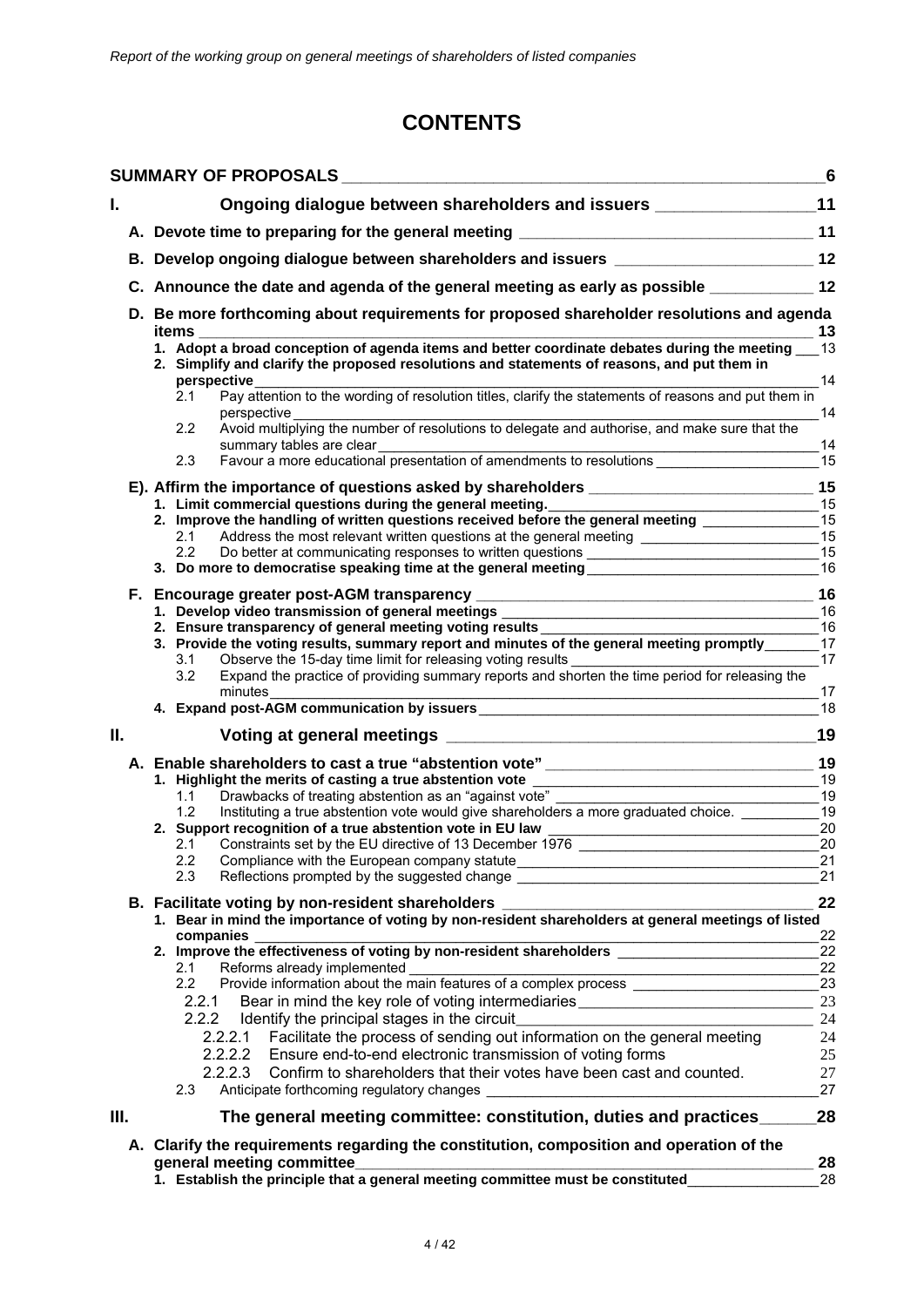|                |            | 2. Clarify the issue of who chairs the meeting committee                                                                                                                                                                                       | 29       |
|----------------|------------|------------------------------------------------------------------------------------------------------------------------------------------------------------------------------------------------------------------------------------------------|----------|
|                |            | 3. Affirm the principle that committee decisions are taken by majority vote                                                                                                                                                                    | 29       |
|                |            | 4. Bear in mind the collegial nature of the committee __________________________<br>5. Prepare the formation of the committee in advance ___________________________                                                                           | 30<br>30 |
|                |            | 6. Prevent conflicts of interest on the committee                                                                                                                                                                                              | 30       |
|                |            |                                                                                                                                                                                                                                                |          |
|                |            | B. Specify the duties and powers of the committee _______________________________<br>1. Highlight the role of the centraliser in carrying out tasks assigned to the committee __________                                                       | 31       |
|                |            |                                                                                                                                                                                                                                                | 31       |
|                |            |                                                                                                                                                                                                                                                | 31       |
|                |            | 3. Encourage the development and use of best practice guides for committee members                                                                                                                                                             | 32       |
| IV.            |            |                                                                                                                                                                                                                                                | 33       |
|                |            | A. Clarify the notion and scope of regulated agreements ________________________                                                                                                                                                               | 33       |
|                |            | 1. Clarify the meaning of "agreements on current operations entered into concluded under normal<br>terms and conditions"                                                                                                                       | 33       |
|                |            | 2. Exclude intra-group agreements in the strict sense of the term (agreements between a parent and                                                                                                                                             |          |
|                |            | its wholly owned subsidiaries) from the scope of regulated agreements____________                                                                                                                                                              | 34       |
|                |            | 3. Define what is meant by an "indirectly involved person"                                                                                                                                                                                     | 34       |
|                |            | 4. Give information about agreements between a senior manager and a subsidiary of the issuer                                                                                                                                                   | 34       |
|                |            | B. Underscore the role of the board of directors in spelling out the merits of agreements __ 35                                                                                                                                                |          |
|                |            | C. Improve disclosure of information to the general meeting                                                                                                                                                                                    | 36       |
|                |            | 1. Improve the information disclosed by the statutory auditors in their special report                                                                                                                                                         | 36       |
|                | 1.1        | Promote a clear, detailed presentation by the statutory auditors of the terms and conditions of                                                                                                                                                |          |
|                |            | regulated agreements and their import for the company<br>reguiated agreements and their import for the company ___________________________<br>Encourage disclosure in the special report of regulated agreements concluded after the financial | 36       |
|                | 1.2        |                                                                                                                                                                                                                                                |          |
|                |            | year-end                                                                                                                                                                                                                                       | 37       |
|                |            | 2. Improve disclosures by the company                                                                                                                                                                                                          | 37       |
|                | 2.1<br>2.2 | Clarify the link between regulated agreements and relations with related parties                                                                                                                                                               | 37<br>38 |
|                |            | Make the special report easier to access                                                                                                                                                                                                       |          |
|                |            | D. Bear in mind the arrangements and procedures for voting at general meetings __                                                                                                                                                              | 38       |
|                |            | 1. Emphasise that resolutions concerning regulated agreements can be presented separately                                                                                                                                                      | 38       |
|                |            | 2. Bear in mind that the meeting's approval covers new agreements only                                                                                                                                                                         | 38       |
|                |            |                                                                                                                                                                                                                                                | 39       |
| <b>ANNEX1</b>  |            | <b>SELECTED REFERENCES</b><br><u> 1980 - Jan James James James James James James James James James James James James James James James James Ja</u>                                                                                            | 41       |
| <b>ANNEX 2</b> |            | <b>EUROPEAN COMMISSION GREEN PAPER ON CORPORATE GOVERNANCE</b><br><b>IN THE E.U.</b>                                                                                                                                                           | 42       |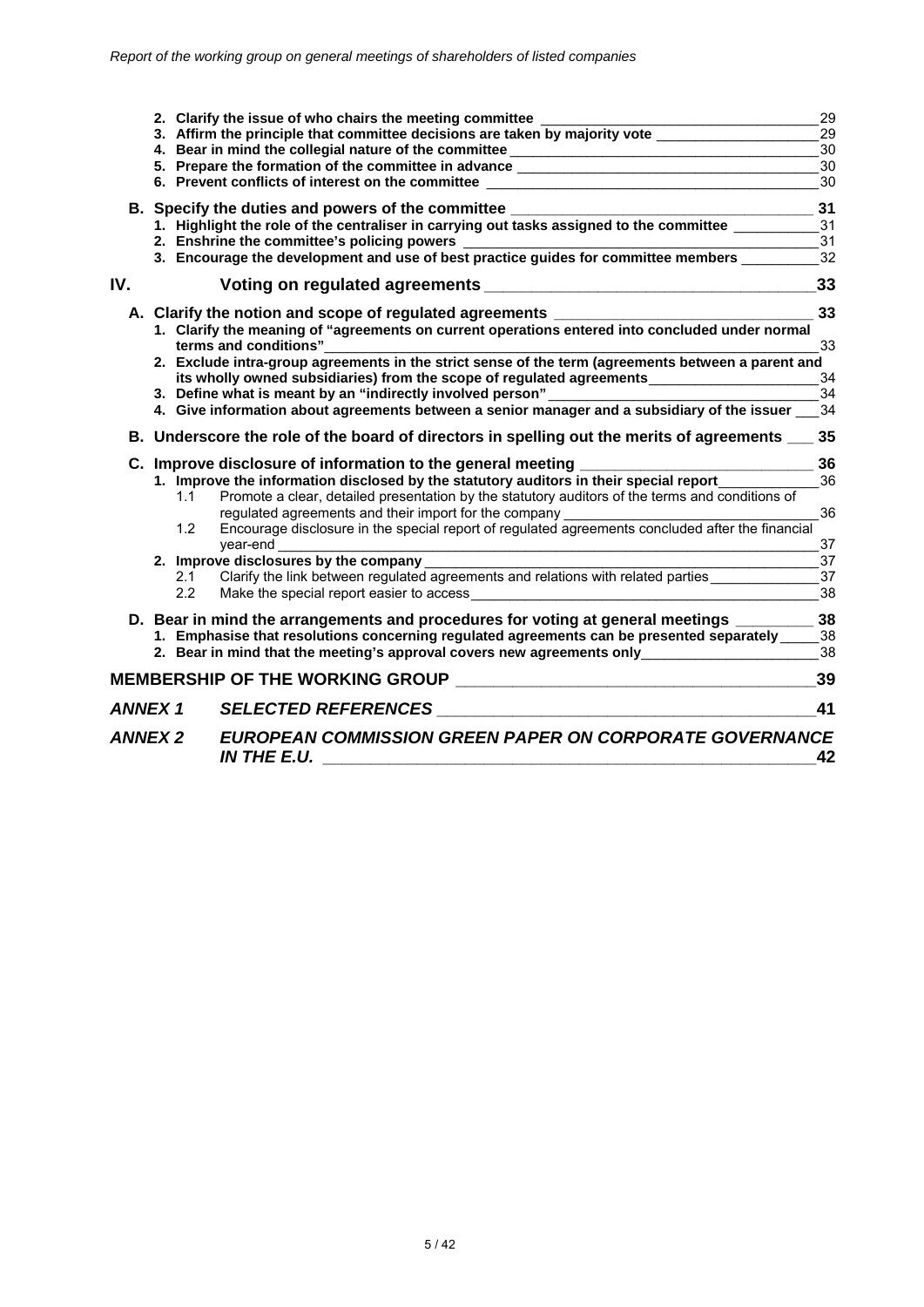# **SUMMARY OF PROPOSALS**

## **I. Ongoing dialogue between shareholders and issuers**

#### **Proposal 1**

- Establish an ongoing dialogue between shareholders and companies before draft resolutions are published and after the general meeting as well, to help resolve possible disagreements on points of voting policy for different categories of shareholders.
- Develop new ways of dialoguing after the notice of meeting has been published, and allow time for discussion.
- After the general meeting, to the extent possible, meet personally with shareholders who wish to discuss any disagreements on important points brought up at the meeting, with a view to learning lessons for the next general meeting..

#### **Proposal 2**

- Extend the practice of the issuer announcing the date of the following year's general meeting (or even the dates of the next two AGMs) at the end of the current year's meeting. The date(s) are then published on the issuer's website in the same section as its calendar for future financial reports.
- Ensure that the issuer's updated articles of association are posted on its website so that each shareholder has access to full information from the company.

#### **Proposal 3**

- Foster practices that facilitate exercise of a shareholder's right to put items or proposed resolutions on the agenda of the general meeting.
- Adopt a broad conception of agenda items that extends beyond what lies strictly within the decision-making powers of the general meeting. Thus, agenda items could relate to the purpose of the company or to the content of the literature provided to the general meeting.
- Sequence the general meeting so that agenda items and proposed resolutions relating to the same subject are debated together, not separately.

#### **Proposal 4**

- Make the titles of resolutions proposed at general meetings more understandable and improve the wording of the statement of reasons for each proposed resolution in order to clarify what is to be voted on and what is at stake in the decision. In principle, the reasons should be stated identically in the report of the board and in the "convening notice" sent to shareholders. Accordingly, these explanations ought not to consist merely in recasting the legal terms of the resolution in plainer language. They should present the issues and the reasons for the proposed resolution in a way that enlightens and informs the shareholder vote.
- Post the statements of reasons included in the board's report on the proposed resolutions on the issuer's website at the same time that the "meeting notice" is published in the legal gazette (BALO), not later than 35 days before the meeting. Include a link to the issuer's website in the AGM notice published in the BALO.
- At the general meeting, present and explain the proposed resolutions before they are voted on.

#### **Proposal 5**

- Justify new requests for authority to issue securities within the framework of the company's business strategy, with due regard for the confidentiality of financial offerings.
- As soon as the meeting notice is published, post on the issuer's website, along with the board's statement of reasons for the proposed resolutions, the summary table on how previous financing authorisations have been used, if need be with explanations to aid understanding.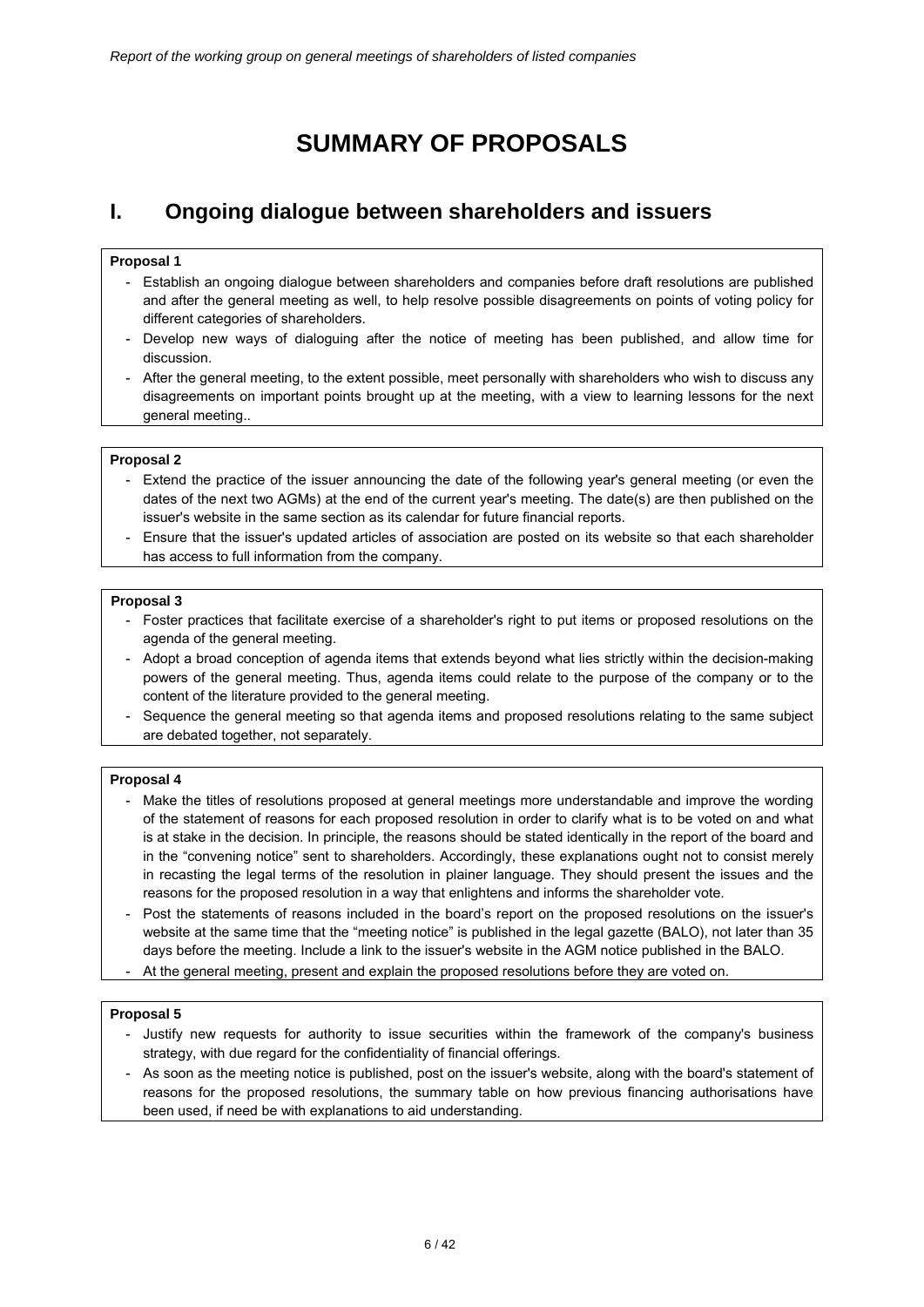- Post a summary report on the general meeting on the company's website within three months.
- Draw up the minutes as soon as possible after release of the summary report on the meeting.
- Have a guide prepared by those involved (issuers, investors and directors in particular) using the same subject headings as a minutes document.
- In information meetings that take place after the AGM, devote an agenda item to summarising the discussions that took place at the meeting.

## **II. Voting at general meetings**

#### **Proposal 7**

- Institute a true vote of abstention in French law through new legislation.
- Redesign the mail-in voting form to clarify the intent of each vote, in particular to distinguish it from powers granted without specifying the name of the proxy.

#### **Proposal 8**

Take measures that give importance to non-resident institutional investors:

- When communicating with investors, issuers should pay particular attention to non-resident shareholders (if any), notably by providing English translations of the main general meeting documents (agenda, draft resolutions, statements of reasons, management report).
- Large issuers with an international shareholder base should systematically put a suitable person in charge of relations with non-resident investors in order to answer questions relating to the general meeting. The name and contact details of this person should be provided in the issuer's financial disclosures.

#### **Proposal 9**

- Ensure that non-resident shareholders are better informed about the key stages of the voting procedure by providing them with clear, comprehensive documentation put together by issuers and other participants in the French securities holding system.
- Make non-resident investors more aware of the relevance of the different methods of holding specific shares under French law. In particular, let them know that, if they want to be sure of receiving relevant information before and after a general meeting and of having their votes counted, they can be registered directly on the issuer's books.

#### **Proposal 10**

Without prejudice to other countries' laws, align the information on non-resident investors with that required for resident shareholders. To this end, ensure that the global mail-in voting forms sent via registered intermediaries include a file giving details of the identity and votes cast of the shareholders concerned.

#### **Proposal 11**

- Put in place one or more electronic voting platforms that can provide prompt, reliable handling of data flows between issuers and shareholders. Enable non-resident shareholders to benefit from this system by encouraging all participants in the voting chain, including foreign intermediaries and especially proxy voting agents, to take the steps needed to connect to these platforms as quickly as possible.
- Once the electronic voting system makes it possible for non-resident shareholders to vote via proxy voting agencies, encourage non-resident investors and their service providers to vote electronically.

#### **Proposal 12**

Provide any person or nominee registered directly on the issuer's books, upon prior request from the persons concerned, with a document confirming that their votes have been properly taken into account.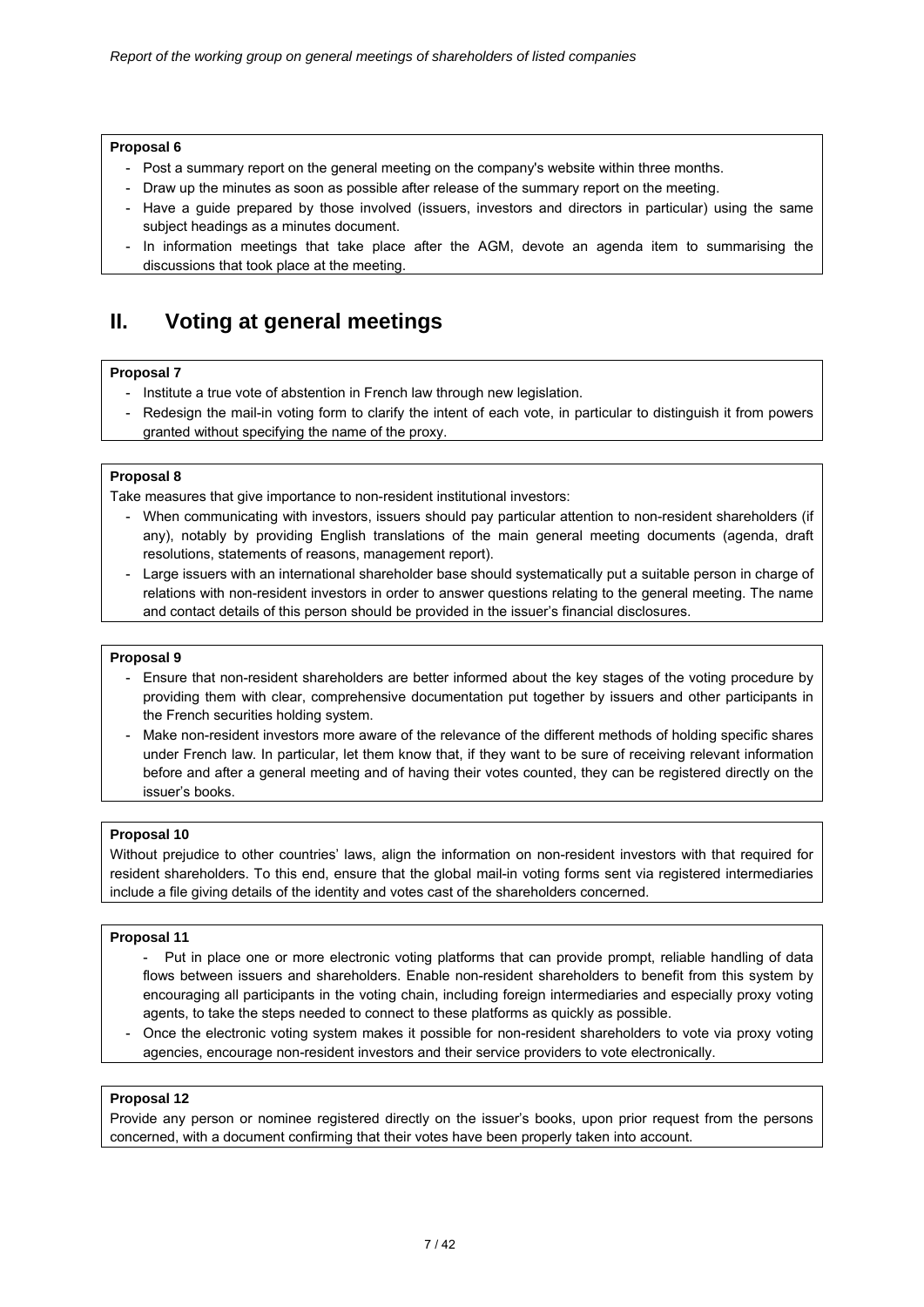Study the feasibility of a system that would enable non-resident final investors to be informed that their voting rights have been duly exercised where the voting is done electronically.

## **III. General meeting committee: constitution, duties and practices**

#### **Proposal 14**

- Insert the principle, in either the legislative or regulatory part of the Commercial Code, that a general meeting committee must be formed and in place at the general meeting.
- In the regulatory part of the Commercial Code, specify that this committee is chaired by the same person who presides as chair of the general meeting and that the committee's decisions are taken by a majority of its members.

#### **Proposal 15**

- Put in place a general meeting committee composed of a chairperson and two scrutineers, unless circumstances duly explained in the meeting minutes make this impossible.
- To the extent possible, identify in advance the persons likely to be named as scrutineers, so that they can familiarise themselves with the role they will play and the difficulties the committee may encounter during the general meeting.

#### **Proposal 16**

- Prohibit a member of the general meeting committee from taking part in any decision within the committee's powers that would affect that member, such as a decision on suspending voting rights, amending a resolution or proposing a new resolution (regulated agreements, appointments, dismissals, etc.). Designate an alternate who would take the place of the committee member prevented from participating in such circumstances.
- Write this prohibition and this provision for designating alternates into the legislative or regulatory part of the Commercial Code.

#### **Proposal 17**

Remind the general meeting of the role of the "centraliser". On the attendance sheet, mention that the scrutineers have signed this document on the basis of information provided by the centraliser under the terms of its contract with the issuer.

#### **Proposal 18**

Enshrine the policing power of the general meeting committee in the regulatory section of the Commercial Code. Specify that this committee:

- ensures orderly debate. Accordingly, it may have to ensure orderly management of answers to shareholders' questions (in particular by distributing floor time);
- if necessary, decides whether to suspend the session, that is, to halt deliberations of the general meeting momentarily;
- enforces the applicable rules on denial of voting rights based on evidence presented.

#### **Proposal 19**

In advance of the general meeting, take action to identify and verify situations and information that could entail legal suspension of voting rights, so that this information can be transmitted to the committee on the day of the meeting.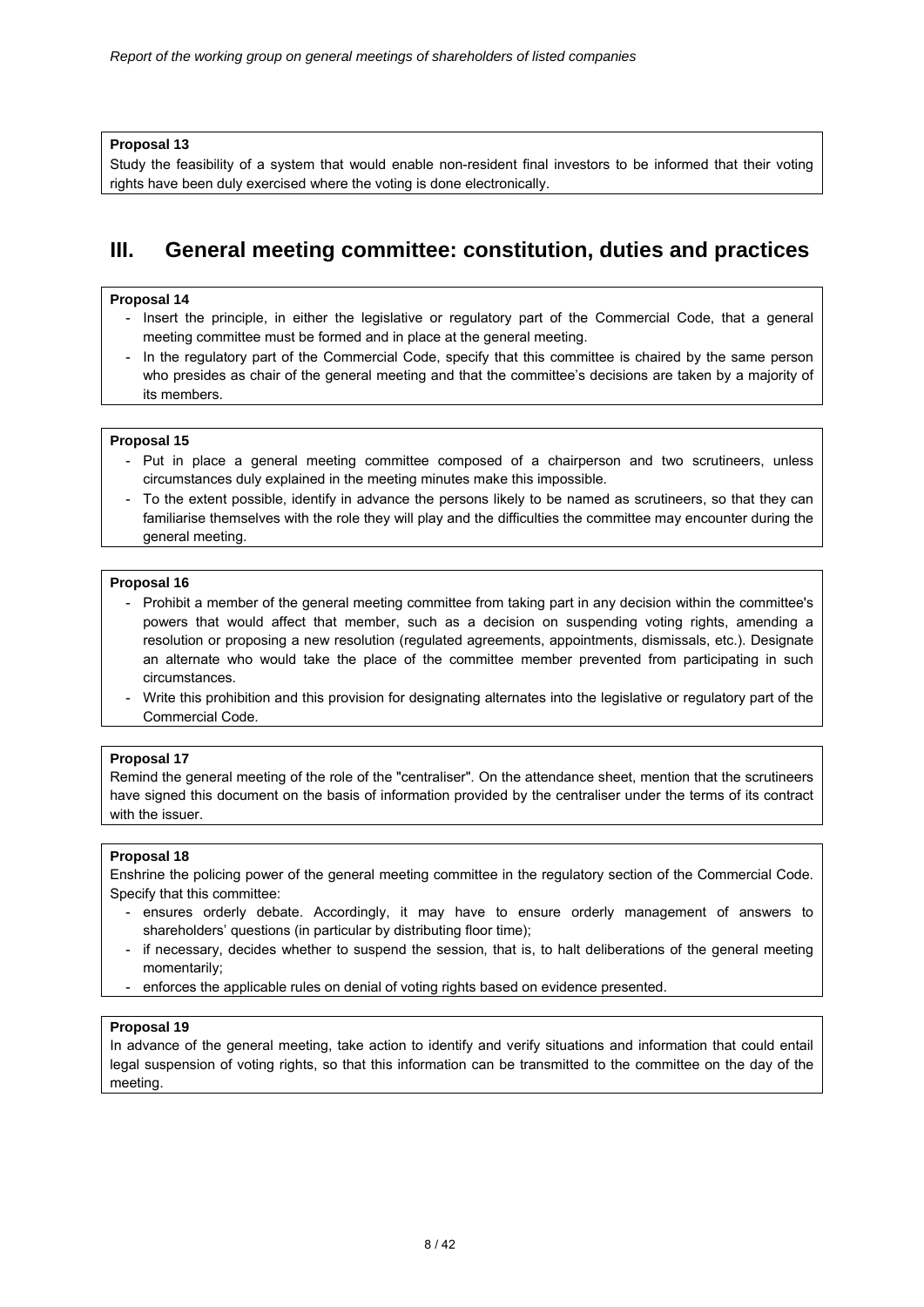## **IV. Voting on regulated agreements**

#### **Proposal 20**

Update the 1990 study by Compagnie Nationale des Commissaires aux Comptes (CNCC) on intra-group agreements. Senior managers use this document, among other things, to determine what is covered by the notion of "agreements on current operations entered into under normal terms and conditions". The CNCC could initiate an update in collaboration with the Haut Conseil du Commissariat aux Comptes (H3C) and the AMF, working in liaison with organisations representing issuers and shareholders. The new guide could cover agreements concluded both within and outside a corporate group.

#### **Proposal 21**

Have companies establish an internal charter to define an agreement and submit it to the regulated agreement procedure. The charter would set forth the criteria adopted by the company, which would adapt the CNCC guide to its own situation, in agreement with its statutory auditors.

#### **Proposal 22**

Amend the law so that agreements between a listed company and its 100%-owned (or equivalent) subsidiaries throughout the financial year are excluded from the regulated agreement regime .

#### **Proposal 23**

Define, in the CNCC guide, what is meant by "indirectly involved person", referring to the proposal of the Paris Chamber of Commerce and Industry<sup>1</sup>: "A person not party to an agreement is considered to be indirectly involved in that agreement if, by virtue of his or her links to the parties and of his or her powers to influence their conduct, he or she derives a benefit from it".

#### **Proposal 24**

Present agreements that have been concluded with a subsidiary, and that concern directly or indirectly a senior manager and/or director of the listed company, in the report to the general meeting and also in the registration document, if any.

#### **Proposal 25**

- Have the board of directors give its reasons for authorising a regulated agreement by explaining how the company stands to benefit from the agreement and the related financial terms and conditions. These reasons would be recorded in the meeting minutes and bought to the attention of the statutory auditors when they are notified of the agreement;
- Ask the statutory auditors to make comments in their special report in the event that the merits of the agreement is not, or not sufficiently, explained, on the understanding that the auditors assess neither the advisability nor the usefulness of entering into the agreement;
- Amend the regulatory section of the Commercial Code to make it mandatory for the board of directors to give reasons for their decision, to transmit those reasons to the statutory auditors and to have them set them out in the auditors' special report.

#### **Proposal 26**

-

- Encourage the board of directors to appoint an independent appraiser whenever entering into an agreement may have a very significant impact on the balance sheet or results of the company and/or the group;
- Refer to the board of directors' request for an independent appraisal in the special report and make it public, with the exception of any factors that might compromise business secrecy.

<sup>1</sup> Contribution by the Paris Chamber of Commerce and Industry to the industry initiative on *"enhancing the effectiveness of the regulated agreement procedure"*, September 2011.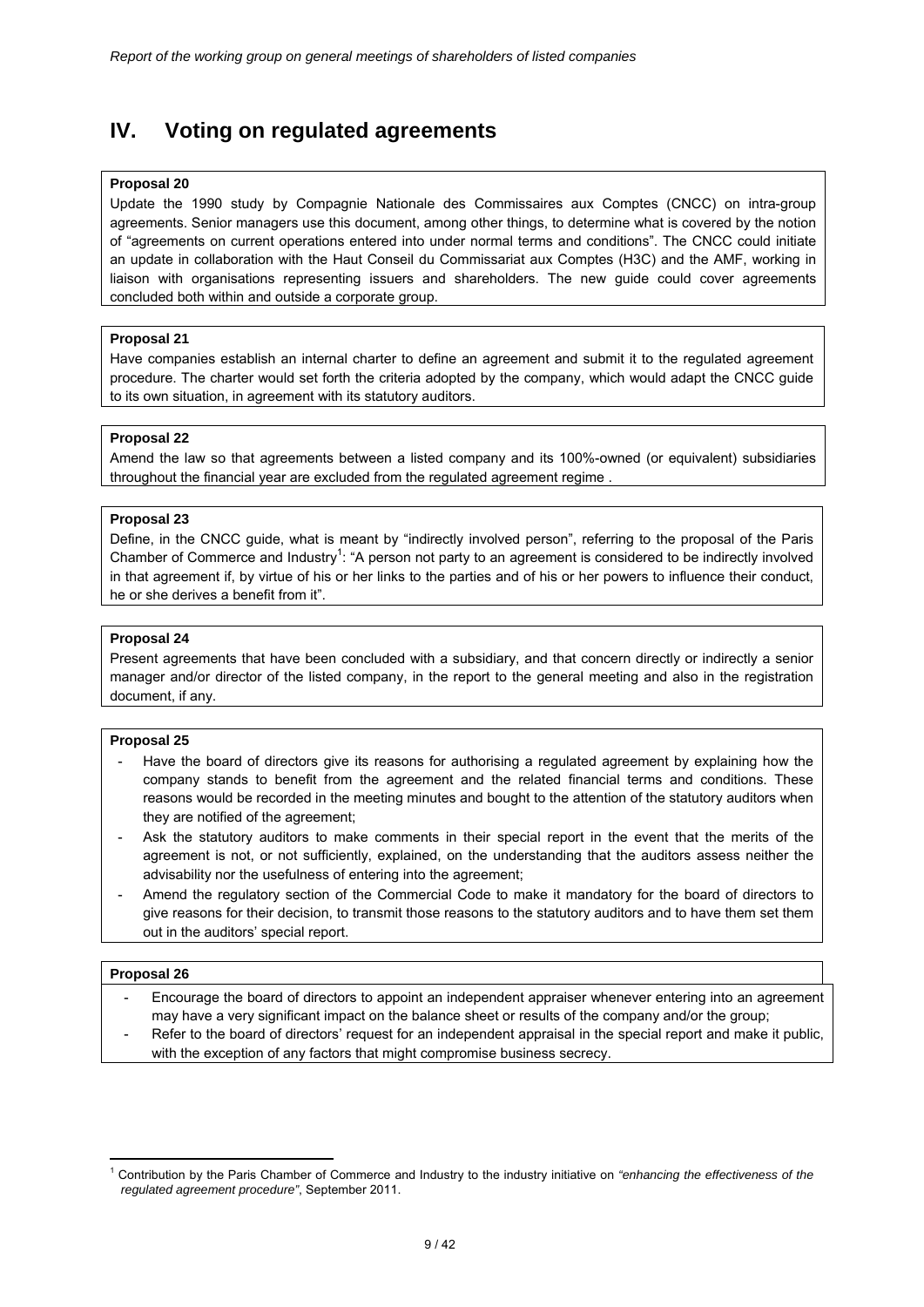Have the board of directors ratify any agreements not previously authorised before they are submitted to the general meeting for approval, barring exceptional circumstances where all the directors have a conflict of interest.

#### **Proposal 28**

Have the board of directors conduct an annual review of regulated agreements having a long-lasting effect on the company.

#### **Proposal 29**

- ‐ Enhance the content of the information provided in the statutory auditors' special report so that shareholders can better appreciate the issues involved in agreements that have been concluded. In particular, any information that might enable shareholders to assess the merits of entering into agreements and commitments should be provided, especially in the case of service agreements with directors. Achieving this objective will be facilitated if the board of directors transmits a clear, precise document explaining why the agreement is in the company's interest (see Proposal 25);
- Specify the persons concerned by the agreements and state their function, including for ongoing agreements;
- ‐ Clarify the presentation of the terms and conditions of regulated agreements in the report in order to identify more easily the issues involved for the issuer and the senior executives concerned. In this respect, the report on regulated agreements should be organised into three sections:
	- o agreements with shareholders;
	- $\circ$  agreements with companies that share senior managers, specifying the equity links between those companies (i.e. ownership percentages);
	- o other agreements with senior managers.
- Present the financial details of these agreements, making a distinction between income, expenses and commitments and specifying the amounts involved.

#### **Proposal 30**

Subject any significant agreement, authorised and concluded after the financial year-end, to the approval of the next meeting, on condition that the statutory auditors have been able to analyse the agreement in time for the publication of its report.

#### **Proposal 31**

Establish a link, if any, between the consolidated financial statement note concerning related parties with the information presented on regulated agreements.

#### **Proposal 32**

Where the company prepares a registration document, the special report should be included so that shareholders can promptly access relevant information.

#### **Proposal 33**

Encourage submission of a separate resolution to shareholder vote whenever there is a sensitive agreement directly or indirectly involving a senior manager or shareholder, as required by law for deferred commitments for the benefit of senior management.

#### **Proposal 34**

Present, in the board of directors' report to the general meeting, the new agreements submitted for approval and indicate that only these agreements are to be voted on at the meeting.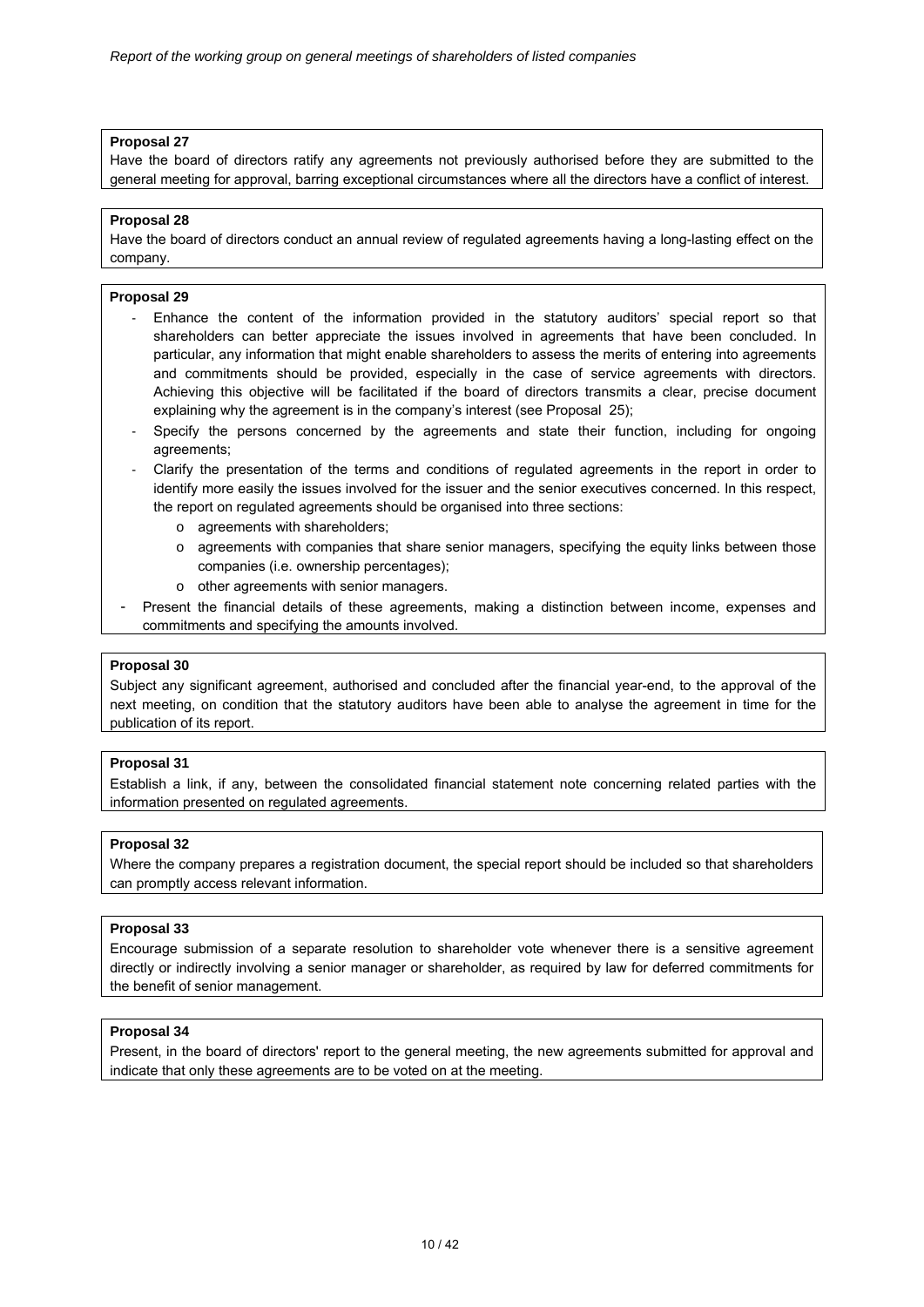## *Prefatory remark regarding the scope of proposals addressed directly to issuers*

Most of the proposals set forth here are addressed directly to issuers and their boards.

Issuers should assess the scope and application of these proposals in terms of their shareholding structure, size and organisation.

In this regard, several of the working group's proposals are not in principle intended for small and mid-sized issuers, although these companies may voluntarily decide to follow them or take inspiration from them in practice. The proposals meant primarily for large issuers are:

- ongoing dialogue between shareholders and issuers: proposals 1, 2, 3 and 6;
- expression of votes in general meetings: proposals 8 and 9;
- general meeting committee: proposals 15 and 19;
- voting on regulated agreements: proposal 21.

# **I. Ongoing dialogue between shareholders and issuers**

The remit of the working group was to debate the dialogue between shareholders and issuers at general meetings, in particular the following aspects: how companies communicate on the resolutions they propose at general meetings and their objectives in those resolutions; the meeting agenda and how shareholders can contribute to it; and how questions from shareholders are handled.<sup>2</sup>

## A. Devote time to preparing for the general meeting

The board has a duty to take stock of the previous year's general meeting and set the agenda for the upcoming one. It is essential that

- the board devote the time needed to work closely with senior management and the issuer's legal and finance departments on preparing the draft resolutions. Where resolutions identical to those put forward in previous years are to be proposed again, the board should review the voting outcome.
- all directors attend the general meeting.

-

The board and its committees may accordingly need to debate the following items that may be submitted for their opinion or review:

- the structure and presentation of the resolutions, with a view to ensuring that the resolutions and the grounds for them are presented clearly and any consequences for the company's capital structure and dilution of shareholder rights are mentioned in the statement of reasons;
- the conduct of the general meeting, especially the agenda, the sequence of speakers and debates, the handling of written and oral questions during the session, the presentations to be made, and how committee chairs might intervene if the board so decides;
- the arrangements for calling the general meeting and permitting shareholders to attend it;
- providing shareholders with answers to written questions for the general meeting received in advance; these answers are examined and approved by the board as soon as possible before the meeting begins and posted in a special section of the company's website, as now provided by law (Article L225-108, indent 4 of the Commercial Code). When this is done, the issuer may waive the requirement for the board's answer to be read out during the session, barring a special oral request from a shareholder present at the meeting. However, the meeting chair (or the meeting committee, if called upon) should not use this type of legal provision as a pretext for avoid debating an issue if one or more shareholders request such debate during the session.

 $^2$  Many references are made to Directive 2007/36/EC of 11 July 2007 on the exercise of certain voting rights of shareholders of listed companies. The directive requires several changes in shareholder rights having to do with the dialogue between the issuer, the shareholders and proxy voting agencies. This directive was transposed into French law by Decree 2010-684 of 23 June 2010, Order 2010-1411 of 9 December 2010 and Decree 2010-1619 of 23 December 2010.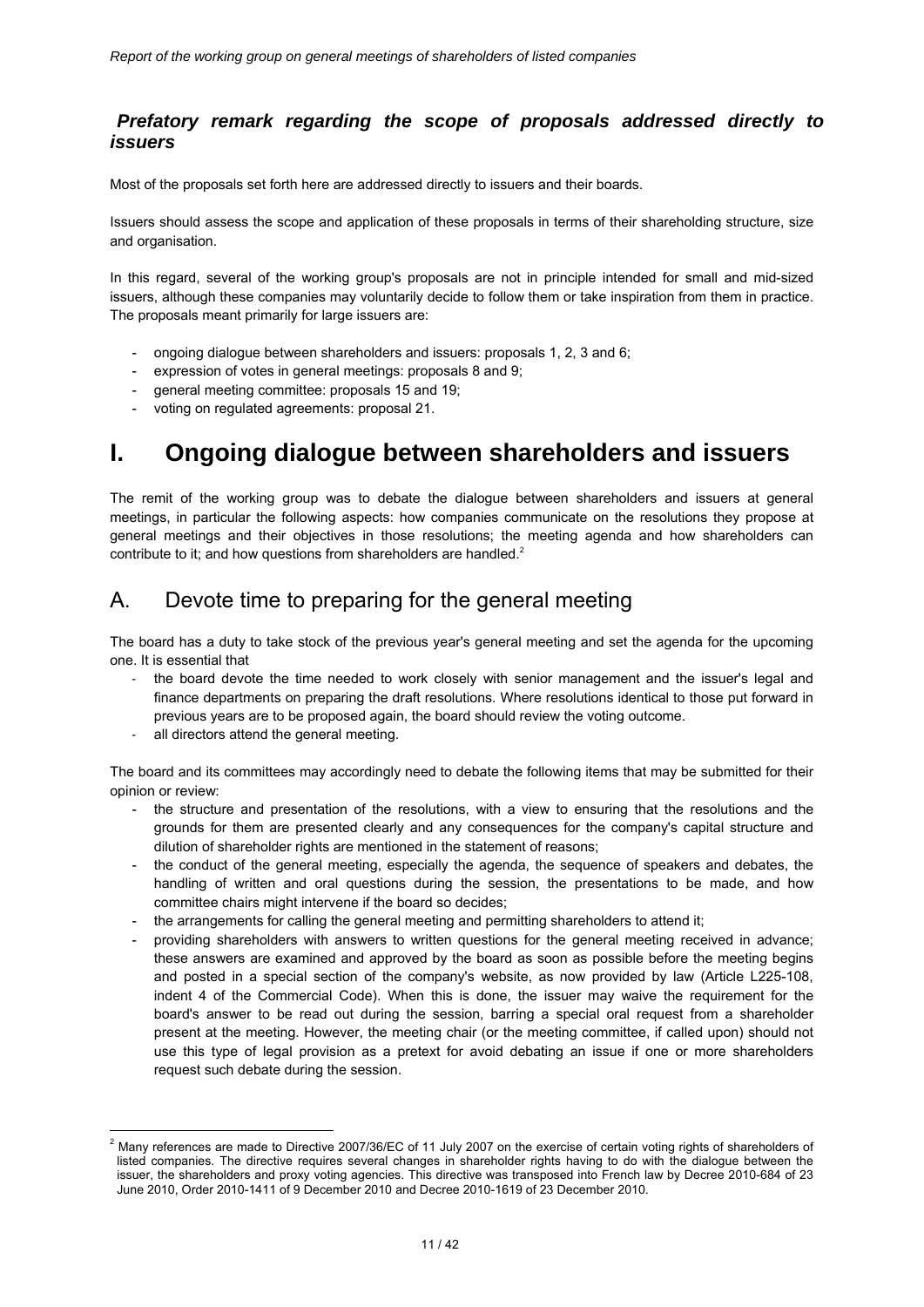## B. Develop ongoing dialogue between shareholders and issuers

Many issuers have already developed a constructive, ongoing dialogue with their investors – not necessarily linked to the general meeting – although further improvement is still possible. This dialogue can reduce the number of challenged resolutions and provide explanations to the shareholders who ask for them. For their part, investors also need to be active participants in this dialogue.

During its discussions, the working group advanced the idea of a complementary effort to look into establishing a code for institutional investors, along the same lines as the Stewardship Code published in July 2010 in the United Kingdom.

Dialogue with individual shareholders – besides responses provided by the dedicated shareholder relations departments at large issuers and "Shareholder Letters" sent out periodically – could be fostered by setting up shareholder committees or communication committees that would meet regularly, with the board chair present.

Lastly, the issuer-shareholder dialogue should not be suspended once the legal documentation for the general meeting has been sent out.

#### **Proposal 1**

- Establish an ongoing dialogue between shareholders and companies before draft resolutions are **published and after the general meeting as well, to help resolve possible disagreement on points of voting policy for different categories of shareholders.**
- Develop new ways of dialoguing after the notice of meeting has been published, and allow time for **discussion.**
- After the general meeting, to the extent possible, meet personally with shareholders who wish to **discuss any disagreements on important points brought up at the meeting, with a view to learning lessons for the next general meeting.**

The working group also discussed introducing a ban on proxy solicitation by persons convicted of criminal charges or disciplined by an AMF sanction in the past.<sup>3</sup> Some members of the group saw the power to represent shareholders and vote on their behalf as being incompatible with a judgment issued against an individual for financial violations (offences or infringements). However implementing such a prohibition would raise numerous questions (scope of the sanctions that would be covered, statute of limitations, etc.), so the working group did not proposed one.

## C. Announce the date and agenda of the general meeting as early as possible

The working group found that the dates<sup>4</sup> of 2011 annual general meetings of CAC 40 companies and, more broadly, SBF 120 companies, were highly concentrated. However, the working group also recognised that in practice, companies in the same business sector already have procedures for coordinating among themselves to avoid scheduling AGMs on the same date at the same time of day. The working group encourages this kind of coordination.

<sup>-</sup>3 In this connection, the possibility of extended this prohibition to the role of the scrutineer was also discussed.

<sup>4</sup> The annual general meeting must take place within six months of the close of the financial year (Article L225-100 of the Commercial Code) under penalty of law (Article L242-10 of the Commercial Code). Article R225-73 of the Commercial Code on the notice announcing the date of the AGM says that the meeting must not be held sooner than thirty-five days after publication of the notice and provides (by reference to Article R225-66, indent 1 of the Commercial Code) that the notice must indicate the date, time of day and place of the meeting. The convening notice published not later than fifteen days before the meeting (Article R225-69 of the Commercial Code) must also indicate the date(s), time of day and place of the meeting as well as its nature (ordinary, extraordinary or special) and the meeting agenda (Article R225-66, indent 1 of the Commercial Code).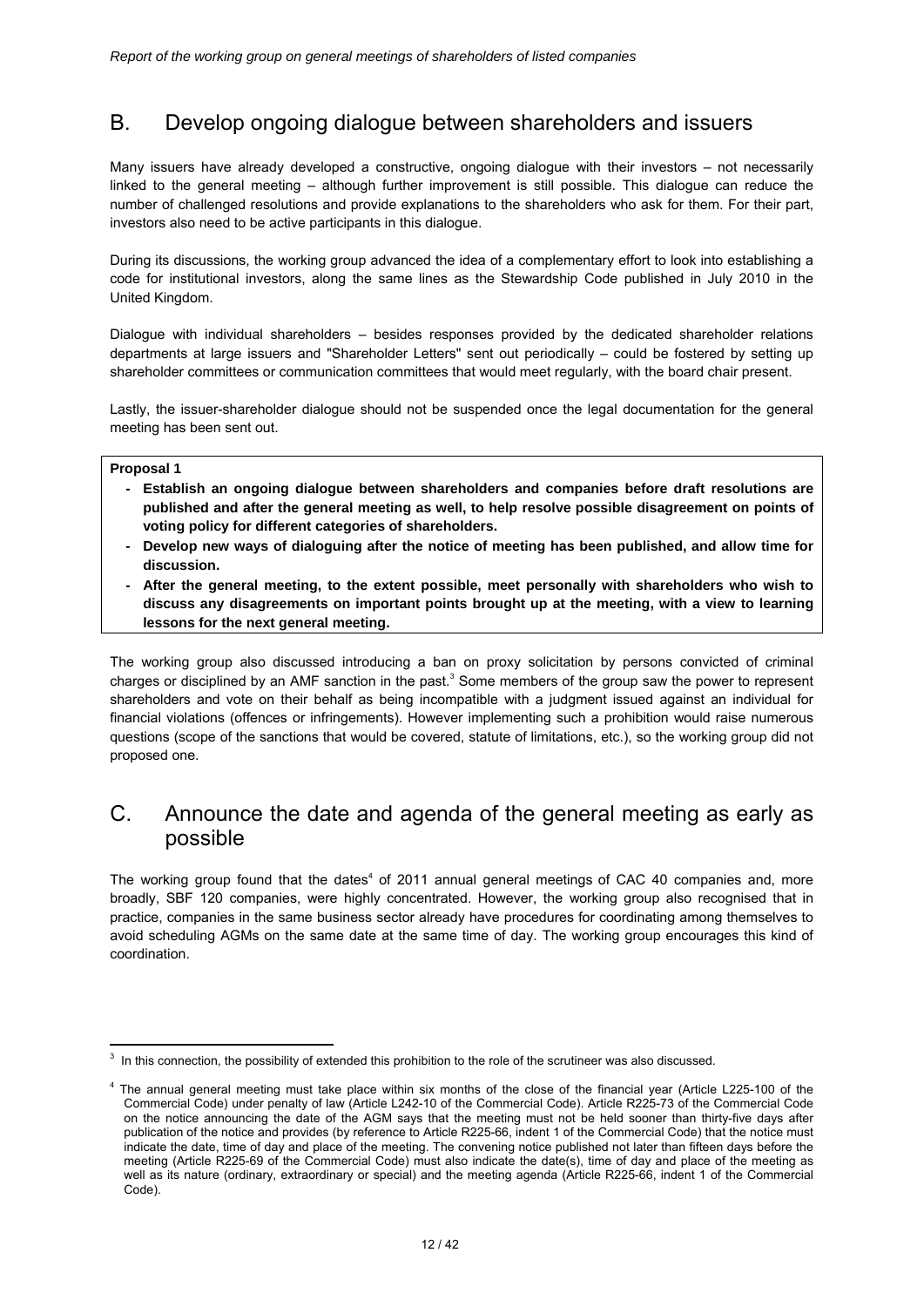- Extend the practice of the issuer announcing the date of the following year's general meeting (or **even the dates of the next two AGMs) at the end of the current year's meeting. The date(s) are then published on the issuer's website in the same section as its calendar for future financial reports.**
- Ensure that the issuer's updated articles of association are posted on its website so that each **shareholder has access to full information from the company.**

The working group notes that a number of listed companies voluntarily publish their meeting notice 45, 60, or even 70 or more days before the meeting date (rather than the legal minimum of 35 days).

Moreover, the working group emphasised the importance of informal dialogue well in advance between the company and its proxy advisors. The working group also noted that, in its Recommendation 2011-06 on proxy advisory firms, the AMF recommended allowing a comment period of at least 24 hours after the agency has sent its draft report to the company, provided the company has sent the agency certain documents at least 35 days before the AGM date. Inasmuch as this AMF recommendation was issued in March 2011, the working group did not wish to revisit its content, although some members said that a 24-hour comment period seemed somewhat short.

## D. Be more forthcoming about requirements for proposed shareholder resolutions and agenda items

The representativeness requirements for requests to put items or resolutions on the agenda of the AGM (0.5% $5$  of shares in issue for SBF 120 companies) were a subject of debate within the group. Some participants found the threshold too high, both for agenda items and for new resolutions, but no consensus emerged from the debates.

The working group emphasises the importance of the right of shareholders to put items and proposed resolutions on the AGM agenda, and it recommends issuers to ensure these provisions are observed and to encourage exercise of this right in practice.

## **1. Adopt a broad conception of agenda items and better coordinate debates during the meeting**

A request to put an item on the agenda is broader than one proposing a resolution, since it gives a shareholder a means of addressing the issuer and other shareholders at the general meeting.

The working group believes that agenda items should be of general interest, not specific to any one shareholder, and should relate to the purpose of the company or the contents of the literature provided to the general meeting.<sup>6</sup> There can be no question of admitting an off-topic agenda item bearing no relation to the company's business purpose (eccentric subject matter, current politics, ideological slogan, etc.) or to the documents sent to shareholders for the meeting.

In practical terms, the working group recommends that debates on agenda items during the AGM should be concentrated in the time slots reserved for discussions of proposed resolutions on the same subjects, to avoid making the conduct of the session even more cumbersome.

<sup>-</sup><sup>5</sup> Article R225-71 of the Commercial Code:

*<sup>&</sup>quot;*A demand by shareholders representing at least 5% of the authorised share capital to put items or proposed resolutions on the agenda of the general meeting shall be sent to the company's registered office by registered letter with acknowledgment of receipt requested or by electronic telecommunication. However, where the share capital of the company is greater than 750,000 euros, the percentage of capital required to be represented for application of the preceding indent is reduced as follows:

a) 4% on the capital up to 750,000 euros;

b) 2.50% on the capital between 750,000 and 7,500,000 euros;

c) 1% on the capital between 7,500,000 and 15,000,000 euros;

d) 0.50% on the capital in excess of 15,000,000 euros.

<sup>&</sup>lt;sup>6</sup> Documents (reports of the board of directors and the statutory auditors) sent to shareholders to inform their decisions.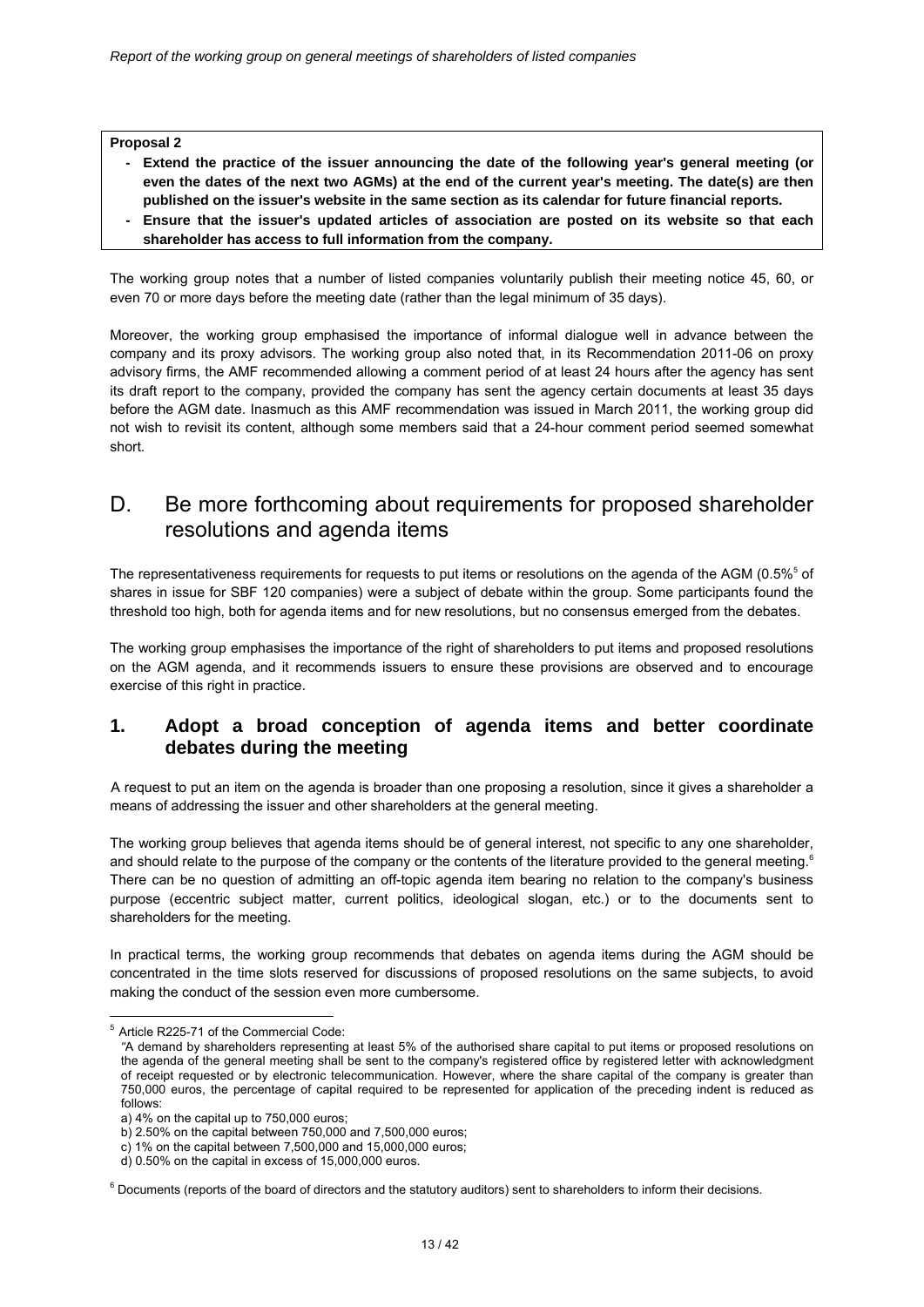- **Foster practices that facilitate exercise of a shareholder's right to put items or proposed resolutions on the agenda of the general meeting.**
- Adopt a broad conception of agenda items that extends beyond what lies strictly within the decision**making powers of the general meeting. Thus, agenda items could relate to the purpose of the company or to the content of the literature provided to the general meeting.**
- Sequence the general meeting so that agenda items and proposed resolutions relating to the same **subject are debated together, not separately.**

## **2. Simplify and clarify the proposed resolutions and statements of reasons, and put them in perspective**

2.1 Pay attention to the wording of resolution titles, clarify the statements of reasons and put them in perspective

In the working group's estimation, the titles of proposed resolutions are not always explicit enough for shareholders to understand them properly.

Their significance could also be made much easier to grasp by improving the quality of writing in the statements of reasons, which ought to take a more instructive.

On the other hand, the working group does not want to encourage the use of summaries or abstracts.<sup>7</sup> Although not enforceable from a strictly legal standpoint, such summaries, which can at times be overly concise and/or incomplete, could still be invoked against the corresponding resolution.

#### **Proposal 4**

- **Make the titles of resolutions proposed at general meetings more understandable and improve the wording of the statement of reasons for each proposed resolution in order to clarify what is to be voted on and what is at stake in the decision. In principle, the reasons should be stated identically in the report of the board and in the "convening notice" sent to shareholders. Accordingly, these explanations ought not to consist merely in recasting the legal terms of the resolution in plainer language. They should present the issues and the reasons for the proposed resolution in a way that enlightens and informs the shareholder vote.**
- Post the statements of reasons included in the board's report on the proposed resolutions on the **issuer's website at the same time that the "meeting notice" is published in the legal gazette (BALO), not later than 35 days before the meeting. Include a link to the issuer's website in the AGM notice published in the BALO.**
- **At the general meeting, present and explain the proposed resolutions before they are voted on.**
- 2.2 Avoid multiplying the number of resolutions to delegate and authorise, and make sure that the summary tables are clear

The working group observes that "broad-brush" resolutions authorising issuance of securities have proliferated and their content has inflated. The need for quick reaction in the market partly explains the existence of such sweeping resolutions.

The law<sup>8</sup> requires the board to report on the use of such authorisations. Furthermore, in their registration document (provided to the general meeting) issuers must have a summary table on their utilisation of financing authorisations. The working group points out that industry associations have issued recommendations on this topic.

<sup>&</sup>lt;u>.</u>  $<sup>7</sup>$  Recall that the AMF recommendation of April 2006 on shareholder participation at general meetings encouraged the use of</sup> such summaries. The working group proposes to take back this recommendation.

<sup>&</sup>lt;sup>8</sup> Articles L225-129-5 et R225-116 of the Commercial Code.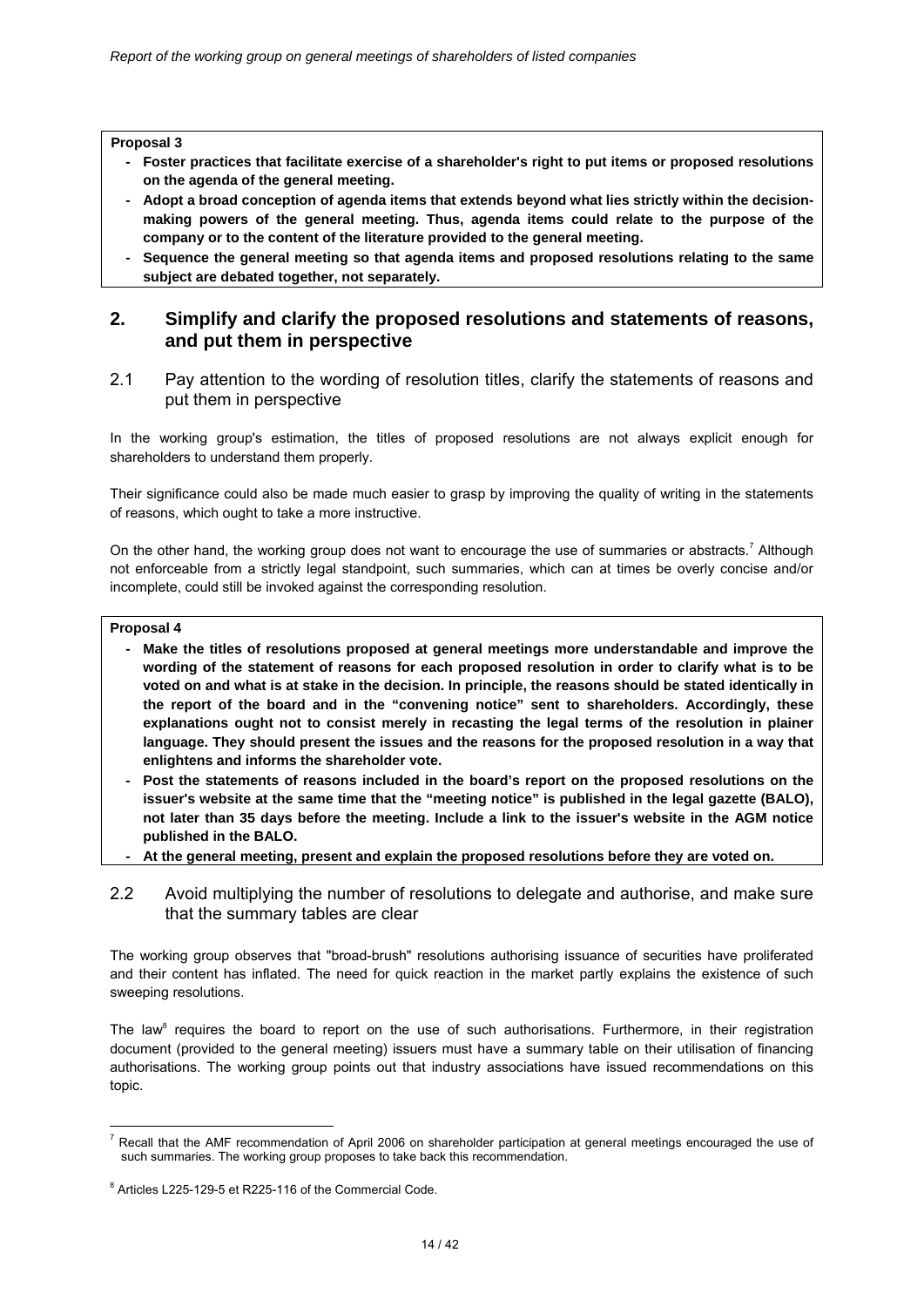- **Justify new requests for authority to issue securities within the framework of the company's business strategy, with due regard for the confidentiality of financial offerings.**
- **As soon as the meeting notice is published, post on the issuer's website, along with the board's statement of reasons for the proposed resolutions, the summary table on how previous financing authorisations have been used, if need be with explanations to aid understanding.**

### 2.3 Favour a more educational presentation of amendments to resolutions

The amendments to proposed resolutions that may be presented by shareholders or to the shareholders must be limited to issues on the agenda.

Amending a proposed resolution is an exercise of the general meeting's power to modify any proposal presented to it; this power is not limited to approving or rejecting a proposed resolution.<sup>9</sup> No majority or percentage-of-capital requirements have to be met to table amendments or resolutions during the general meeting.

Because the general meeting is sovereign, the right of amendment is fundamental. The working group noted the importance of the order in which resolutions and amendments are put to vote and problems such as passing two contradictory resolutions. To avoid such problems, amendments should be grouped with the resolutions to which they relate, and the chair should explain clearly how voting will proceed.

The working group stressed the importance of presenting amendments in an instructive way during the session.

## E). Affirm the importance of questions asked by shareholders

## **1. Limit commercial questions during the general meeting.**

Issuers should be able to handle certain questions, such as those relating to commercial issues, through a channel other than the general meeting. Thus, alongside the general meeting, issuers might have staff from the business side on hand to answer questions of a strictly commercial nature.

## **2. Improve the handling of written questions received before the general meeting**

## 2.1 Address the most relevant written questions at the general meeting

The working group debated the practice – now recognised in law (Article L225-108, indent 4 of the Commercial Code) – of posting responses to written questions on the company's website ahead of the general meeting. If used properly, this practice can improve the dialogue during the general meeting, which can then focus more closely on essential matters. If necessary, the chair can always have the response to a much anticipated question read out at the session, even if it has already been posted on the company's website.

## 2.2 Do better at communicating responses to written questions<sup>10</sup>

<sup>&</sup>lt;u>.</u> Legal doctrine recognises that the general meeting has this power to amend, which can be considered to flow from the very broad language of the law (Articles L225-98 and L 225-105 of the Commercial Code), for example as regards the statutory accounts or the appointment of directors and statutory auditors. The general meeting has the power to amend proposed resolutions, certainly in part and even *in toto*, provided it does not stray from the agenda to do so.

<sup>&</sup>lt;sup>10</sup> Article L225-108 of the Commercial Code:

<sup>&</sup>quot;… any shareholder shall be entitled to submit written questions, to which the board of directors or the management, as the case may be, shall required to reply in the course of the meeting." Such written questions are to be sent to the company's registered office by registered letter addressed to the chair of the board of directors or the management board, with return receipt requested, or by electronic means to the address indicated in the convening notice, not later than four business days preceding the date of the general meeting. French law is already in compliance with the Directive on this point. However, Order 2010-1511 of 9 December 2010 ("the Order") makes two changes to the legal framework:

The Order states explicitly that a common answer may be provided to written questions where the substance is the same, thereby restating a position that was previously allowed.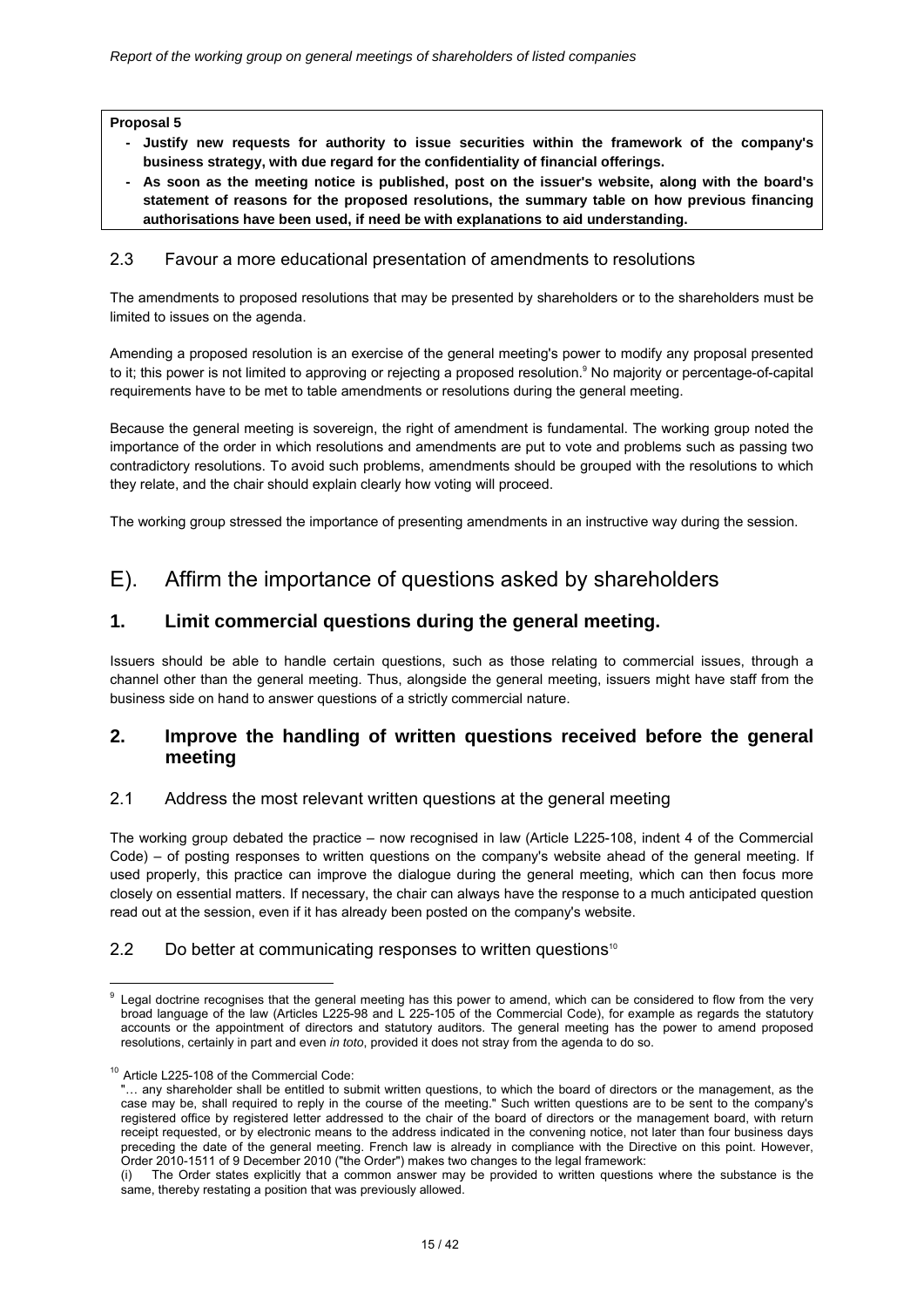The working group emphasised the difficulty of the board's job in responding to such questions exhaustively, given the late deadline (four days before the general meeting) that the regulation sets for sending in questions before the general meeting.

Shareholders should therefore send their written questions as far in advance as possible so that issuers can put them on the agenda for a board meeting ahead of the meeting.

Posting responses to written questions on the Internet before the general meeting, so that shareholders can read them before the AGM is held, and attaching the full response to the written questions to the minutes of the AGM, are both good practices that are worth mentioning.

## **3. Do more to democratise speaking time at the general meeting**

Every shareholder should have the possibility of taking the floor at the general meeting. But shareholders, like the issuer, must adopt a reasonable attitude. Before the session devoted to questions from the floor begins, the chair should specify exactly how much time is allowed, in order to democratise the process and encourage speakers to be concise. In keeping with best practices in this area, there should also be a time limit for responding to questions.

Shareholders could be encouraged to read all the responses to the written questions or to make more use of that procedure themselves, in order to free up speaking time during the general meeting.

## F. Encourage greater post-AGM transparency

## **1.** Develop video transmission of general meetings<sup>11</sup>

The working group wants to encourage the development of live video transmission of AGMs and eventually the participation of shareholders attending via video feed. In time, it should be possible for shareholders to vote remotely in real time and be counted in quorum calculations. The working group is aware, though, that the technologies currently used for real-time remote voting do not seem far enough advanced to support a proposal as this stage, and the working group declines to make one. Video transmission will also keep an additional shareholder communication channel open after the general meeting.

In any event, it is the working group's view that the unity of debate at the general meeting must be assured from a legal standpoint, even if the shareholders are physically in different halls or other venues.

## **2. Ensure transparency of general meeting voting results**

-

The working group believes that traceability<sup>12</sup> can and must be ensured throughout the voting process<sup>13</sup>.

<sup>(</sup>ii) It adds that "a response to a written question is deemed to have been given once it appears on the company's website in a section devoted to questions and answers".

<sup>&</sup>lt;sup>11</sup> If the articles of the company allow, shareholders make take part in debates and vote during the session by means of electronic communications. Shareholders participating by such means are deemed to be present at the meeting for purposes of calculating quorum and majority (Article L225-107 II of the Commercial Code). Note that only the following means can be used:

<sup>-</sup> videoconferencing, via the Internet or the telephone network, that enables shareholders to appear on a screen in the hall where the meeting is being held;

secure means of telecommunication that permit identification of shareholders participating remotely at the general meeting.

Companies whose articles of association permit shareholders to vote at general meetings by electronic telecommunications must set up a website exclusively for this purpose. Shareholders cannot access this website until they have identified

themselves using a code provided to them in advance of the meeting (article R. 225-98 of the Commercial Code).<br><sup>12</sup> To bring French law into conformity with Article 14 of the EU Directive of 11 July 2007 on shareholder rig 106-1 of the Commercial Code (inserted by the previously mentioned Decree 2010-684 of 23 June 2010), requires companies listed on a regulated market to post the results of shareholder votes on their website, in the section devoted to information for shareholders pursuant to Article R210-20 of the Commercial Code, within 15 days after the general meeting. This article specifies that listed companies must post voting results on their website with at least the following information: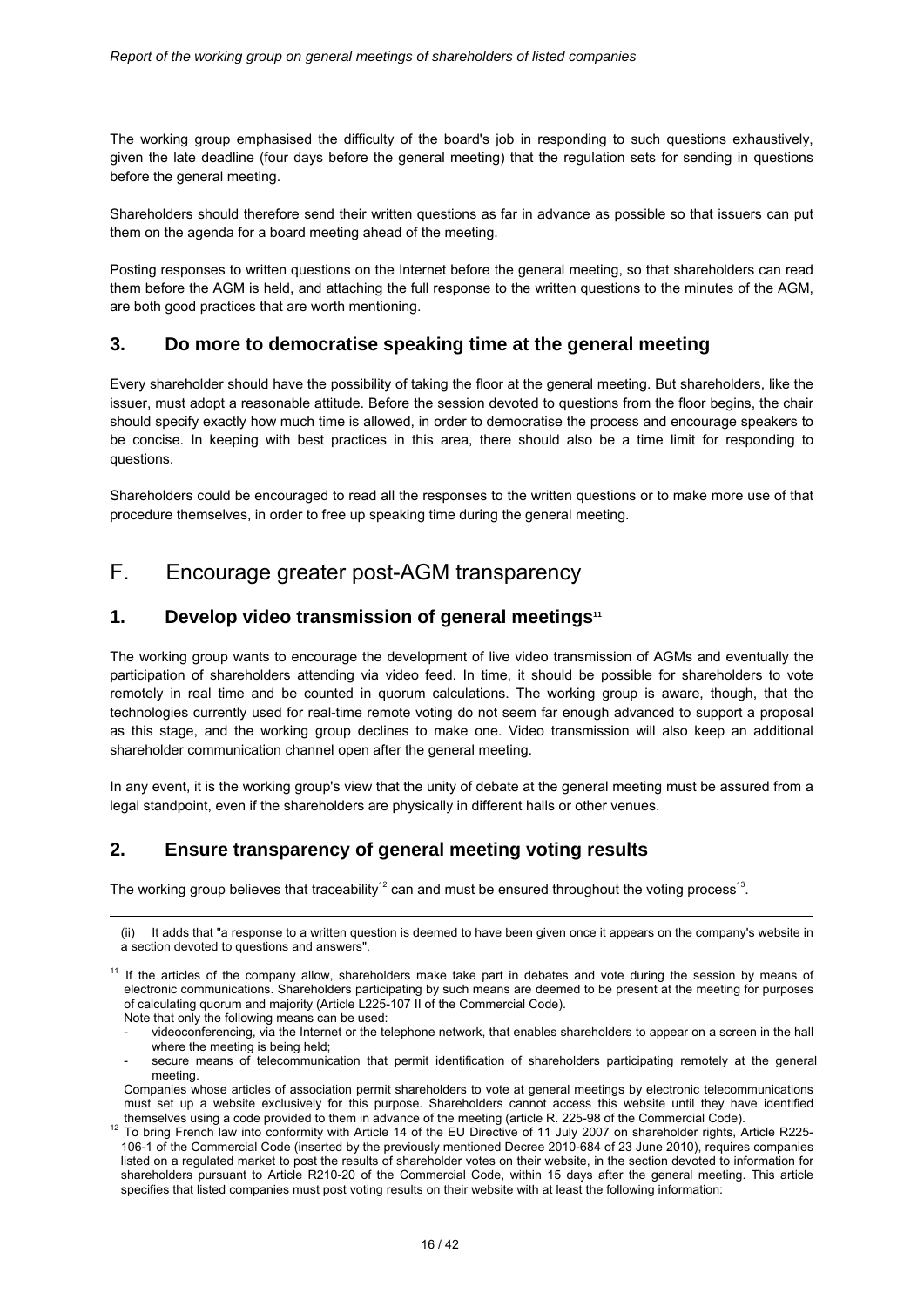Furthermore, if they wish, shareholders should be able to receive confirmation that their votes have been exercised, especially where the company offers an electronic voting service.<sup>14</sup>

## **3. Provide the voting results, summary report and minutes of the general meeting promptly**

The working group stressed the difficulties caused by delayed publication of voting results<sup>15</sup> in cases where votes are contested, and it notes that the new Article R225-106-1 of the Commercial Code (Decree of 23 June 2010) requires issuers to publish AGM voting results with 15 days.

Issuers are encouraged to make the voting results, summary report and minutes of the general meeting promptly and systematically available to all shareholders.

#### 3.1 Observe the 15-day time limit for releasing voting results

The results of votes by shareholders of a company listed on a regulated market must be published on the Internet within 15 days after a general meeting.

3.2 Expand the practice of providing summary reports and shorten the time period for releasing the minutes $16$ 

The working group supports the idea that a summary report of the general meeting should be posted on the company's website within three months after the meeting.

The working group encourages this practice, among companies with a diluted shareholder base, in the form of report that would include, for example, a summary of the oral questions and answers considered to be the most important.

Written minutes of the general meeting must be drawn up after each meeting. This obligation stems indirectly from the Commercial Code, which gives shareholders the right to obtain such a document (Article L225-117 of the Code) and lays down requirements for drafting, signing and retaining meeting minutes (Article R225-117 of the Code). The documents covered by this right of ongoing communication are those relating to the past three financial years (Articles L225-117 and R225-15 of the Commercial Code), including, in the working group's opinion, those drawn up on the occasion of the current financial year, allowing a reasonable period of time to prepare them. The minutes of a general meeting are not intended for public release. They are to be provided to shareholders who ask for them (Article L225-117 of the Commercial Code). Under current legislation, failure to draw up the minutes of a general meeting is subject to criminal penalty (Article L242-15 of the Commercial Code).

<u>.</u>

<sup>-</sup> number of shareholders present or represented at the general meeting;

<sup>-</sup> number of votes held by shareholders present or represented at the general meeting;

<sup>-</sup> for each resolution, the total number of votes cast, with details of the number of shares and proportion of the share capital that they represent; the number and percentage of votes in favour of the resolution; and the number and percentage of votes against the resolution, including abstentions.

<sup>13</sup> *"Improving the exercise of shareholder voting rights in France"*, AMF, September 2005.

<sup>14</sup> Point advocated in the AFG Code, *Recommendations on corporate governance, January 2011.* 

<sup>&</sup>lt;sup>15</sup> Not later than 15 days after an ordinary AGM: posting on the company's website of the voting results (including at least the detail called for by Article R225-106-1 of the Commercial Code, in particular: number of shareholders present or represented; for each resolution: total number of votes cast, percentage of votes in favour, percentage of votes against, percentage of capital on each side of the vote.

<sup>&</sup>lt;sup>16</sup> The first indent of Article R225-106 of the Commercial Code says that "the minutes of the deliberations of the general meeting *shall indicate the date and place of the meeting, the means by which it was convened, the agenda, the composition of the general meeting committee, the number of shares participating in the voting, the quorum attained, the documents and reports submitted to the general meeting, a summary of the debates, the texts of the resolutions put to vote and the results of the votes. The minutes shall be signed by the members of the general meeting committee."*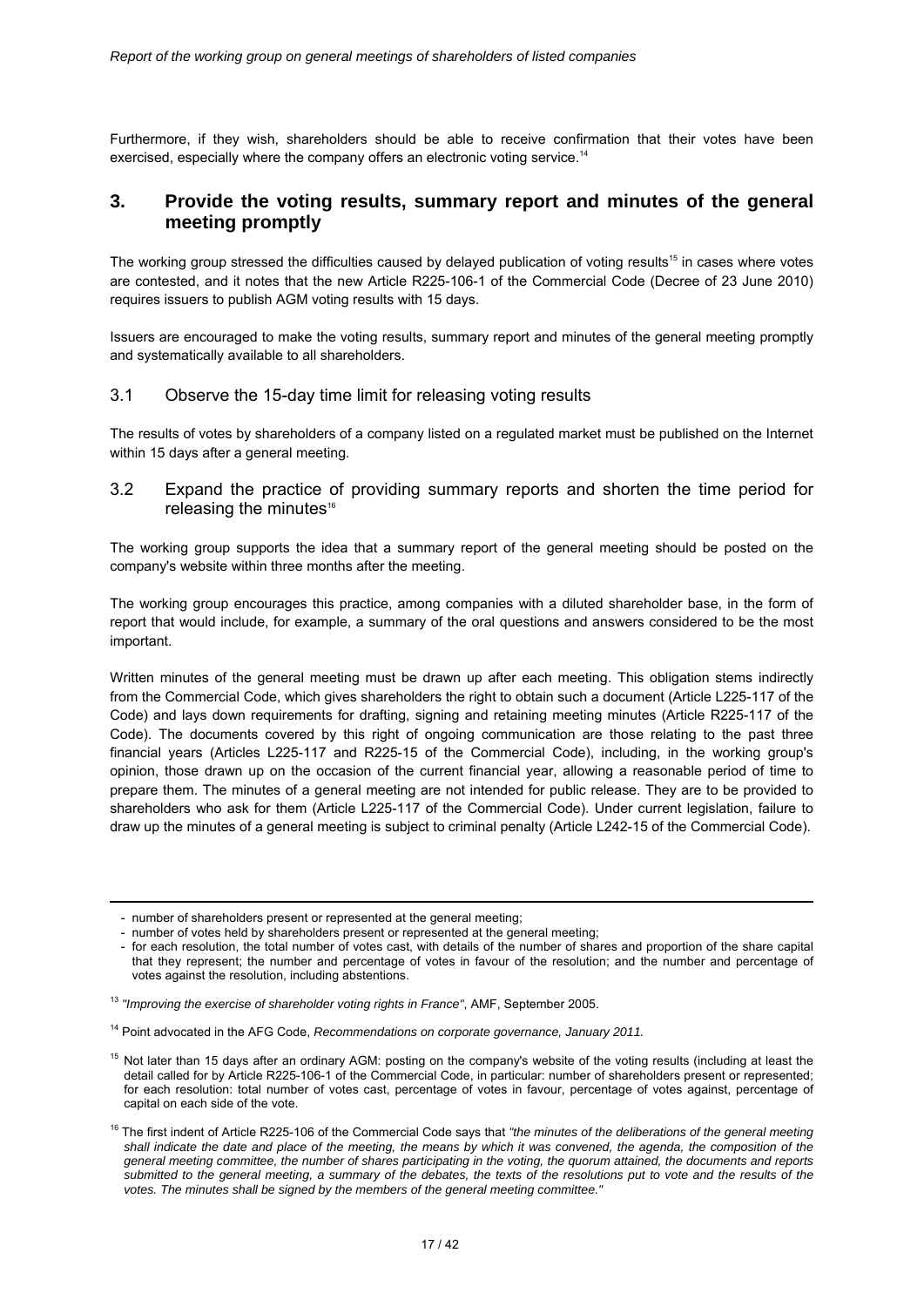Regarding the time limit for making the minutes available, the view of the members of the working group is that it should be reasonable and the deadline should come shortly after the summary report is made available. A time limit of six months was suggested. The working group also recognised that in practice long periods of time may elapse between the date of the general meeting and the date that the minutes are made available. In this regard, it considers that the sanctions that would apply<sup>17</sup> if the minutes are not communicated within a reasonable time (yet to be specified) could usefully be reviewed.

The working group concluded its discussions on this subject by indicating that it was in favour of improving the quality of AGM minutes and by referring back to an article on this topic that appeared in the monthly bulletin of the COB.18 In this connection, the working group is also in favour of having a guide put together by the various players involved (issuers, investors and directors, notably) covering the major sections of a minutes document.

## **4. Expand post-AGM communication by issuers**

The working group noted the substantial expansion of issuers' post-AGM communication efforts in recent years (communication via the Internet, letters to shareholders, information meetings in cities where the AGM is not held, etc.) and encourages issuers to continue their efforts in this area.

Also noted was the fact that a large number of financial information meetings are held throughout the year, especially in cities where the AGM is not held, and that shareholders can initiate a dialogue with the senior managers present at these meetings.

#### **Proposal 6**

- **Post a summary report on the general meeting on the company's website within three months.**
- **Draw up the minutes as soon as possible after release of the summary report on the meeting.**
- **Have a guide prepared by those involved (issuers, investors and directors in particular) using the same subject headings as a minutes document.**
- In information meetings that take place after the AGM, devote an agenda item to summarising the **discussions that took place at the meeting.**

<sup>&</sup>lt;u>.</u> 17 Current law imposes a fine as penalty for failure to draw up minutes recording the decisions of the general meeting *(Article L242-15 of the Commercial Code)* 

<sup>18</sup> The article in question was published in April 1974 in the monthly bulletin of the COB under the title, *"Le compte rendu de l'assemblée générale".*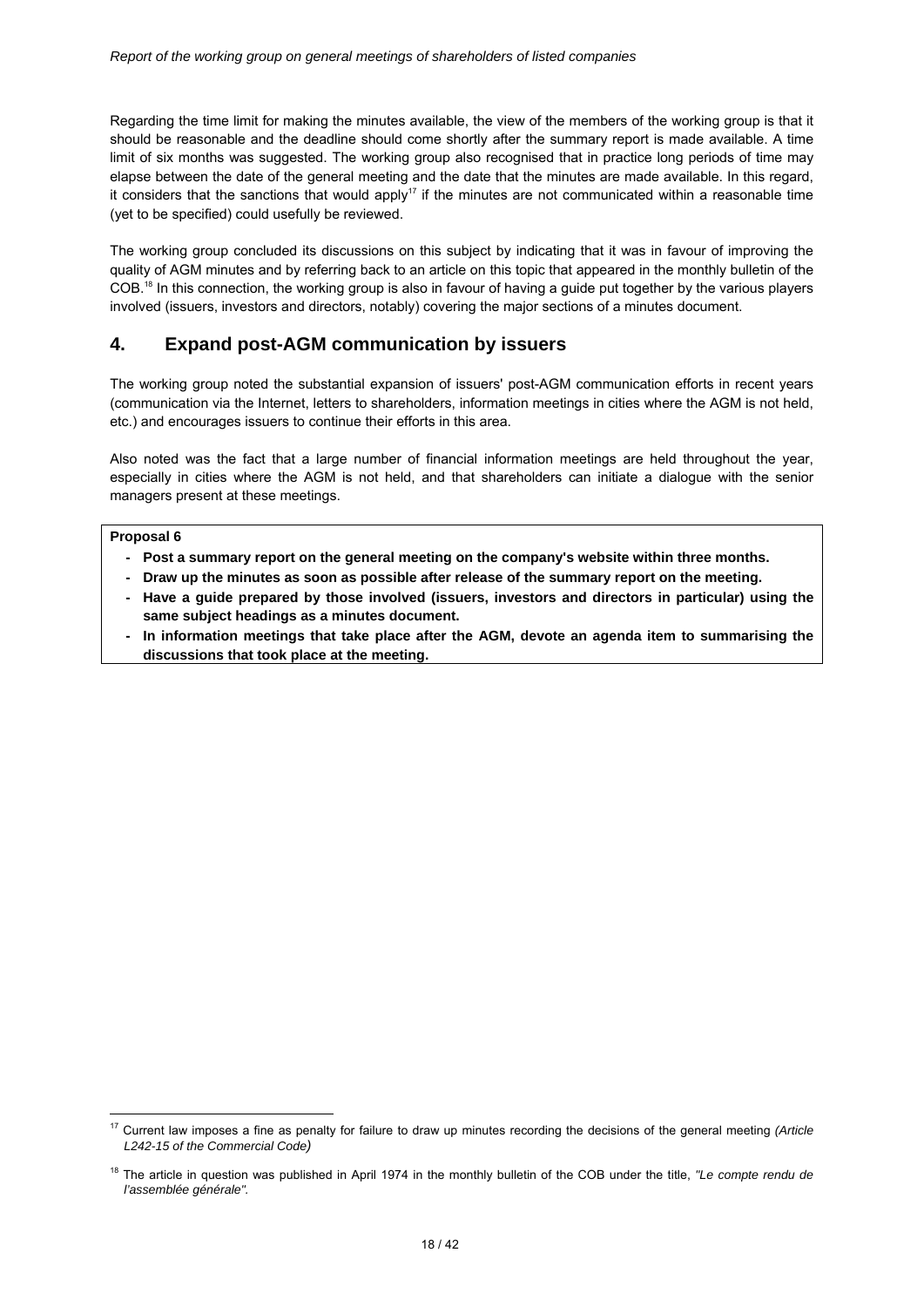# **II. Voting at general meetings**

## A. Enable shareholders to cast a true "abstention vote"

## **1. Highlight the merits of casting a true abstention vote**

- 1.1 Drawbacks of treating abstention as an "against vote"
	- 1) Abstention is treated by the law as an "against" vote

The Commercial Code provides that shareholders' decisions are taken by majority vote of those shareholders present or represented.<sup>19</sup>

The basis for the calculation is the sum total of votes of shareholders who are present at the general meeting, or have voted by mail or have delivered a proxy document.

In positive law, abstentions are thus automatically treated as "against" votes. This is expressly stated in Article L225-107 of the Commercial Code $^{20}$ , with specific reference to postal voting.

Approval of resolutions consequently requires the full backing of a majority of the shareholders, since the votes in favour have to exceed not just the votes against but also the abstentions.

2) This treatment has certain drawbacks

The current system tips the balance towards the opposition, since it increases the number of "for" votes in favour needed to attain the majority for passing the resolution.

It forces the shareholder to make a "binary" choice: for or against. Thus, a shareholder with no opinion, or no desire to express one, can only approve the resolution or reject it.

In practice, the only way for shareholders to abstain is not to participate in the general meeting, so that their votes will not be included in the denominator when the majority is calculated.

The clarity of a system that treats abstaining in the same way voting against has been criticised, especially by US and UK investors, who do not understand it.

- 1.2 Instituting a true abstention vote would give shareholders a more graduated choice.
	- 1) Instituting a true vote of abstention is technically feasible

This would mean that only the number of votes cast for or against would be included in the denominator. Thus, abstentions would be counted as such but would not the influence the calculation of the majority, which would be obtained by dividing the number of "for" votes by the sum of "for" and "against" votes. In the current system, the denominator includes the votes for, the votes against and also abstentions.

2) It would give shareholders a more graduated choice

<sup>19</sup> Article L225-96 of the Commercial Code:

<sup>&</sup>quot;It [the extraordinary general meeting] rules on a majority of two thirds of the votes held by the shareholders present or represented."

and Article L225-98 of the Commercial Code:

<sup>&</sup>quot;It [the ordinary general meeting] rules on a majority of the votes held by the shareholders present or represented."

<sup>&</sup>lt;sup>20</sup> Article L225-107 of the Commercial Code:

<sup>&</sup>quot;Forms not indicating any vote or expressing an abstention shall be considered negative votes."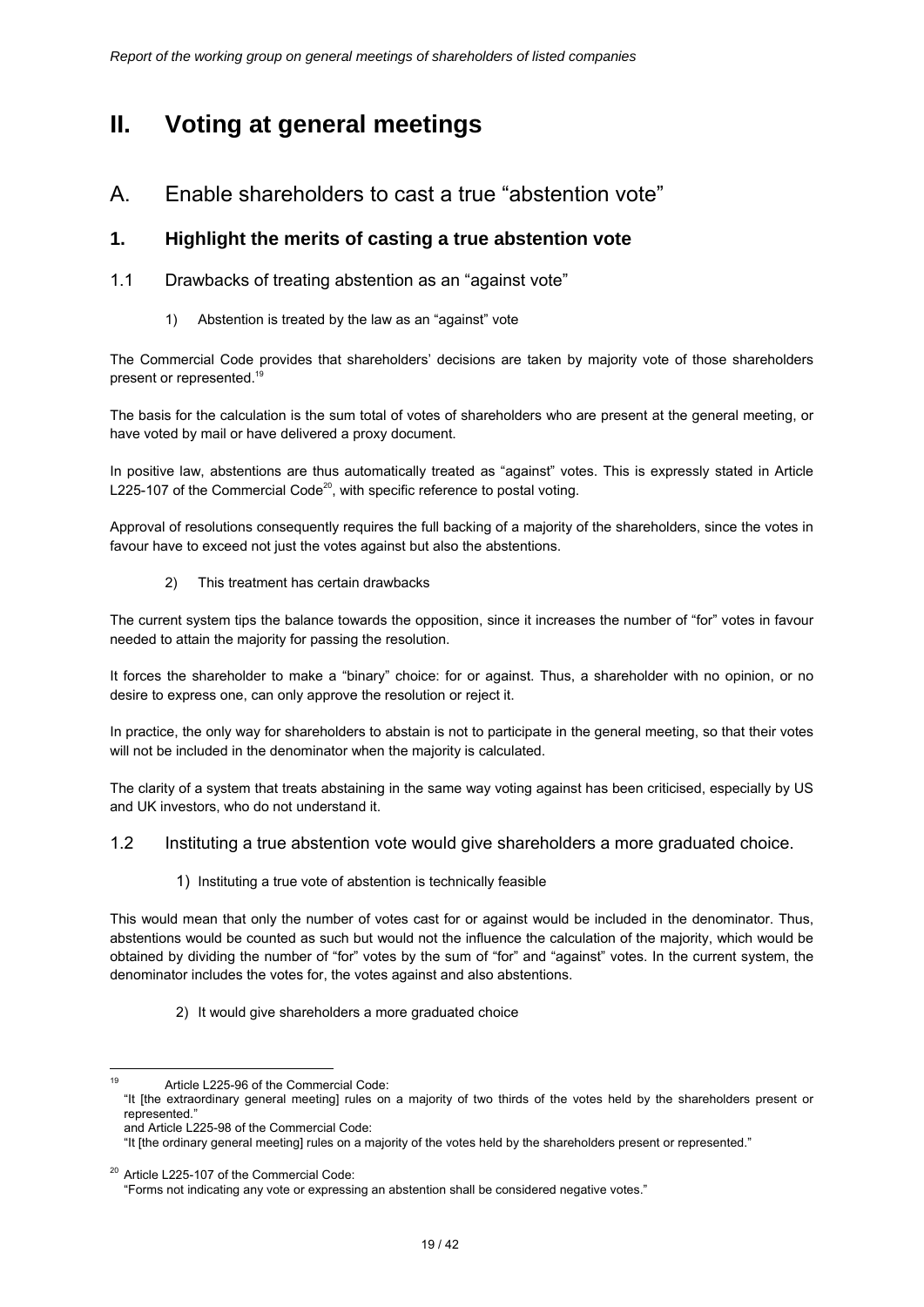Abstention would thus be a "third way" for shareholders to express an opinion by voting.

It would not be without significance or impact, because it could be correctly interpreted as a warning signal to management and the board.<sup>21</sup> For this reason, instituting a true abstention vote would be unlikely to relieve shareholders of their responsibility. On the contrary, it would enable them to express their position on a given subject in a new form.

As a simple illustration, a shareholder who is opposed on principle to combining the functions of board chair and CEO but who does not wish to vote against renewing the incumbent CEO's seat on the board – for example, because his management of the company has not been called into question – could now choose to abstain. In this particular case, abstention would be a signal in favour of renewing the CEO's term of office (the shareholder is not opposing re-election to the board) but also a sign of opposition to the dual roles (the shareholder is not voting in favour of renewing the term of office). Here, abstention becomes a new way of dialoguing with the company.

Although this reform could make resolutions easier to pass by mathematically lowering the threshold for a majority, it would not reverse the current situation. Rather, it would tend to rebalance it, by not putting a premium on "for" votes.

## **2. Support recognition of a true abstention vote in EU law**

### 2.1 Constraints set by the EU directive of 13 December 1976

-

Under Article 40.1 of the Second Council Directive of 13 December 1976.<sup>22</sup> "The laws of the Member States shall provide that the decisions referred to in Articles 29 (4) and (5) [elimination of pre-emptive subscription rights], 30, 31 [capital reductions], 35 and 38 [redemption of capital] must be taken at least by a majority of not less than twothirds of the votes attaching to the securities or the subscribed capital represented."

According to the working group' analysis, current French legislation is in compliance with Article 40.1. French law even extends the rule of calculating the denominator on the basis of shares represented, prescribed by the directive only for certain cases, to all decisions taken by the general meeting.

As explained previously, the suggested reform amounts to determining a majority on the basis of a smaller denominator than under the current system. Thus, for the decisions set forth in Article 40.1, the suggested reform would seem not to be in line with the working group's interpretation of the EU directives that specify a minimum majority based on the number of shares represented.

 $21$  Report of the AMF on improving the exercise of shareholder voting rights in France: "Recommendation 16: To increase voting, abstentions should be counted separately from "yes" and "no" votes. This will require major legal and technical changes."

<sup>&</sup>lt;sup>22</sup> Directive on coordination of safeguards which, for the protection of the interests of members and others, are required by Member States of companies within the meaning of the second paragraph of Article 58 of the Treaty, in respect of the formation of public limited liability companies and the maintenance and alteration of their capital, with a view to making such safeguards equivalent.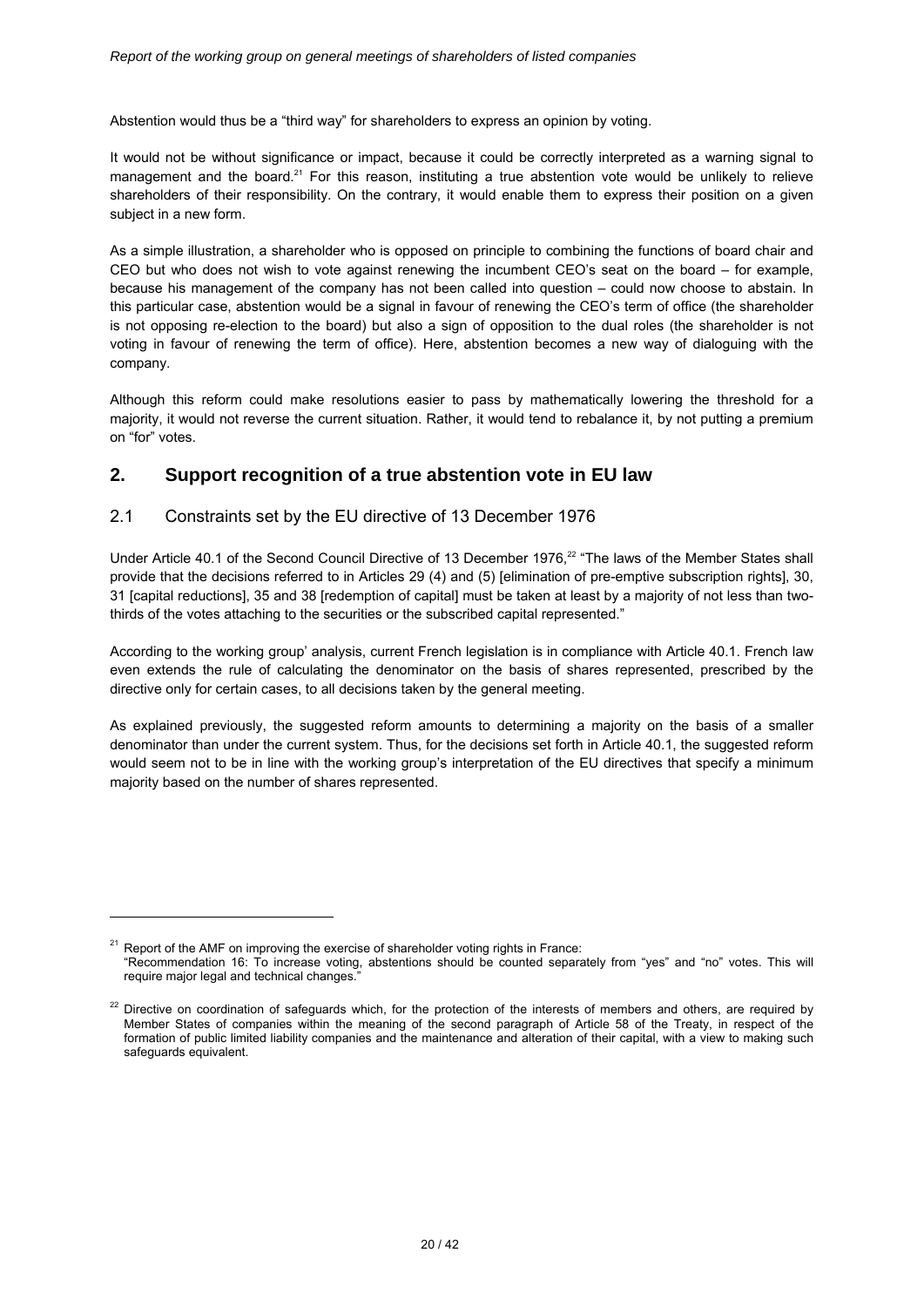## 2.2 Compliance with the European company statute

It should be pointed out, however, that this reform would be consistent with the method of calculating the majority, established as a principle in Articles  $57^{23}$  and  $58^{24}$  of Regulation (EC) 2157/2001 of 8 October 2001 on the Statute for a European company. These two articles provide that the majority is calculated only on the number of votes validly cast, which includes neither abstentions nor blank or spoilt ballots.<sup>25</sup>

### 2.3 Reflections prompted by the suggested change

When the EU rule – or its interpretation – evolves to the point that a change in the French system can be initiated, the following measures will have to be considered.

Since the rules for calculating the majority are laid down in the Commercial Code, changing them will require new legislation and/or amendment of existing law, possibly supplemented by regulatory provisions.<sup>26</sup>

At the technical level, reforming the way abstentions are taken into account will require:

- redesigning the mail-in voting form to clarify the intent of the vote cast abstention would then be equivalent to a "neutral" vote, unlike a proxy form with no name in the box, which will result in a Yes or No vote depending on the position taken by the board – and altering the associated data processing system; and
- ensuring that abstentions are logged properly and systematically in any type of electronic voting system that might be used at a general meeting.

#### **Proposal 7**

- **Institute a true vote of abstention in French law through new legislation.**
- Redesign the mail-in voting form to clarify the intent of each vote, in particular to distinguish it from **powers granted without specifying the name of the proxy.**

 $23$ "Save where this Regulation or, failing that, the law applicable to public limited-liability companies in the Member State in which an SE's registered office is situated requires a larger majority, the general meeting's decisions shall be taken by a majority of the votes validly cast.".

<sup>&</sup>lt;sup>24</sup> "The votes cast shall not include votes attaching to shares in respect of which the shareholder has not taken part in the vote or has abstained or has returned a blank or spoilt ballot paper."

 $25$  Note also that positive company law already establishes calculation of the majority on the number of votes expressed for the category of workers' co-operatives.

Article L225-265 of the Commercial Code:

<sup>&</sup>quot;The general meeting of the workers' co-operative shall take valid decisions only if, at the first time of asking, two thirds of the members of the co-operative are present or represented at the meeting. The memorandum and articles of association shall fix the requisite quorum for a meeting held at the second time of asking. If the memorandum and articles of association contain no such provisions, the quorum shall not be less than half the members of the co-operative, present or represented. The general meeting shall take decisions on a simple majority of votes cast. Where a secret ballot is held, blank votes shall not be included in the count.

Nevertheless, for amendments to the memorandum and articles of association and other decisions listed thereby, the quorum shall not be less than half the members of the co-operative. Furthermore, the same decisions shall be taken on a two-thirds majority of votes cast. Where a secret ballot is held, blank votes shall not be included in the count."

 $26$  During the discussions, a member of the working group said that a true abstention vote could not be introduced in French law without also raising the majority required for adoption of resolutions in ordinary and/or extraordinary general meetings. This member also expressed the opinion that powers granted without specifying a proxy, which in practice are exercised by the chair, should be eliminated. The working group did not take up these suggestions.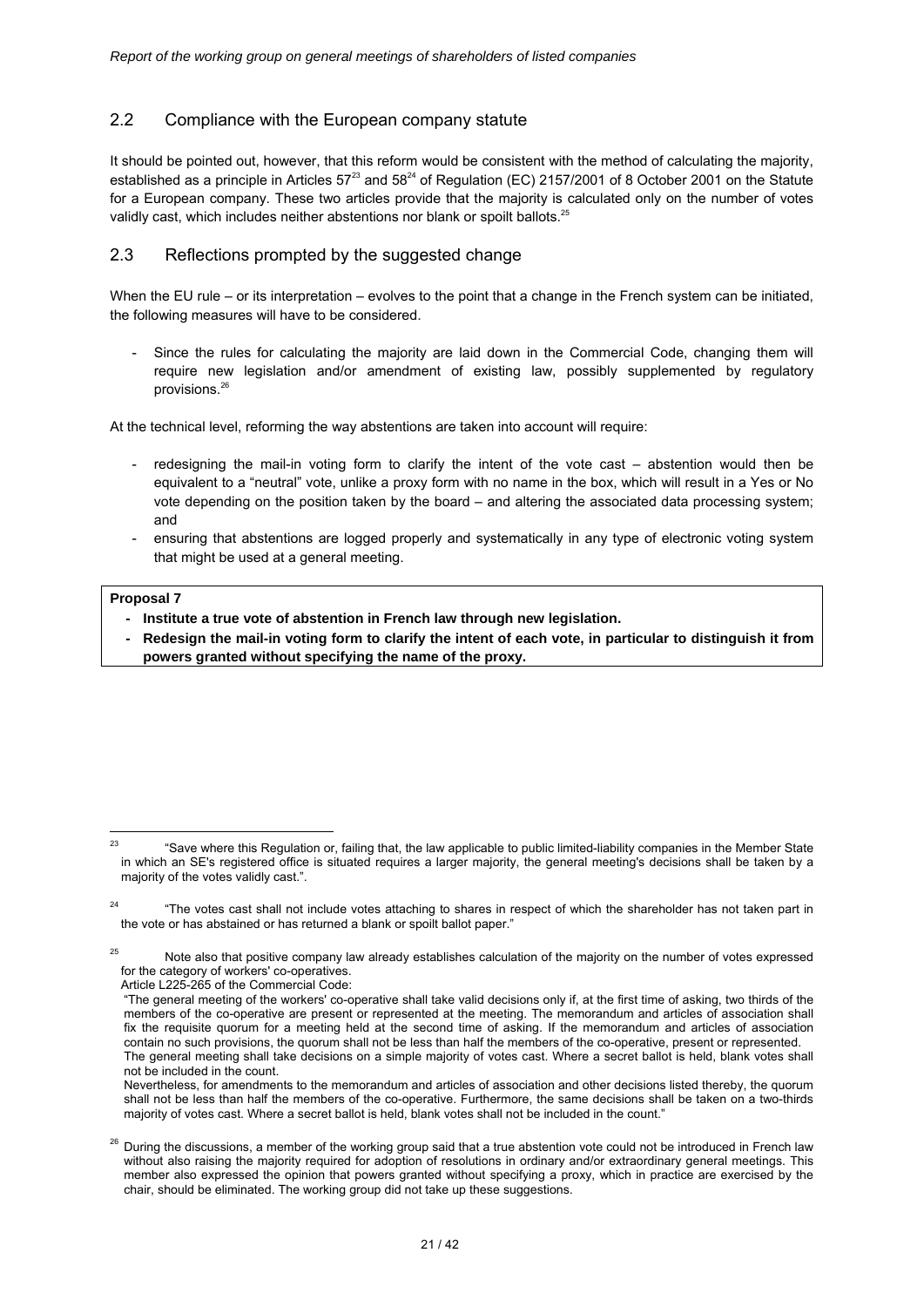B. Facilitate voting by non-resident shareholders

## **1. Bear in mind the importance of voting by non-resident shareholders at general meetings of listed companies**

A study by the Banque de France in its Bulletin for second quarter 201127 reveals that as of 31 December 2010, 42.4% of the market capitalisation of the 37 French companies in the CAC 40 was held by non-residents. This amounts to a net holding of €395.5 billion on a total market capitalisation of €933.2 for these companies. Geographically, the majority of non-resident holders are based in Europe and North America.

Given the magnitude of non-resident shareholding at CAC 40 companies, issuers should pay particular attention to this segment of their shareholder base.

#### **Proposal 8**

**Take measures that give importance to non-resident institutional investors:** 

- **When communicating with investors, issuers should pay particular attention to non-resident shareholders (if any), notably by providing English translations of the main general meeting documents (agenda, draft resolutions, statements of reasons, management report).**
- Large issuers with an international shareholder base should systematically put a suitable person in **charge of relations with non-resident investors in order to answer questions relating to the general meeting. The name and contact details of this person should be provided in the issuer's financial disclosures.**

## **2. Improve the effectiveness of voting by non-resident shareholders**

### 2.1 Reforms already implemented

The working group recognised the difficulty of adapting the processes generally used for non-resident shareholder voting to France's particular requirements, since these processes are linked closely to characteristics of international markets (especially the US market) and have been developed by foreign investors and their service providers. This said, the working group wishes to underscore the efforts that French market participants have already made to facilitate voting by non-resident shareholders.

Since 2001, the French market has sought to make it easier for shareholders, including non-resident investors, to vote their shares. New laws and regulations to this end include the following:

- Act 2001-420 on 15 May 2001 on new economic regulations (indent II of Article L225-107 of the Commercial Code), introducing pre-meeting electronic voting.
- Decree 2002-803 of 3 May 2002, which provides for shareholders to use an "electronic signature process". This is often interpreted as requiring a certified electronic signature within the meaning of the Civil Code (Article 1316-4), even though certification greatly narrows the practical scope of this measure.
- Decree 2002-803 of 3 May 2002 implementing the third part of Act 2001-420, which allows shareholders to be convened via the Internet provided they are contacted in writing. This contact requirement has effectively restricted this option to shareholders listed by name on the company's share register.
- Act 2005-842 of 26 July 2005 on confidence and modernisation of the economy, which reduced quorum requirements.
- Decree 2006-1566 of 11 December 2006 amending Decree 67-236 of 23 March 1967 on commercial companies, which allows an issuer to set up a special website for pre-meeting electronic voting, if the company's articles of association so authorise, and simplifies the electronic signature process.

<sup>-</sup><sup>27</sup> Banque de France, Bulletin 184 – "Non-resident shareholding of CAC 40 French companies at year-end 2010."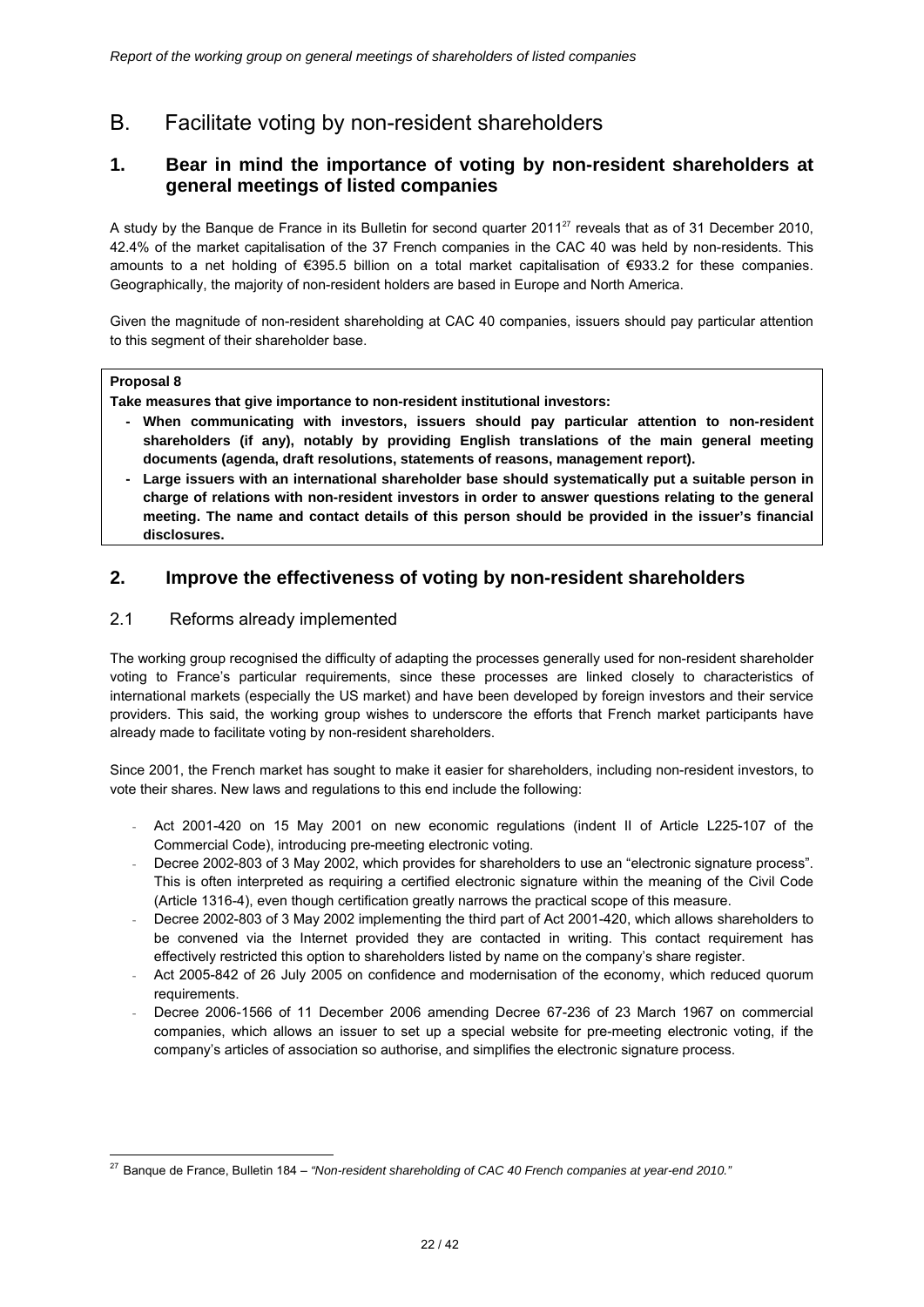The same December 2006 decree also introduces a record-date rule to replace the existing share-blocking mechanism, which providers of proxy voting services deemed too close to the general meeting date but which ensured that the person voting was indeed a shareholder.

In addition, France's transposition of the EU directive on the rights of shareholders of listed companies, authorised by Act 2010-1249 of 22 October 2010 (Banking and Financial Regulation Act) and implemented by Order 2010-1511 of 9 December 2010 and various decrees in 2010, has permitted:

- designating proxies by electronic means,
- allowing proxy designations to be revocable,
- allowing any person, including a non-shareholder, to be named as proxy,
- establishing the notion of "active solicitation" of proxy powers and a framework of rules for it (Article L225-106-2 of the Commercial Code).

### 2.2 Provide information about the main features of a complex process

The difficulty of gathering votes from non-resident shareholders is attributable to the technical complexity of a system that has to cover the long chain of service providers used by non-resident institutional investors and their custodians. The system's overall complexity is not always fully appreciated by the shareholders themselves.

The longer the chain of service providers, the greater the operational risks of mishaps. From this standpoint, investors who hold a relatively stable equity stake in an issuer and who want to make sure their votes are always counted would do well to favour certain methods of holding their shares. Some are better suited to this purpose than others.28 Non-residents shareholders who have their shares of French issuers held by a custody accountkeeper established in France (of French or foreign nationality) reduce the chain of service providers to its simplest form.

Shares can be held in custody directly by the issuing company in registered form, as book entries in its share register, or by an intermediary custodian in bearer form. An in-between option in France is to have the shares registered with the issuer but administered by an intermediary (i.e. held in "administered" registered form). In all these cases, a sale order can be executed extremely quickly. An investor who holds shares in registered rather than bearer form can be certain of receiving relevant information from the issuer both before and after the general meeting, ensuring that the investor's vote is taken into account.

#### **Proposal 9**

-

- **Ensure that non-resident shareholders are better informed about the key stages of the voting procedure by providing them with clear, comprehensive documentation put together by issuers and other participants in the French securities holding system.**
- Make non-resident investors more aware of the relevance of the different methods of holding **specific shares under French law. In particular, let them know that, if they want to be sure of receiving relevant information before and after a general meeting and of having their votes counted, they can be registered directly on the issuer's books.**

#### 2.2.1 Bear in mind the key role of voting intermediaries

Voting by non-resident shareholders, especially US investors, is increasingly inseparable from the role of the service providers that handle the logistics of voting or the analysis of the draft resolutions, or both.

<sup>&</sup>lt;sup>28</sup> The Commercial Code explicitly provides that "the transferable securities issued by joint-stock companies take the form of bearer securities or registered securities, with the exception of companies in respect of which the law or the articles of association impose the registered form only for some or all of the capital". (Article L228-1, indent 3 of the Commercial Code). Where the securities are in registered form, a distinction must be made according to whether they are held in a securities account maintained directly by the issuer, in which case the securities are said to be in "pure" registered form, or held in a mirror account maintained by a custody account-keeper, in which case they are said to be in "administered" registered form (Articles R211-2 et seq. of the Monetary and Financial Code and Article 521-1 of the AMF General Regulation). Where the securities are in bearer form, they are held in a securities account maintained by an authorised financial intermediary.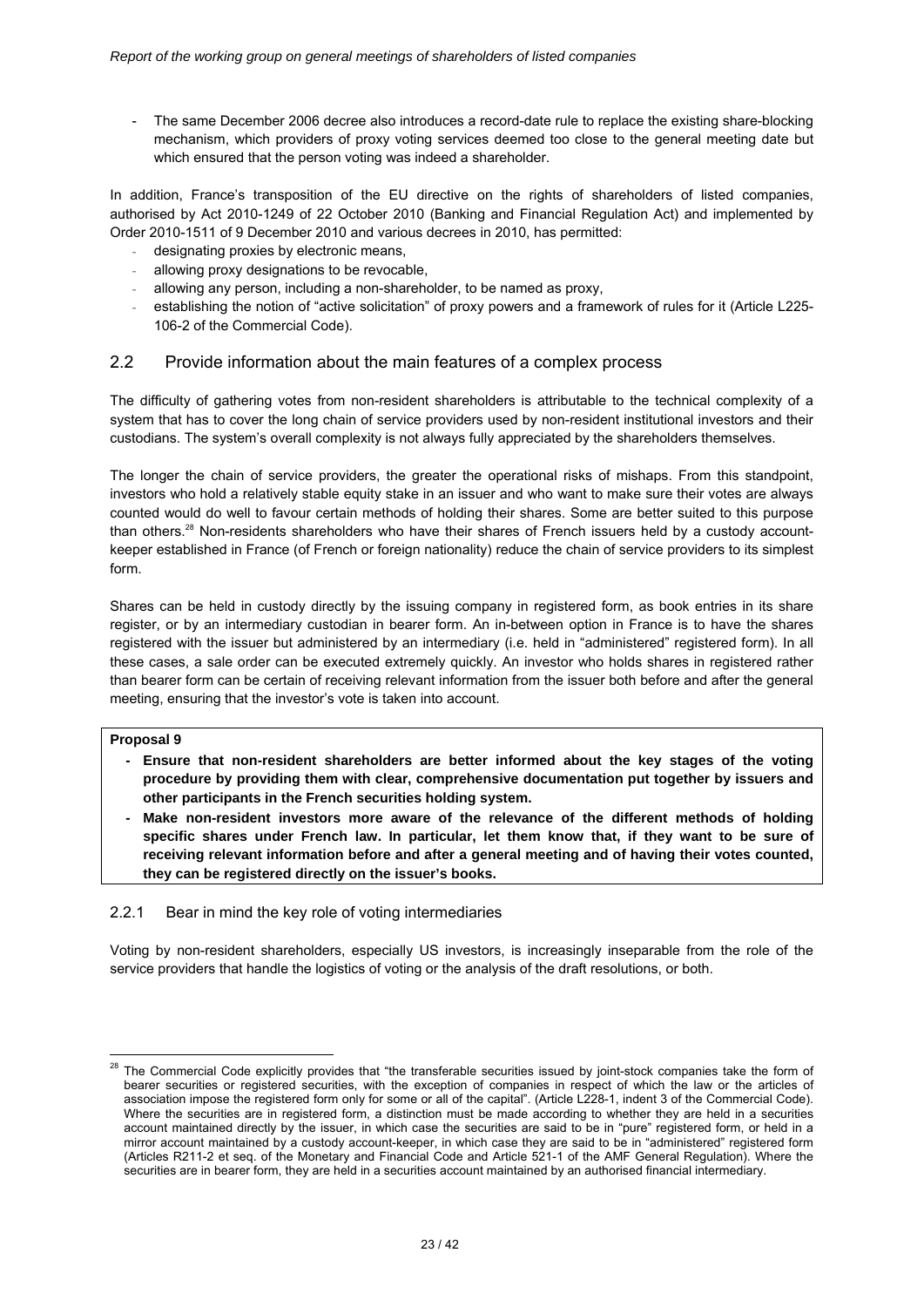In this regard, it should be remembered the infrastructure systems used to route voting information across national borders must first send the available information to investors and then send investors' instructions back to the issuer. As a rule, these systems do not set up specific voting processes on a market-by-market basis.

Besides providing logistic services, proxy advisors analyse resolutions proposed at shareholder meetings and issue voting recommendations to their investor clients. Accordingly, issuers must not only establish solid relations with their investors but also ensure that these proxy advisors have properly understood the reasons for the resolutions.

The swiftness of the communication process is vital if investors and their intermediaries are to analyse the documentation and decide how to vote, company by company and resolution by resolution. In the case of France, foreign service providers are critical of what they see as unduly tight time constraints in the process.

Bear in mind here that the process is constrained by the following requirements:

- Publication in the BALO of the "meeting notice" equivalent to the "convocation" within the meaning of the 11 July 2007 EU directive, and therefore requiring all the information specified that directive – must occur not later than 35 days before the general meeting.
- The "convening notice" (in its French meaning, that is, the confirmation of the convocation initiated before the 35-day deadline) is to be published in the BALO or other newspaper of record for legal notices not later than 15 days before the general meeting. This second notice includes any items or draft resolutions that entitled shareholders have moved to put on the agenda. This system, actually quite favourable to shareholders, is often misunderstood by foreign intermediaries.
- The right to participate in the general meeting is evidenced by the record of shares held either in registered form, i.e. in a securities account in the name of the shareholder or the shareholder's nominee on the issuer's books, or in bearer form, i.e. in a securities account maintained by a financial intermediary, at 0:00 hours CET on the third business day preceding the general meeting.

In practice, CAC 40 companies publish their "meeting notice" (i.e. convocation in the EU sense) 50 days before the general meeting, or even 65 or 75 days before – well ahead of the regulatory deadline. This somewhat makes up for the tight deadlines in the voting process that foreign intermediaries complain of. Except when circumstances make it impossible, this should be the standard procedure for French companies with a substantial non-resident shareholder base. On the question of how the information is presented and published, please refer to Proposals 4 and 5**.** 

#### 2.2.2 Identify the principal stages in the circuit

The non-resident shareholder voting process is complex for all the parties involved, especially during the stage when the voting forms are returned. Until very recently, these were still supposed to be signed by hand by the shareholder or the shareholder's nominee.

#### 2.2.2.1 Facilitate the process of sending out information on the general meeting

In practice, as soon as the issuer's AGM information is made public, specialised custodians working on behalf of institutional investors, especially non-resident investors, summarise the main features of the general meeting and the substance of each resolution. They generally send this summary information by SWIFT message to every institutional client with a position in the stock in question. On a dedicated website, they put all the detailed documentation that the global custodians will then need to forward to the investors and proxy voting agencies.

Coordination between global custodians and proxy voting agencies is essential. The custodians distribute information, but the agencies analyse all the information needed to determine what the position of each of their clients should be on each of the resolutions. Each of the protagonists sets its own procedures and time limits for the process.

Proxy voting agencies can, if they agree, dialogue with the issuer as soon as the meeting is announced, before deciding on their position. This is especially desirable because an analysis of recent general meetings shows that the time elapsing between the meeting notice (notice of convocation in the EU sense) and the convening notice remains highly stable, at 35 and 15 days before the AGM date respectively. The working group is in favour of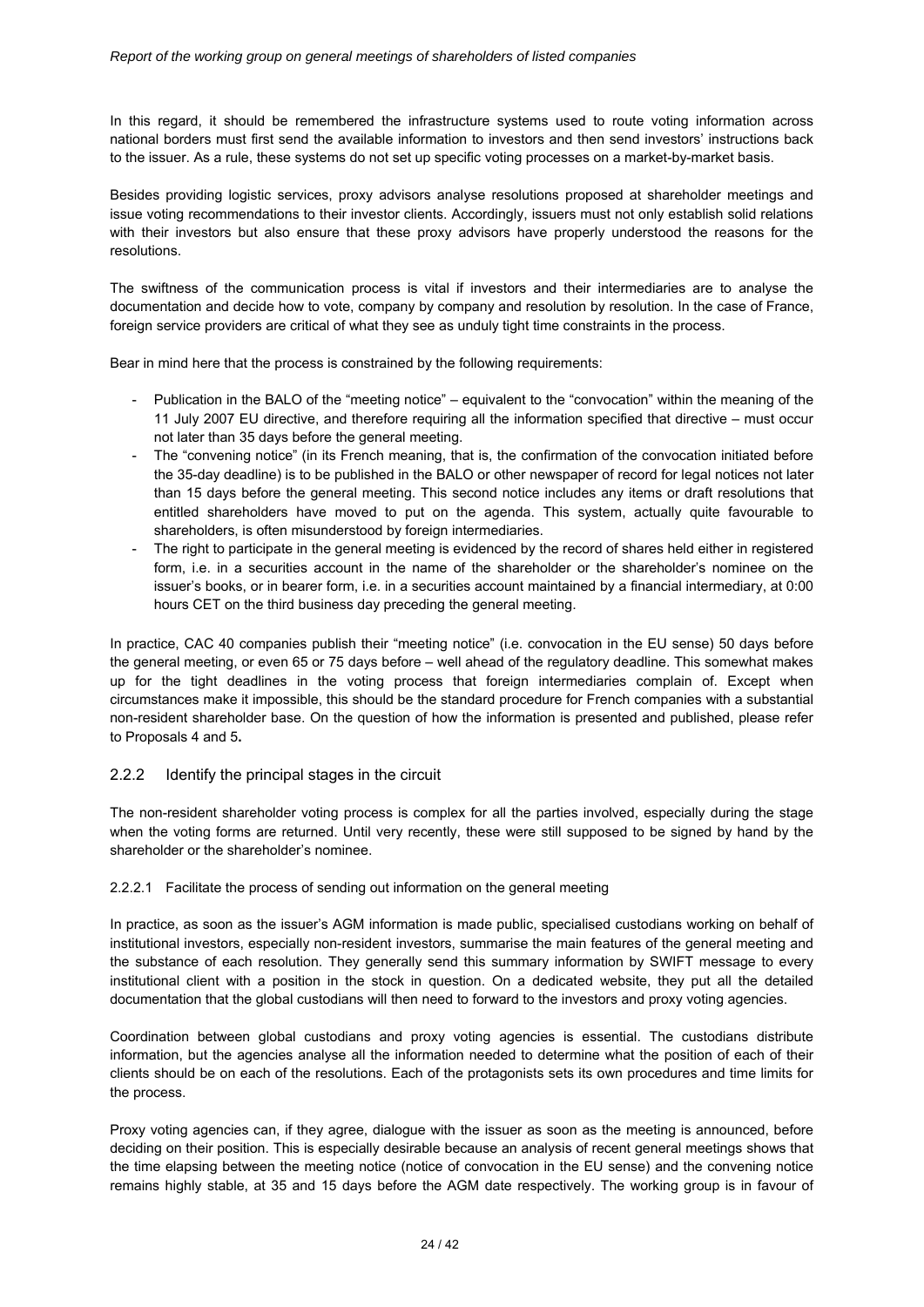having proxy voting agencies provide their analyses of draft resolutions to issuers as soon as possible after the meeting notice – indeed, of having as much dialogue as possible before the general meeting, including informal discussion before the meeting notice. The working group reminds issuers of the AMF's recommendation on this subject, published 18 March 2011.<sup>29</sup>

The global custodian, depending on its contractual relation with its investor clients, then determines which of its clients should be informed about the forthcoming general meeting. If it is the investor's policy to vote, the global custodian waits for a signed voting form to be returned after the proxy voting agency has made its voting recommendations to the client.

#### 2.2.2.2 Ensure end-to-end electronic transmission of voting forms

The global custodian relies on a network of local custodians operating directly in national markets. A global custodian that has registered as the clients' intermediary can group its clients' votes and send them to the issuing company or the French financial intermediary at which its account is held. The voting forms, accompanied by the custodians' attestations of entitlement to vote, are routed either to the issuing company or to the centralising bank.

French issuers sometimes engage proxy solicitors to ensure that foreign shareholders have been informed of the general meeting and responded to the meeting notice. In some cases, it may be hard to trace votes that have apparently been returned, especially for the following reasons:

- There is a time delay between when an investor accepts the firm's proposal and when that firm actually has the voting forms in hand.
- An investor will often have positions in the same stock at several funds which do not all have accounts at the same custodian.

Furthermore, it must be recognised that there is a distortion in France regarding anonymity. Voting non-residents enjoy de facto anonymity through the registered intermediary system, whereas voting residents are required to reveal their identity.

In some other countries, Italy being one, this asymmetry does not exist. The investors and the various service providers in the voting chain are similar to those operating in France, but all shareholder voting is by name of the registered holder, and the platforms transmit all the information.

The technical resources for handling this type of information does exist in France: as it is, registered intermediaries send their French custodian a global mail-in voting form compiled by them on the basis of positions and voter identities retrieved and processed by the platform or the proxy, except where Objecting Beneficial Owners (OBOs) have declined to be identified. In other words, the information is largely there, but it is not systematically transmitted; only if the issuer voluntarily initiates a legal procedure to indentify its true non-resident shareholders is it required to be transmitted.

<u>.</u>

<sup>&</sup>lt;sup>29</sup> AMF Recommendation 2011-06 of 18 March 2011 on proxy advisory agencies.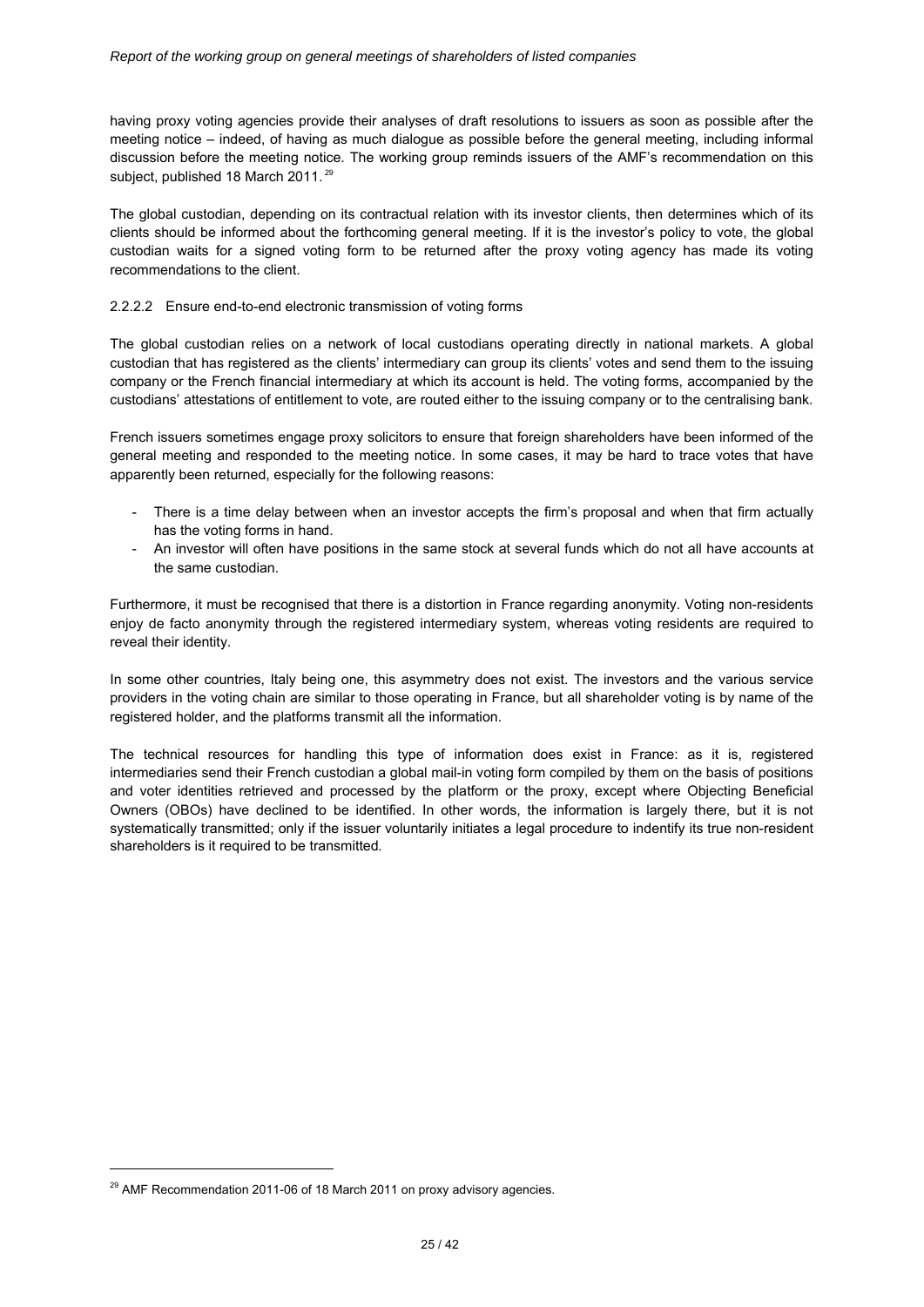**Without prejudice to other countries' laws, align the information on non-resident investors with that required for resident shareholders. To this end, ensure that the global mail-in voting forms sent via registered intermediaries include a file giving details of the identity and votes cast of the shareholders concerned.** 

To send the voting forms, most global custodians use voting platforms that are in general highly automated. French voting forms used to require special handling by the proxy voting agencies when signatures on paper ballots had to be processed manually. With the deployment in France of an electronic platform for voting bearer shares (Votaccess) and simplification of the disclosure formalities, especially for electronic shareholder identification, $30$  notable progress has been made in facilitating voting by residents and non-residents. The objective is to enable votes to be recorded electronically in a secure virtual "ballot box" while ensuring that the votes correspond to positions entitled to vote. Authorisation to digitise paper voting forms will also facilitate transmission to the centraliser.

Global custodians and proxy voting agencies sometimes delay sending in votes because under the rules in France, unlike some other markets, once investors have made an initial choice as to how to participate in the vote at a general meeting, they cannot then choose another way unless the issuer's articles state otherwise.

Given the complexity of the procedure for non-resident shareholder voting and the numerous intermediaries involved in various roles along the chain, operational errors can arise from many different sources that are hard to identify precisely. Errors can occur at any of the following links, although the list is not exhaustive:

- the shareholder,
- the shareholder's immediate custodian, which may have failed to comply with the orders received from the shareholder,
- the proxy voting agency, which may have neglected or mishandled the shareholder's instructions at its level,
- the global custodian / intermediary of record, which may (for example) have failed to sign or forward the voting instructions to the intermediary in France,
- the intermediary in France, which may (for example) have received the voting instructions too late or which does not have custody of the shares in question.

The working group notes that the errors encountered are often operational and typically result from manual handling. It should be noted, though, that errors can also be generated by differences in the legal systems under which the numerous intermediaries in the chain operate.

#### **Proposal 11**

<u>.</u>

- **Put in place one or more electronic voting platforms that can provide prompt, reliable handling of data flows between issuers and shareholders. Enable non-resident shareholders to benefit from this system by encouraging all participants in the voting chain, including foreign intermediaries and especially proxy voting agents, to take the steps needed to connect to these platforms as quickly as possible.**
- Once the electronic voting system makes it possible for non-resident shareholders to vote via proxy **voting agencies, encourage non-resident investors and their service providers to vote electronically.**

 $30$  cf. Decree 2011-1473 of 9 November 2011.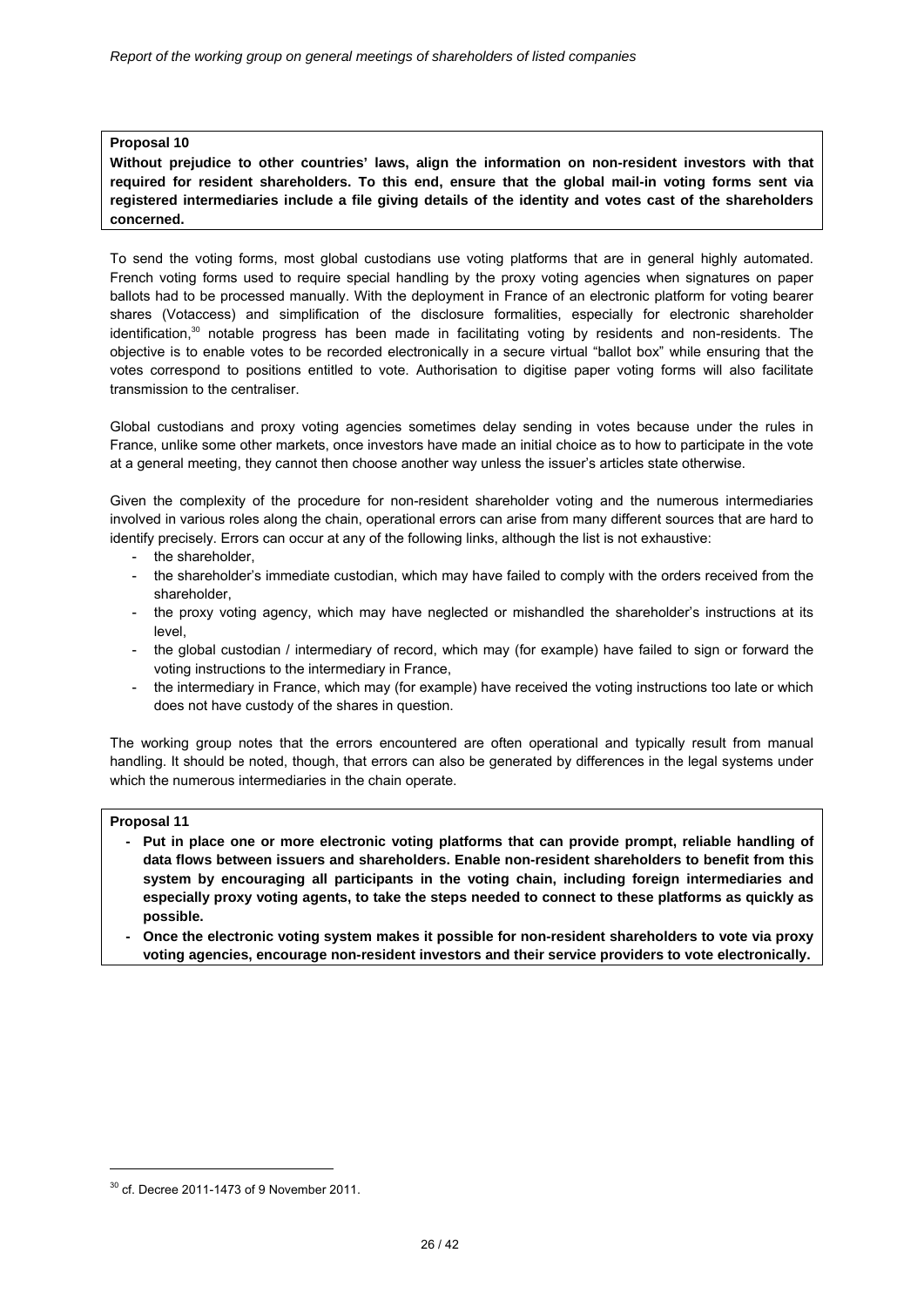#### 2.2.2.3 Confirm to shareholders that their votes have been cast and counted.

The working group noted that, in studies conducted among non-resident investors, their main concern when voting at a French general meeting was not necessarily with the voting procedure itself, which is generally considered efficient, but with the absence of feedback to confirm that their votes have been duly cast. Nonresident shareholders may feel disgruntled if they fail to receive acknowledgment that their voting instructions have been received and executed. In this regard, a point mentioned above bears repeating: shareholders for whom this is a concern would benefit by holding their shares in registered form on the issuer's books or in bearer form with a custody account-keeper established in France.

#### **Proposal 12**

**Provide any person or nominee registered directly on the issuer's books, upon prior request from the persons concerned, with a document confirming that their votes have been properly taken into account.** 

#### **Proposal 13**

**Study the feasibility of a system that would enable non-resident final investors to be informed that their voting rights have been duly exercised where the voting is done electronically.** 

### 2.3 Anticipate forthcoming regulatory changes

Article 7.3 of the directive on shareholder rights (Directive 2007/36/EC of the European Parliament and the Council of 11 July 2007) provides that the record date for shareholder voting cannot be more than 30 days before the general meeting and must be set at least 8 days after the last date for convocation of the general meeting. The rule currently in effect in France is laid down by Article R225-85 $31$  of the Commercial Code, which specifies that the record date is 0:00 hours CET on the third day before the issuing company's general meeting.

This time period had been chosen for consistency with the deadline for settlement of trades of financial instruments under Article 570-2<sup>32</sup> of the AMF General Regulation, which is also the date that determines when ownership of securities has been transferred by a trade. This rule ensures that all persons entitled to vote at the general meeting are necessarily the owners of the securities that confer the right to vote.

Indent II of Article L211-17-1 of the Monetary and Financial Code, resulting from the Banking and Financial Regulation Act of 22 October 2010, provides that this time period will shrink from three days to two. This provision will take effect "on the date that an equivalent harmonisation provision at EU level comes into force". This change is therefore set to come about when the draft EC regulation "on improving securities settlement in the European Union and on central securities depositories (CSDs)", which reduces the settlement period from three days to two, is adopted and comes into force.<sup>33</sup>

<sup>&</sup>lt;u>.</u> <sup>31</sup> Article R225-85 I of the Commercial Code:

*<sup>&</sup>quot;*I. Any shareholder of a company whose shares are admitted to trading on a regulated market or to performing transactions of a central depositary is entitled to participate in a general meeting of the shareholders of such company provided that the shares he holds in that company are registered in that shareholder's name, or in the name of the registered intermediary on the shareholder's behalf, as set out in L228-1, seventh indent, of the Commercial Code, not later than three business days before the date of the shareholders' meeting at 00:00 hours Paris time, either with the company or the company's share registrar for shares registered in the name of the shareholder, or with a registered intermediary mentioned in Article L211-3 of the Monetary and Financial Code."

<sup>&</sup>lt;sup>32</sup> Article 570-2 of the AMF General Regulation:

<sup>&</sup>quot;In a trade of financial instruments mentioned in point II (Order of 30 July 2009) of Article L211 of the Monetary and Financial Code, on a market mentioned in Title I or Title II of Book V, the transfer of ownership mentioned in Article L211-17 (Order of 20 August 2010) of the Monetary and Financial Code results from the entry of the transaction in the account of the buyer. This account entry takes place on the effective trade settlement date specified in the operating rules of the payment and settlement system, when the account of the buyer's custody account-keeper, or the account of the agent of this custody account-keeper, is credited on the books of the central depository. Barring the exceptions provided for in Articles 570-3 to 570-8 and 322-65 (Order of 5 August 2008) of the Code, the date on which the trade is effectively settled and simultaneously the account entry is made at the central depository comes at the end of a period of three trading days following the order execution date. The same date applies when the financial instruments of the buyer and the seller are recorded on the books of the same custody account-keeper."

<sup>&</sup>lt;sup>33</sup> Article 5. Settlement periods: "Any participant to a securities settlement system buying or selling, on its behalf or on behalf of a third party, transferable securities which are admitted to trading on regulated markets or traded on MTFs or OTFs shall settle its obligation no later than on the second business day after trading takes place."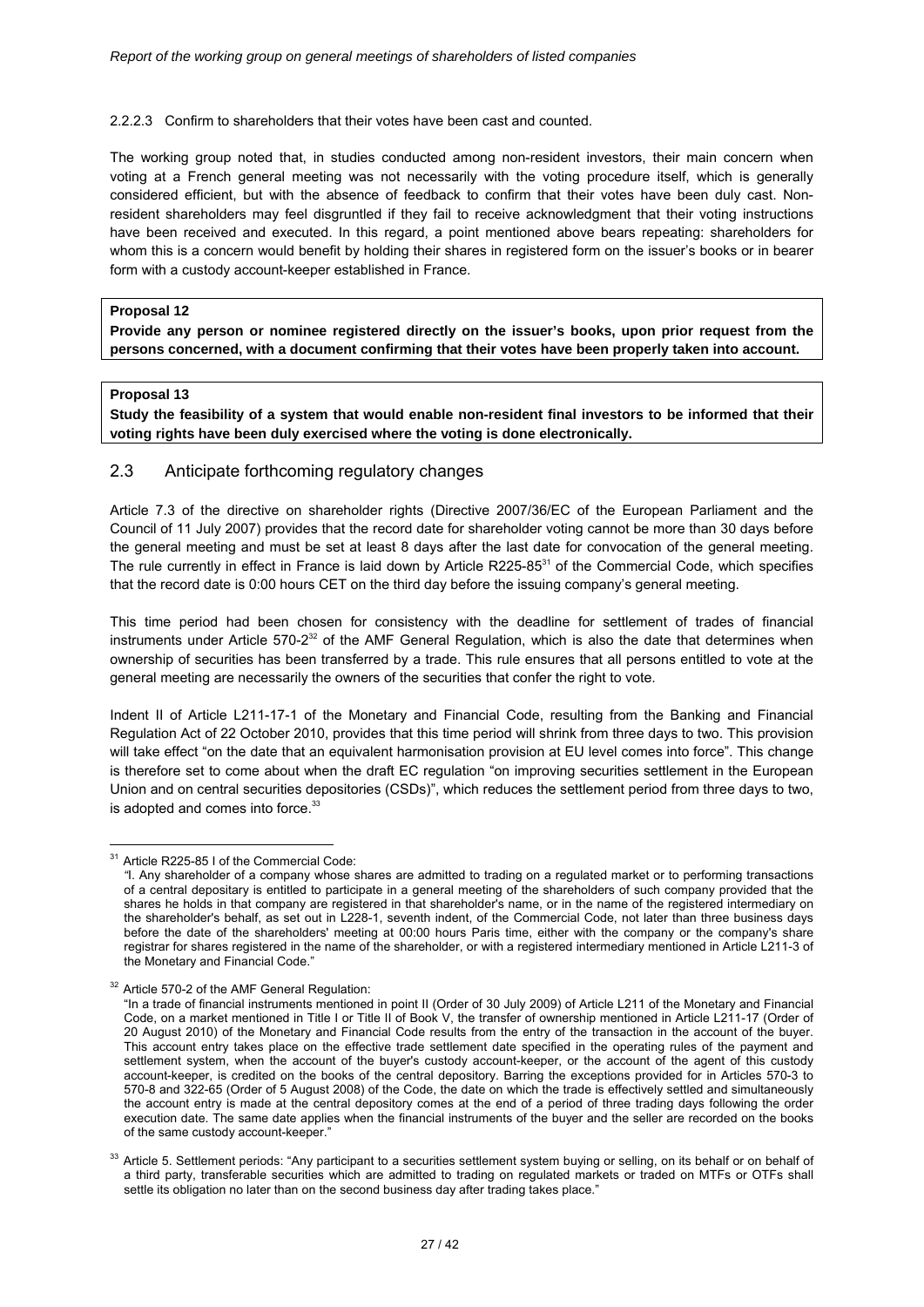Keeping the record date aligned with the settlement period and the transfer of ownership in a trade is likely to generate operational problems when the settlement period is shortened. In view of these problems, an industrywide study group should set to work quickly to examine whether these two notions ought to be treated separately. Adopting separate procedures could mean accepting the principle that persons who are not shareowners on the date of the general meeting would nevertheless be allowed to vote.

## **III. The general meeting committee: constitution, duties and practices**

## **A. Clarify the requirements regarding the constitution, composition and operation of the general meeting committee**

## **1. Establish the principle that a general meeting committee must be constituted**

The law does not expressly state that companies are required to constitute a committee (*bureau*) at a general meeting.

It does, however, refer to this committee in Articles L228-60-1, $34$  242-15 $35$  and L245-13 $36$  of the Commercial Code. The law requires that decisions taken at each general meeting shall be recorded in minutes that must be *"*signed by the members of the committee which are entered in a special register kept at the registered office." The minutes must also list the members of the general meeting committee. Failure to meet these requirements is subject to criminal penalties (Articles L242-15 and L245-13 of the Commercial Code).

The regulatory part of the Code includes several additional indications.

First, the meeting committee may attach the proxy forms and mail-in voting forms to the attendance sheet.<sup>37</sup>

<u>.</u>

<sup>34</sup> Article L228-60-1 of the Commercial Code:

<sup>&</sup>quot;An attendance sheet is kept for each meeting.

The decisions taken at each meeting are recorded in minutes signed by the members of the committee which are entered in a special register kept at the registered office.

The elements that must be included in the attendance sheet and the minutes are determined in a Conseil d'Etat decree."

<sup>&</sup>lt;sup>35</sup> Article L242-15 of the Commercial Code:

<sup>&</sup>quot;The fact of the chairman or the directors of a public limited company committing the following offences shall incur a fine of 3,750 euros: […] 3. Failure to record the decisions of any meeting of shareholders in minutes signed by the members of the committee which indicate the date and place of the meeting, the means by which it was convened, the agenda, the composition of the general meeting committee, the number of shares participating in the voting, the quorum attained, the documents and reports submitted to the general meeting, a summary of the debates, the texts of the resolutions put to vote and the results of the voting."

<sup>36</sup> Article L245-13 of the Commercial Code:

<sup>&</sup>quot;The fact, on the part of the chairman of the general meeting of bondholders, of failing to record the decisions of any general meeting of bondholders in minutes which indicate the date and venue of the meeting, the means used to convene it, the agenda, the composition of the committee, the number of bondholders participating in the voting and the quorum achieved, the documents and reports submitted to the meeting, a summary of the proceedings, the text of the resolutions put to the vote and the results of the voting shall incur a fine of 4,500 euros."

<sup>&</sup>lt;sup>37</sup> Article R225-95 of the Commercial Code:

<sup>&</sup>quot;[…] The general meeting committee may attach to the attendance sheet the proxy or mail-in voting form bearing the last name, first name and home address of each shareholder voting by proxy or by mail, the number of shares held and the number of votes attached to those shares. In such case, the committee shall indicate the number of proxy or mail-in voting forms attached as well as the number of shares and voting rights corresponding to the attached forms. The proxy and mail-in voting forms shall be communicated at the same time and on the same conditions as the attendance sheet.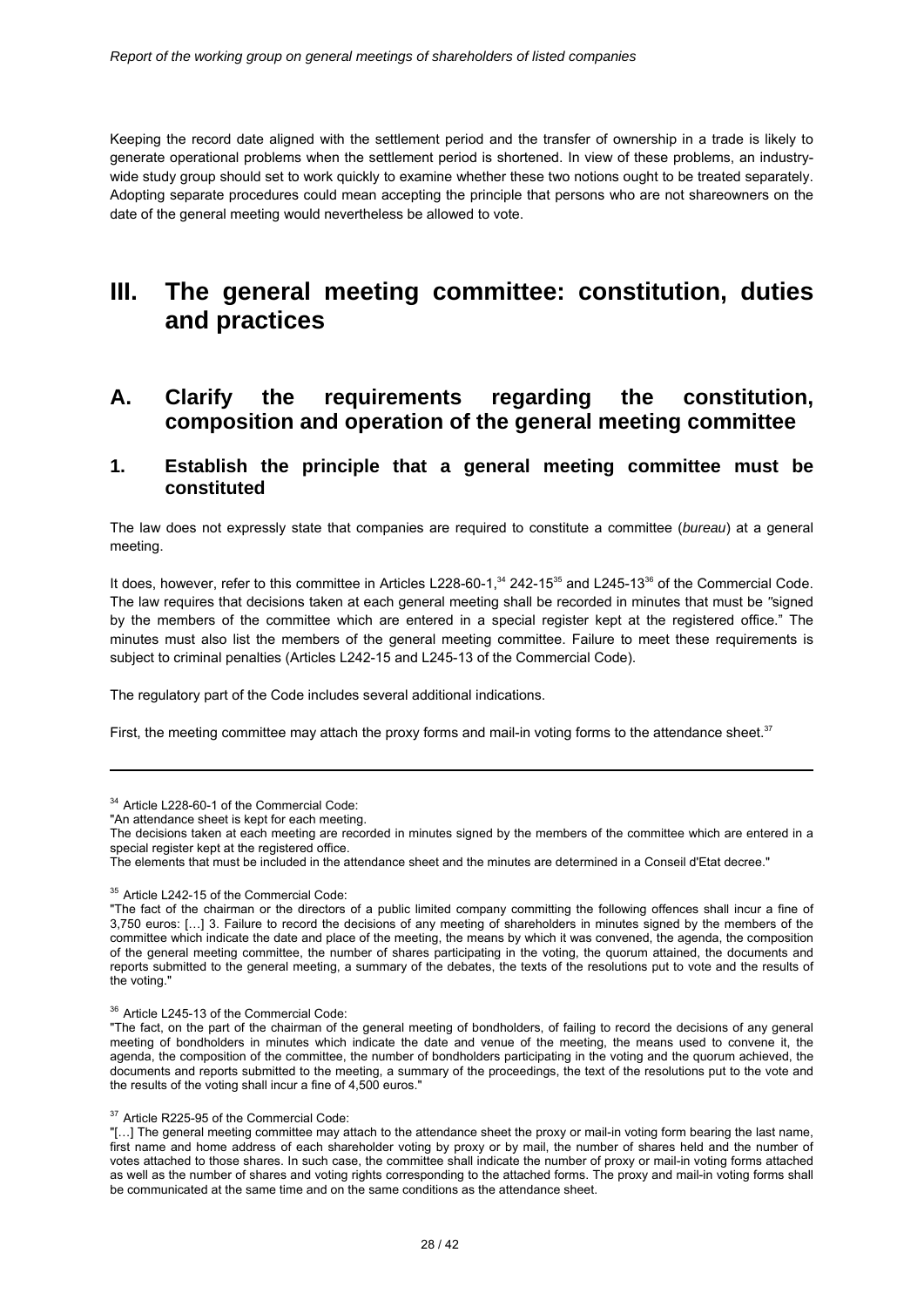Article R225-101<sup>38</sup> of the Commercial Code prescribes the composition of the general meeting committee: a secretary and two scrutineers in addition to the chairperson. The committee members must sign the minutes of the general meeting, which lists the members of the meeting committee.<sup>39</sup>

Lastly, if a general meeting is unable to deliberate for want of the required quorum, the Code provides that the meeting committee shall nevertheless draw up minutes of this meeting.<sup>40</sup>

Despite the presence of these provisions, nowhere does the law explicitly establish the principle that a general meeting committee must exist.

## **2. Clarify the issue of who chairs the meeting committee**

In practice, the chair of the committee is also the chair of the general meeting, who is either the chair of the board of directors or the supervisory board, as noted by Article R225-100 of the Commercial Code.41 In the chair's absence, the person designated by the articles of association presides as chair of the general meeting. Failing this, the general meeting itself elects a chairperson.

Although the universal practice is for the chair of the general meeting to chair the meeting committee, there is no specific legal requirement.

## **3. Affirm the principle that committee decisions are taken by majority vote**

Under the regulatory part of the Code, the general meeting committee is composed of three voting members: a chairperson and two scrutineers. In practice, decisions are taken by majority, $42$  but nowhere does the law prescribe this as the rule.

#### **Proposal 14**

-

- **Insert the principle, in either the legislative or regulatory part of the Commercial Code, that a general meeting committee must be formed and in place at the general meeting.**
- In the regulatory part of the Commercial Code, specify that this committee is chaired by the same **person who presides as chair of the general meeting and that the committee's decisions are taken by a majority of its members.**

The attendance sheet, duly initialled by the shareholders present and the proxies of those not present, shall be certified as accurate by the general meeting committee."

<sup>38</sup> Article R225-101 of the Commercial Code:

"The two members of the general meeting having the greatest number of votes at their disposal shall be the scrutineers of the meeting, if they accept to serve in this capacity.

The general meeting committee shall appoint the secretary, who may be chosen from outside the body of shareholders, barring provision in the company's articles of association to the contrary."

<sup>39</sup> Article R225-106 of the Commercial Code:

"The minutes of the deliberations of the general meeting shall indicate the date and place of the meeting, the means by which it was convened, the agenda, the composition of the general meeting committee, the number of shares participating in the voting, the quorum attained, the documents and reports submitted to the general meeting, a summary of the debates, the texts of the resolutions put to vote and the results of the voting. The minutes shall be signed by the members of the general meeting committee (…)".

<sup>40</sup> Article R225-107 of the Commercial Code:

"If, for want of the requisite forum, a general meeting cannot validly deliberate, this shall be recorded in minutes by the meeting committee for this meeting.

<sup>41</sup> Article R225-100 of the Commercial Code:

"General meetings of shareholders shall be chaired by the chair of the board of directors or the supervisory board, as applicable, or in the absence of this person, by the person designated in the articles of association. Failing this, the general meeting itself shall elect a chairperson. In the case of a general meeting called by the statutory auditors, a court-appointed administrator or the liquidators, the meeting is chaired by the person or one of the persons who called it."

<sup>42</sup> In the scenario where the meeting committee consists of the chairperson and only one shareholder, it would be desirable to provide that in the event of a split vote, the vote of the chair prevails.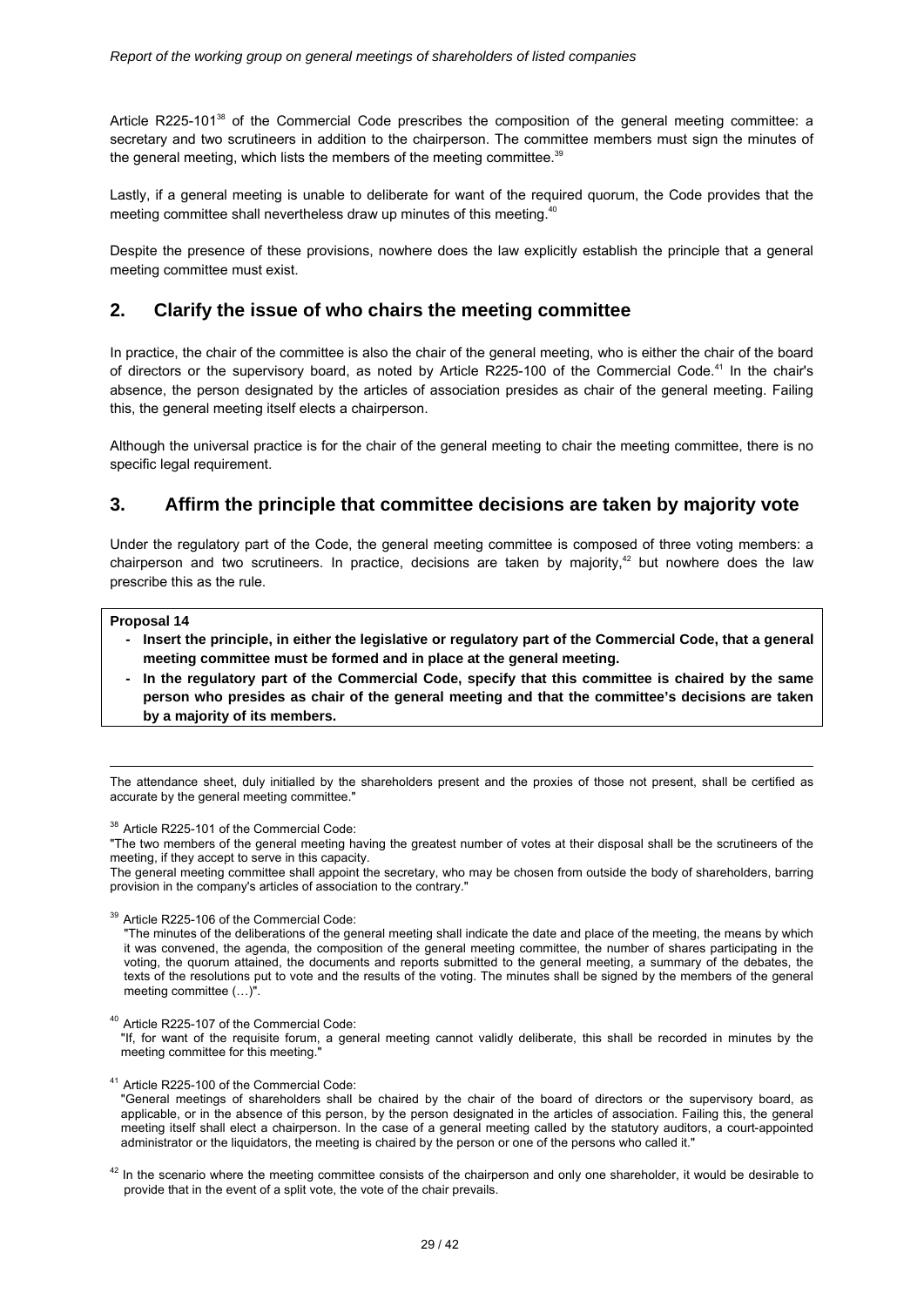## **4. Bear in mind the collegial nature of the committee**

The two members of the committee other than the chair, who serve as scrutineers, are the two shareholders present in the hall controlling the greatest number of votes (personally or as proxy) at that moment, provided they agree to serve.

In practice, if the shareholders present with the greatest number of votes at their disposal decline to serve as scrutineers, this office is then proposed to the shareholders present who come next in order of the number of votes they can cast, and so on until two agree to serve.

Although several members of the working group underscored the importance of the collegial nature of the meeting committee, others highlighted a practical consideration: a rule that the committee must necessarily be composed of three members could be difficult to enforce, especially for small and mid-capitalisation issuers.

### **5. Prepare the formation of the committee in advance**

The working group recommends that, to the extent it is physically feasible to do so, companies should identify in advance the persons likely to be named as scrutineers – that is, not only the two shareholders with the greatest number of votes to cast, but also the other shareholders with significant numbers of votes who would be asked to serve if the either or both of the top two decline – so that they can familiarise themselves with the role they will play and the difficulties the committee may encounter during the general meeting.

#### **Proposal 15**

- **- Put in place a general meeting committee composed of a chairperson and two scrutineers, unless circumstances duly explained in the meeting minutes make this impossible.**
- To the extent possible, identify in advance the persons likely to be named as scrutineers, so that **they can familiarise themselves with the role they will play and the difficulties the committee may encounter during the general meeting.**

## **6. Prevent conflicts of interest on the committee**

The general meeting committee exists in part to sort out difficulties that arise during the course of the general meeting and, acting as a group, to take any needed decision within its powers.

In the working group's view, however, a member of the meeting committee should not to be able to take part in any decision in which the member himself or herself would be affected and would thus have a conflict of interest. This would be the case in a decision that would suspend the member's voting rights or one regarding new proposed resolutions (on regulated agreements, appointments or dismissals) concerning the member.

In such circumstances, the member concerned should temporarily withdraw from the committee and, if necessary, be replaced by an alternate – chosen from among the other shareholders present – for the purposes of this decision.

#### **Proposal 16**

- **Prohibit a member of the general meeting committee from taking part in any decision within the committee's powers that would affect that member, such as a decision on suspending voting rights, amending a resolution or proposing a new resolution (regulated agreements, appointments, dismissals, etc.). Designate an alternate who would take the place of the committee member prevented from participating in such circumstances.**
- **Write this prohibition and this provision for designating alternates into the legislative or regulatory part of the Commercial Code.**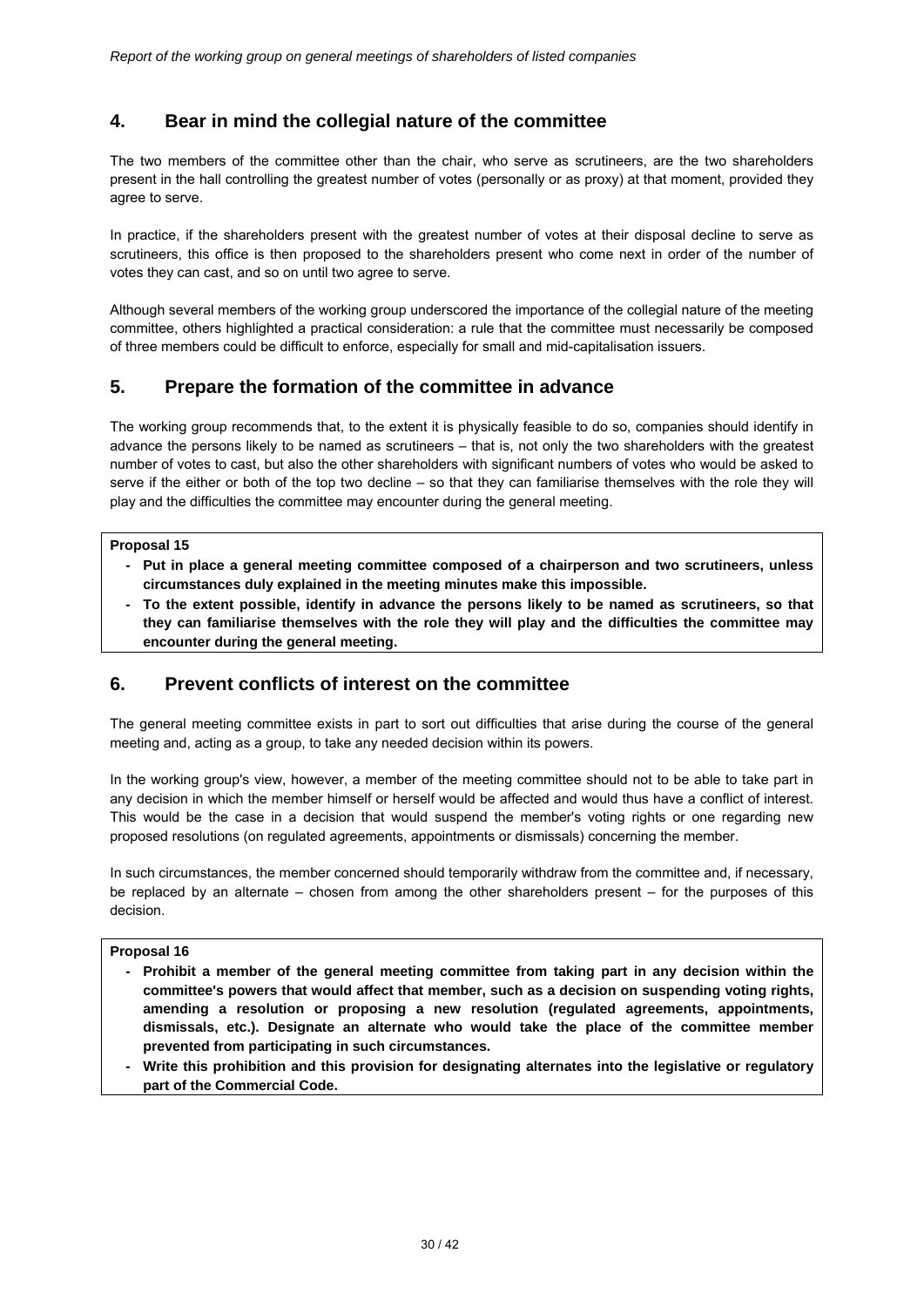## **B. Specify the duties and powers of the committee**

## **1. Highlight the role of the centraliser in carrying out tasks assigned to the committee**

The members of the general meeting committee are requirement by law to sign the meeting minutes.<sup>43</sup>

Moreover, Article R225-95 of the Commercial Code provides that the meeting committee certifies the accuracy of the attendance sheet, duly initialled by the shareholders present and by the proxies of those not present.

At the general meetings of a large number of issuers, however, an outside institution acting as "centraliser" is brought in to count shareholder votes and compile the attendance sheet.

In view of the nature of the centraliser's role in the process, the working group recommends that those attending the general meeting be reminded of it. In addition, the attendance sheet should clearly state that the scrutineers have signed and certified it on the basis of information gathered by the centraliser.

#### **Proposal 17**

**Remind the general meeting of the role of the "centraliser". On the attendance sheet, mention that the scrutineers have signed this document on the basis of information provided by the centraliser under the terms of its contract with the issuer.** 

## **2. Enshrine the committee's policing powers**

Legislative and regulatory provisions detailing the powers of the general meeting committee are, if not absent altogether, certainly sparse.

However, a degree of consensus seems to have formed on the view that the committee is in charge of "policing" the meeting, even though no law expressly says so.

As part of this policing power, the general meeting committee:

- ensures orderly debate. Accordingly, it may have to ensure orderly management of answers to shareholders' questions (in particular by distributing floor time);
- if necessary, decides whether to suspend the session, that is, halt deliberations of the general meeting momentarily;
- sees to it that the applicable rules on exercise of shareholders' voting rights primarily, the rules prescribed by law on denial of voting rights – are enforced.

In the working group's view, this policing power, as defined above, should be recognised by enshrining it in regulations.

Regarding the rules on exercise of voting rights more specifically, the working group believes that, in the light of recent court rulings, the general meeting committee cannot take upon itself to suspend a shareholder's right to vote, except in obvious cases where only a purely physical finding of fact is required, without further factual or legal assessment on its part. Thus, assuming for example that a change in a major shareholding has not been notified pursuant to Article L233-7<sup>44</sup> of the Commercial Code, the general meeting committee will have to apply

<u>.</u>

<sup>&</sup>lt;sup>43</sup> Article L228-60-1 of the Commercial Code.

<sup>&</sup>lt;sup>44</sup> Article L233-7 of the Commercial Code:

<sup>&</sup>quot;I. - When the shares of a company having its registered office in France are admitted to trading on a regulated market or a financial instruments market which permits trading in shares which may be entered in the books of an authorised intermediary as provided for in Article L211-4 of the Monetary and Financial Code, any natural person or legal entity, acting alone or jointly, who comes into possession of a number of shares representing more than one twentieth, one tenth, three twentieths, one fifth, one quarter, one third, one half, two thirds, eighteen twentieths or nineteen twentieths of the capital or voting rights shall inform the company of the total number of shares or voting rights it holds within a time limit determined in a Conseil d'Etat decree commencing on the day on which the equity participation threshold was exceeded."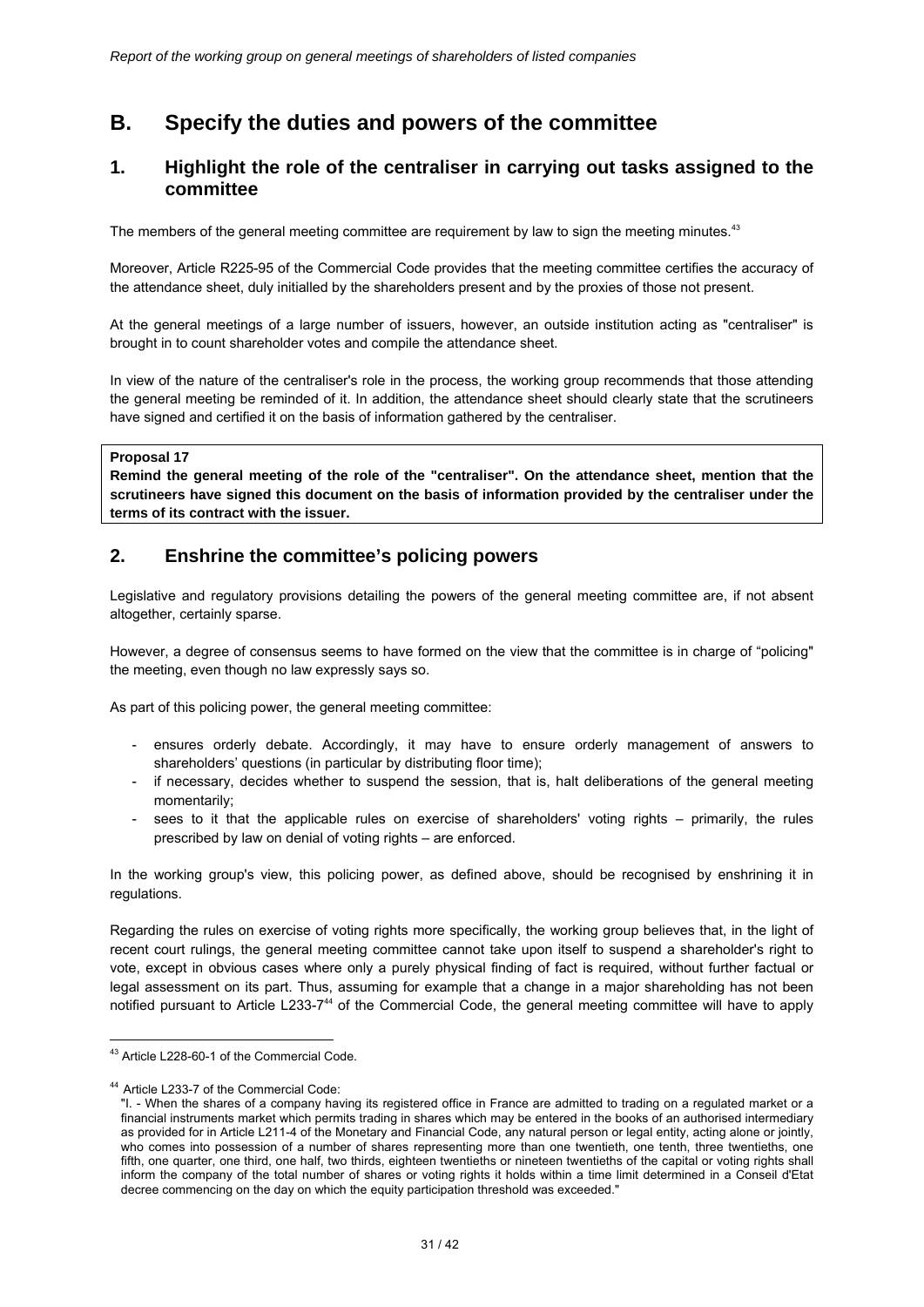the suspension of voting rights prescribed by Article L233-14<sup>45</sup> of the same Code on the basis of objective factual information in its possession.

On the other hand, the meeting committee is not empowered to deem that an action in concert exists where none has been declared or where the presumed concert parties would contest its existence.

#### **Proposal 18**

**Enshrine the policing power of the general meeting committee in the regulatory section of the Commercial Code. Specify that this committee:** 

- ensures orderly debate. Accordingly, it may have to ensure orderly management of answers to **shareholders' questions (in particular by distributing floor time);**
- if necessary, decides whether to suspend the session, that is, to halt deliberations of the general **meeting momentarily;**
- enforces the applicable rules on denial of voting rights based on evidence presented.

To facilitate the exercise of this power to suspend voting rights and head off situations during the general meeting that could result in litigation, the working group recommends that companies prepare for them in advance by identifying any situations or facts that could entail suspension of voting rights. This presupposes that, for example, the company has accurate information on the shareholder base at the record date, has made a list of known cases of changes in major holdings not reported to the company, and also has a detailed statement of all changes that were reported to the company during the year, with mention of any delay in notification.

#### **Proposal 19**

**In advance of the general meeting, take action to identify and verify situations and information that could entail legal suspension of voting rights, so that this information can be transmitted to the committee on the day of the meeting.** 

## **3. Encourage the development and use of best practice guides for committee members**

For the working group, guides to best practices are a good way to ensure that general meeting committees operate on the basis of consistent, widely shared rules. Ideally, best practice guides are developed as a joint effort with the various participants in general meetings (issuers, shareholders, centraliser institutions, etc.), and they provide committee members with tools for handling issues and reliable, practical solutions to difficulties that may arise during a general meeting.

For this reason, the working group recommends that best practice guides be prepared and distributed to members of general meeting committees. As an example, the working group cites the *Vade Mecum* prepared by AFEP in liaison with ANSA, first issued in November 2005 and updated in March 2011<sup>46</sup>.

-

<sup>45</sup> Article L233-14 of the Commercial Code:

A shareholder who has not made the declaration referred to in VII of Article L233-7 is stripped of the voting rights attached to the securities exceeding the fraction of one tenth or one fifth referred to in that same paragraph for any shareholders' meeting held within two years of the date of effective notification."

<sup>46</sup> *Vade-Mecum for members of general meeting committees prepared by AFEP in liaison with ANSA,* March 2011.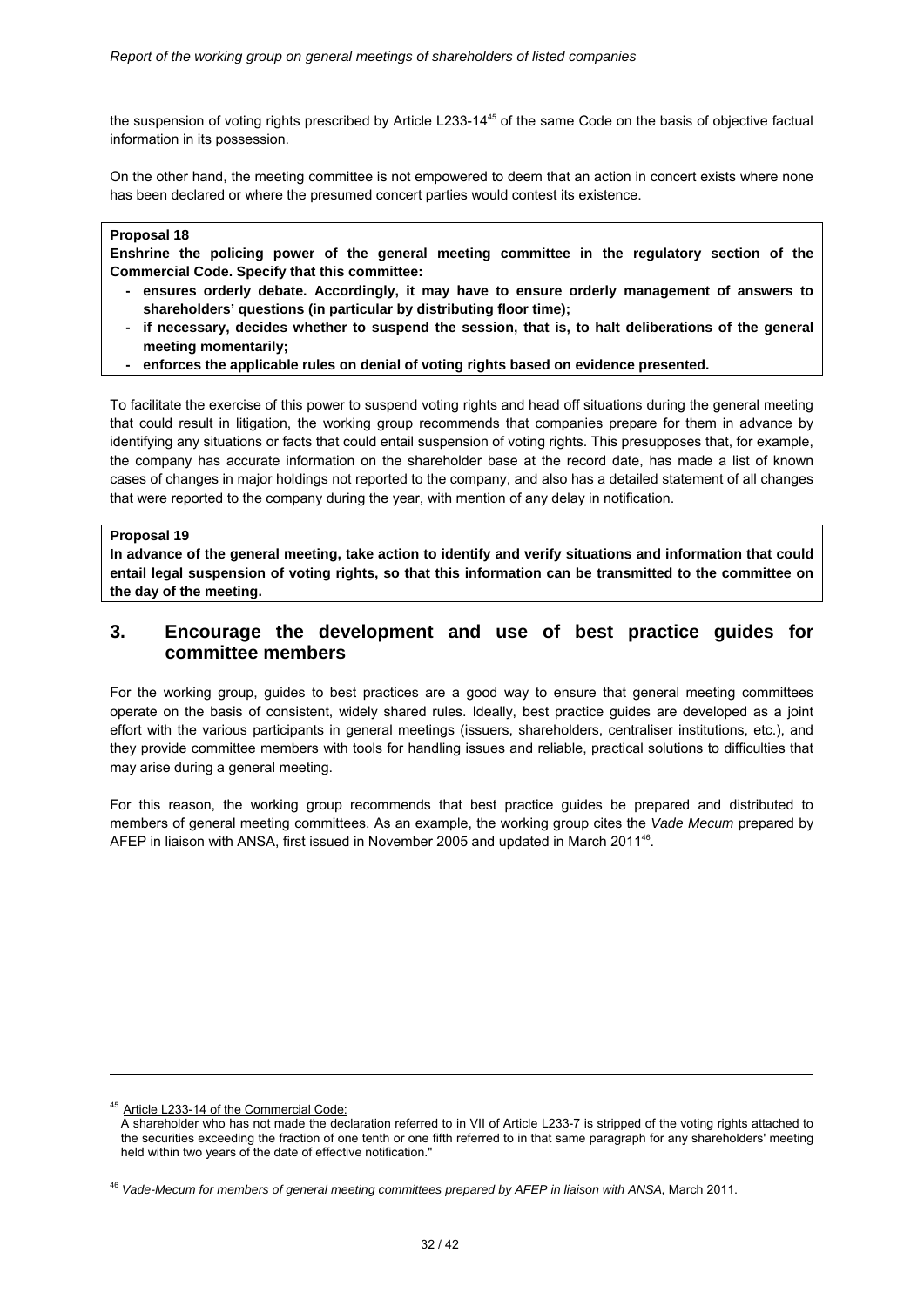# **IV.** Voting on regulated agreements<sup>47</sup>

## **A. Clarify the notion and scope of regulated agreements**

## **1. Clarify the meaning of "agreements on current operations entered into concluded under normal terms and conditions"**

The regime governing so-called regulated agreements was introduced into French law to prevent conflict-ofinterest situations that directors and/or significant shareholders<sup>48</sup> may face if they enter into an agreement with the company. The regime consists of a complex authorisation and oversight procedure<sup>49</sup> aimed at discouraging corrupt practices by the parties concerned. These agreements are authorised by the board of directors and approved by the general meeting of shareholders, after a special report from the company's statutory auditors has been read out.

Although convergence at European level is desirable, the procedures to be put in place must take account of country-specific governance measures.<sup>50</sup>

To capture the greatest possible number of conflict-of-interest situations, French law lays down broad-brush provisions that determine the scope of this procedure, which in practice is determined by the criteria stemming from Articles L. 225-38 and L. 225-39 of the Commercial Code<sup>51</sup>, in particular the notion of "agreements on current operations entered into under normal terms and conditions" (Article L. 225-39), which draws a distinction between "regular" agreements and those subject to the authorisation procedure (Article L. 225-38).

Combining these criteria results in a multiplicity of regulated agreements, even though no potential conflict-ofinterest situation exists.

The European Corporate Governance Forum has recommended applying "materiality" criteria when scrutinising agreements and transactions that might have a significant impact on a company's assets. However, owing to the diversity of situations to be dealt with, it would be difficult to determine what materiality criteria to select. Whatever the outcome, if the idea of introducing materiality criteria were adopted, the Commercial Code would have to be amended accordingly.

<sup>-</sup> $47$  These proposals apply to the commitments referred to in Articles L.225-102-1 and L.233-5-1, which come under the procedure referred to in Articles L.225-38 et seq. of Commercial Code, where appropriate.

<sup>&</sup>lt;sup>48</sup> The scope of regulated agreements is stipulated in Article L. 225-38 of the Commercial Code:

<sup>&</sup>quot;Any agreement entered into, either directly or through an intermediary, between the company and its general manager, one of its assistant general managers, one of its directors, one of its shareholders holding a fraction of the voting rights greater than 10% or, in the case of a corporate shareholder, the company which controls it within the meaning of Article L. 233-3, must be subject to the prior consent of the board of directors. The same applies to agreements in which a person referred to in the previous paragraph has an indirect interest. Agreements entered into between the company and another firm are also subject to prior consent if the company's general manager, one of its assistant general managers or one of its directors is the owner, an indefinitely liable partner, a manager, a director or a member of that firm's supervisory board or, more generally, is in any way involved in its management.

<sup>&</sup>lt;sup>49</sup> Concerning the procedure, Article L. 225-40 of the Commercial Code provides: "The interested party must inform the board immediately upon becoming aware of an agreement to which Article L. 225-38 applies. They may not participate in the vote on the requested prior approval of the Board. The chairman of the board of directors shall advise the auditors of all agreements authorised and shall submit them to the general meeting for approval. The auditors shall present a special report on the agreements to the meeting, which shall rule on this report. The interested party may not participate in the vote and their shares shall not be taken into account for the calculation of the quorum and the majority".

<sup>&</sup>lt;sup>50</sup> See Annex 2: extract form the Green Paper on corporate governance concerning relations with related parties and the answers in the feedback statement published in November 2011.

<sup>51</sup> Article L. 225-39 Commercial Code:

<sup>&</sup>quot;The provisions of Article 225-38 are not applicable to agreements relating to current operations entered into under normal terms and conditions*.*"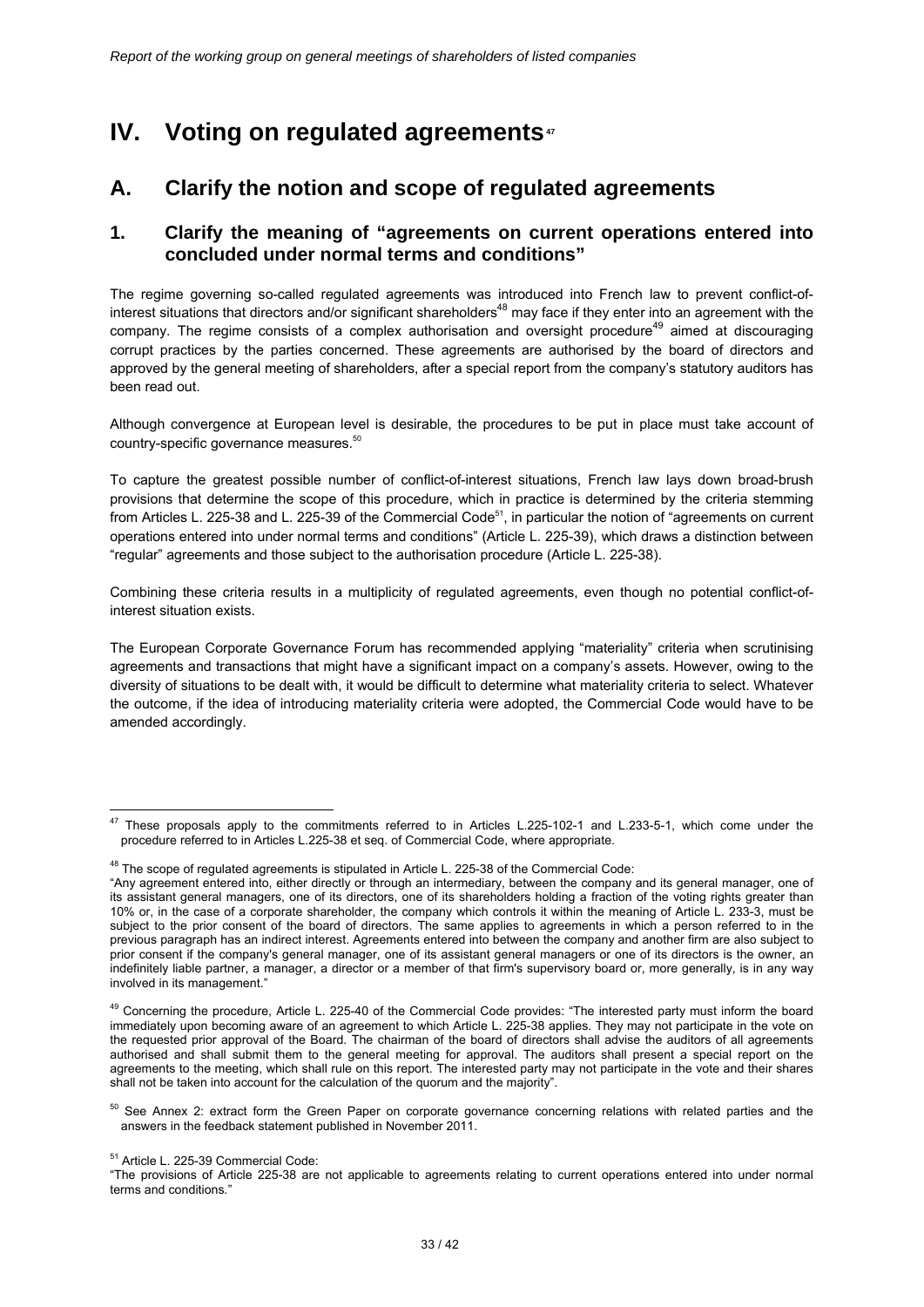**Update the 1990 study by Compagnie Nationale des Commissaires aux Comptes (CNCC) on intra-group agreements. Senior managers use this document, among other things, to determine what is covered by the notion of "agreements on current operations entered into under normal terms and conditions". The CNCC could initiate an update in collaboration with the Haut Conseil du Commissariat aux Comptes (H3C) and the AMF, working in liaison with organisations representing issuers and shareholders. The new guide could cover agreements concluded both within and outside a corporate group.** 

#### **Proposal 21**

**Have companies establish an internal charter to define an agreement and submit it to the regulated agreement procedure. The charter would set forth the criteria adopted by the company, which would adapt the CNCC guide to its own situation, in agreement with its statutory auditors.** 

## **2. Exclude intra-group agreements in the strict sense of the term (agreements between a parent and its wholly owned subsidiaries) from the scope of regulated agreements**

Agreements between an issuer and its wholly owned subsidiary:

- make up the bulk of the agreements presented in the special report (subject to the regulated agreement procedure simply because the two entities share a director);
- come into the scope of regulated agreements only if there are senior managers in common (otherwise, they are exempt from the authorisation procedure);
- do not present real conflicts of interest.

The group questioned the relevance of continuing to classify agreements between wholly-owned or 99.9% owned subsidiaries (statutory requirements on a specific number of partners have to be taken into account) as regulated agreements.

#### **Proposal 22**

**Amend the law so that agreements between a listed company and its 100%-owned (or equivalent) subsidiaries throughout the financial year are excluded from the regulated agreement regime .** 

## **3. Define what is meant by an "indirectly involved person"**

At present the regulated agreements regime covers only those agreements concerning a person who has an interest directly, indirectly or through an intermediary:

The notion of an "indirectly involved" person, referred to in the second paragraph of Article L. 225-38 of the Commercial Code, is not defined precisely in law.

#### **Proposal 23**

**Define, in the CNCC guide, what is meant by "indirectly involved person", referring to the proposal of the Paris Chamber of Commerce and Industry52: "A person not party to an agreement is considered to be indirectly involved in that agreement if, by virtue of his or her links to the parties and of his or her powers to influence their conduct, he or she derives a benefit from it".** 

## **4. Give information about agreements between a senior manager and a subsidiary of the issuer**

Regarding agreements entered into between a senior manager and/or director of a company, on the one hand, and a subsidiary, on the other hand, the working group noted the analysis of the AMF. The French regulator

<sup>-</sup>52 Contribution by the Paris Chamber of Commerce and Industry to the industry initiative on *"enhancing the effectiveness of the regulated agreement procedure"*, September 2011.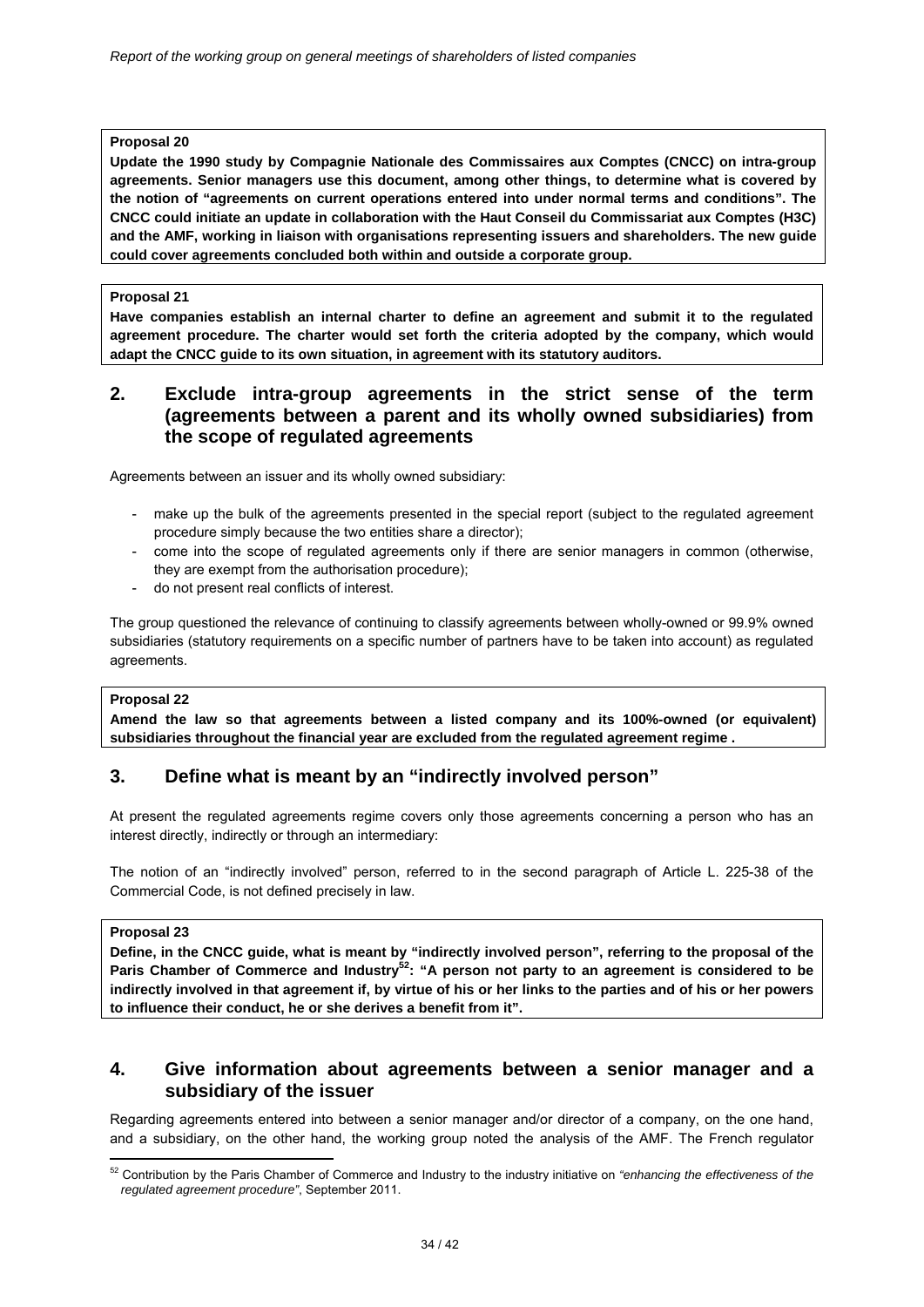considers that, in certain cases, the factual circumstances are such that these agreements are likely to be subject to the authorisation of the board of the parent company and to the vote of its shareholders, on the grounds that they might be straw party agreements. This is the case in particular when the senior manager of the parent who has entered into an agreement with a subsidiary is actually paid for services to the parent.

In the other cases, the group proposes that these agreements should be brought to the attention of the parent company's shareholders but should not be subject to the procedure involving board authorisation and a shareholder vote.

#### **Proposal 24**

**Present agreements that have been concluded with a subsidiary, and that concern directly or indirectly a senior manager and/or director of the listed company, in the report to the general meeting and also in the registration document, if any.** 

## **B. Underscore the role of the board of directors in spelling out**  the merits of agreements<sup>53</sup>

Under Article L. 225-38 of the Commercial Code, the board is required to consent to regulated agreements. This provides it with an opportunity to assess the merits of entering into such agreements. The working group expressed regret that the factors behind the board's decision to authorise a regulated agreement are not presented to the statutory auditors and shareholders.

#### **Proposal 25**

- Have the board of directors give its reasons for authorising a regulated agreement by explaining **how the company stands to benefit from the agreement and the related financial terms and conditions. These reasons would be recorded in the meeting minutes and bought to the attention of the statutory auditors when they are notified of the agreement;**
- Ask the statutory auditors to make comments in their special report in the event that the merits of **the agreement is not, or not sufficiently, explained, on the understanding that the auditors assess neither the advisability nor the usefulness of entering into the agreement;**
- Amend the regulatory section of the Commercial Code to make it mandatory for the board of **directors to give reasons for their decision, to transmit those reasons to the statutory auditors and to have them set them out in the auditors' special report.**

The board may decide to call in an independent appraiser if it believes that the terms and conditions of the agreement will have a very significant impact on the company. In this case, the board will inform the shareholders of the decision.

#### **Proposal 26**

- Encourage the board of directors to appoint an independent appraiser whenever entering into an **agreement may have a very significant impact on the balance sheet or results of the company and/or the group;**
- Refer to the board of directors' request for an independent appraisal in the special report and make it **public, with the exception of any factors that might compromise business secrecy.**

Since the board of directors has to consent to agreements before they are implemented, it must organise its meetings in good time. Moreover, the board of directors has to authorise all regulated agreements. Failing this, the fact that the agreements are in breach of the authorisation requirement must be mentioned in the statutory auditors' report, but the situation can still be remedied by the general meeting. Barring exceptional circumstances where all the directors have a conflict of interest, such a situation seems unsatisfactory since the board, whether deliberately or not, is shirking its responsibility as regards the conclusion of the agreement.

<sup>&</sup>lt;u>.</u>  $53$  Where reference is made to approval by the board of directors, it should be noted that in companies with a dual governance structure (i.e. executive board / supervisory board), it is the supervisory board that gives the approval. Accordingly, the working group's proposal applies *mutatis mutandis* to the supervisory board.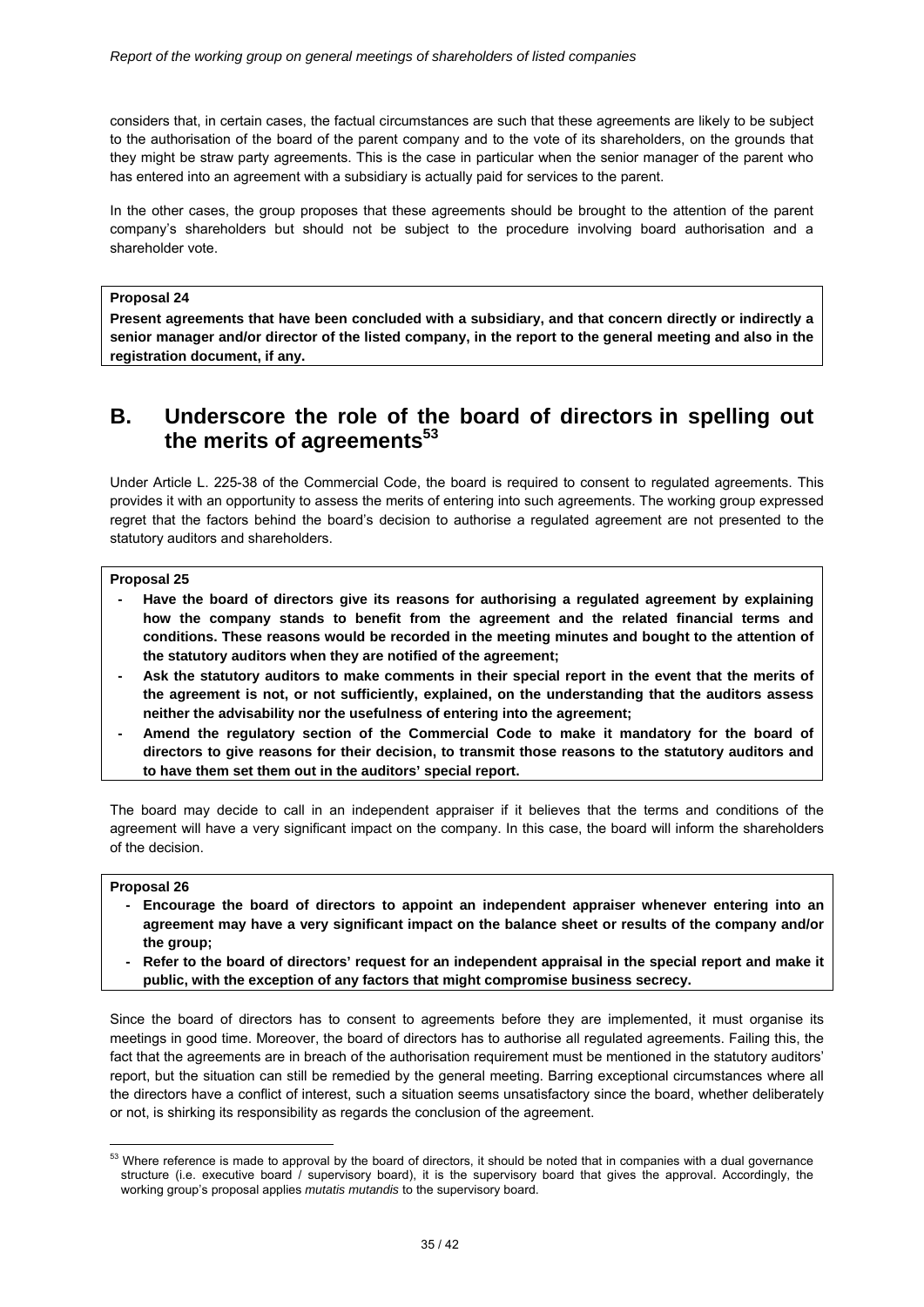**Have the board of directors ratify any agreements not previously authorised before they are submitted to the general meeting for approval, barring exceptional circumstances where all the directors have a conflict of interest.** 

Concerning authorised agreements that remain in effect for several years, it may be useful to conduct an annual review of the conditions in which such agreements were entered into.

#### **Proposal 28**

**Have the board of directors conduct an annual review of regulated agreements having a long-lasting effect on the company.**

## **C. Improve disclosure of information to the general meeting**

## **1. Improve the information disclosed by the statutory auditors in their special report**

### 1.1 Promote a clear, detailed presentation by the statutory auditors of the terms and conditions of regulated agreements and their import for the company

Pursuant to the regulatory section of the Commercial Code, the main characteristics of agreements must be presented in the special report. Further, any information that could help shareholders assess the merits of new agreements must also be provided. Specifically, Point 6° of Article R. 225-31 of the Commercial Code states that the special report of the statutory auditors must contain in particular "the essential modalities of these agreements and commitments […] and, where such is the case, any other indications that allow shareholders to assess the interest of entering into the agreements and commitments being analysed".

The group considered that there was no need to amend the wording of the article but that issuers and statutory auditors ought to give closer consideration to its meaning and scope so that shareholders are able to assess all the interests at stake. Care should also be taken to ensure that the disclosure requirements set out in Articles R-225-31 and R-225-58 of the Commercial Code are properly implemented.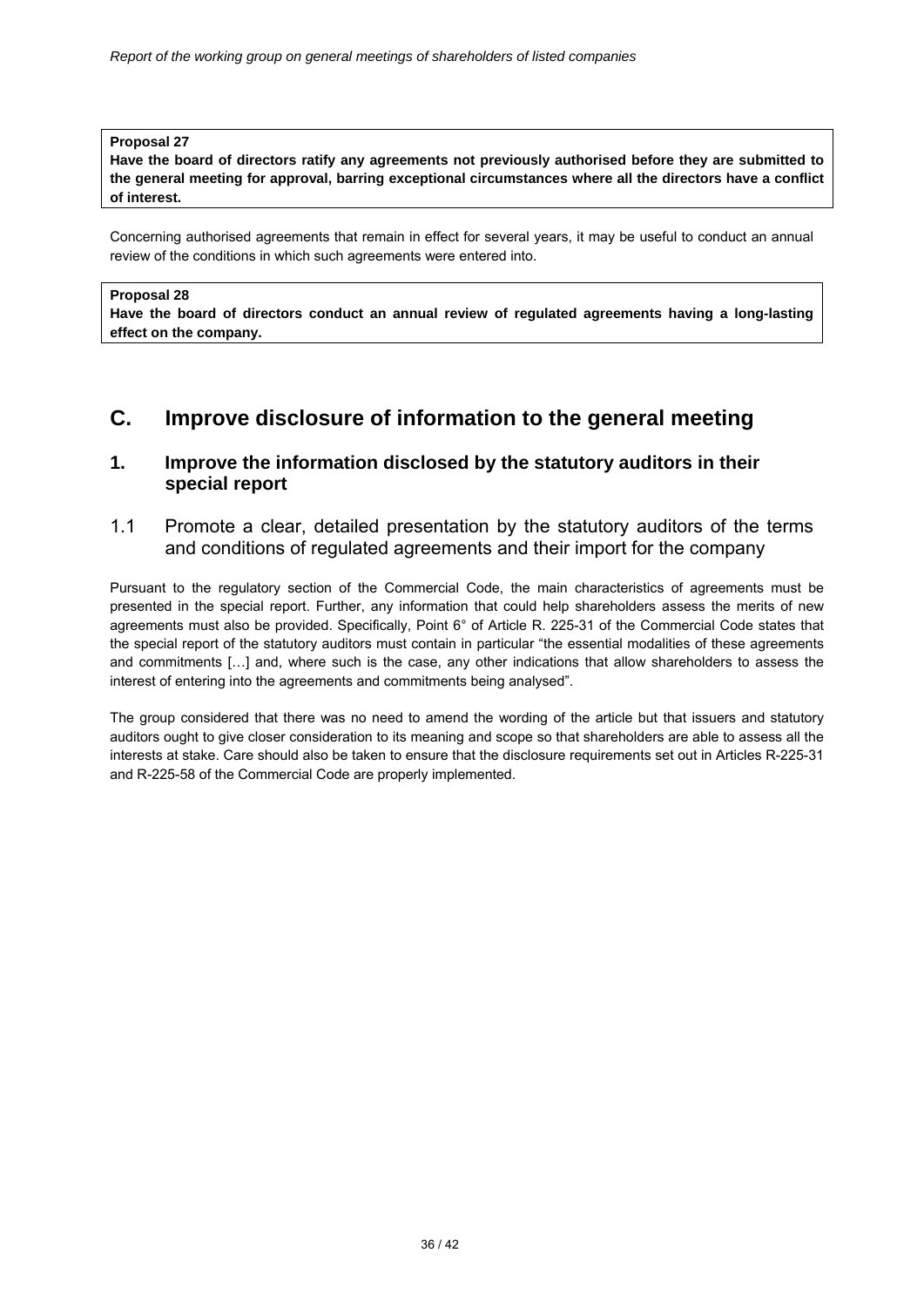- ‐ **Enhance the content of the information provided in the statutory auditors' special report so that shareholders can better appreciate the issues involved in agreements that have been concluded. In particular, any information that might enable shareholders to assess the merits of entering into agreements and commitments should be provided, especially in the case of service agreements with directors. Achieving this objective will be facilitated if the board of directors transmits a clear, precise document explaining why the agreement is in the company's interest (see Proposal 25);**
- ‐ **Specify the persons concerned by the agreements and state their function, including for ongoing agreements;**
- ‐ **Clarify the presentation of the terms and conditions of regulated agreements in the report in order to identify more easily the issues involved for the issuer and the senior executives concerned. In this respect, the report on regulated agreements should be organised into three sections:** 
	- o **agreements with shareholders;**
	- o **agreements with companies that share senior managers, specifying the equity links between those companies (i.e. ownership percentages);**
	- o **other agreements with senior managers.**
- ‐ **Present the financial details of these agreements, making a distinction between income, expenses and commitments and specifying the amounts involved.**

### 1.2 Encourage disclosure in the special report of regulated agreements concluded after the financial year-end

In principle, an ordinary general meeting approves only those agreements authorised during the financial year for which the accounts have been submitted for approval (i.e. for a standard accounting period, all agreements entered into and authorised before 31 December).

The group looked into the situation of new, material agreements authorised and concluded after the year-end but before the annual general meeting (generally between January and May or June). It concluded that these agreements should be submitted for approval to the next meeting rather than the meeting to be held the following year (in other words 14, 15 or even 18 months after they have been concluded).

#### **Proposal 30**

**Subject any significant agreement, authorised and concluded after the financial year-end, to the approval of the next meeting, on condition that the statutory auditors have been able to analyse the agreement in time for the publication of its report.** 

## **2. Improve disclosures by the company**

### 2.1 Clarify the link between regulated agreements and relations with related parties

At present, no link is established between the information concerning regulated agreements and the information presented in the consolidated financial statement notes concerning relations with related parties (IAS 24), even though some agreements are presented on both counts.

It should be noted, however, that the scope of the requirements are not exactly the same. For example, the purpose of IAS 24 is to present all significant relations with related parties at the level of the group, whereas regulated agreements present the agreements entered into by the company.

#### **Proposal 31**

**Establish a link, if any, between the consolidated financial statement note concerning related parties with the information presented on regulated agreements.**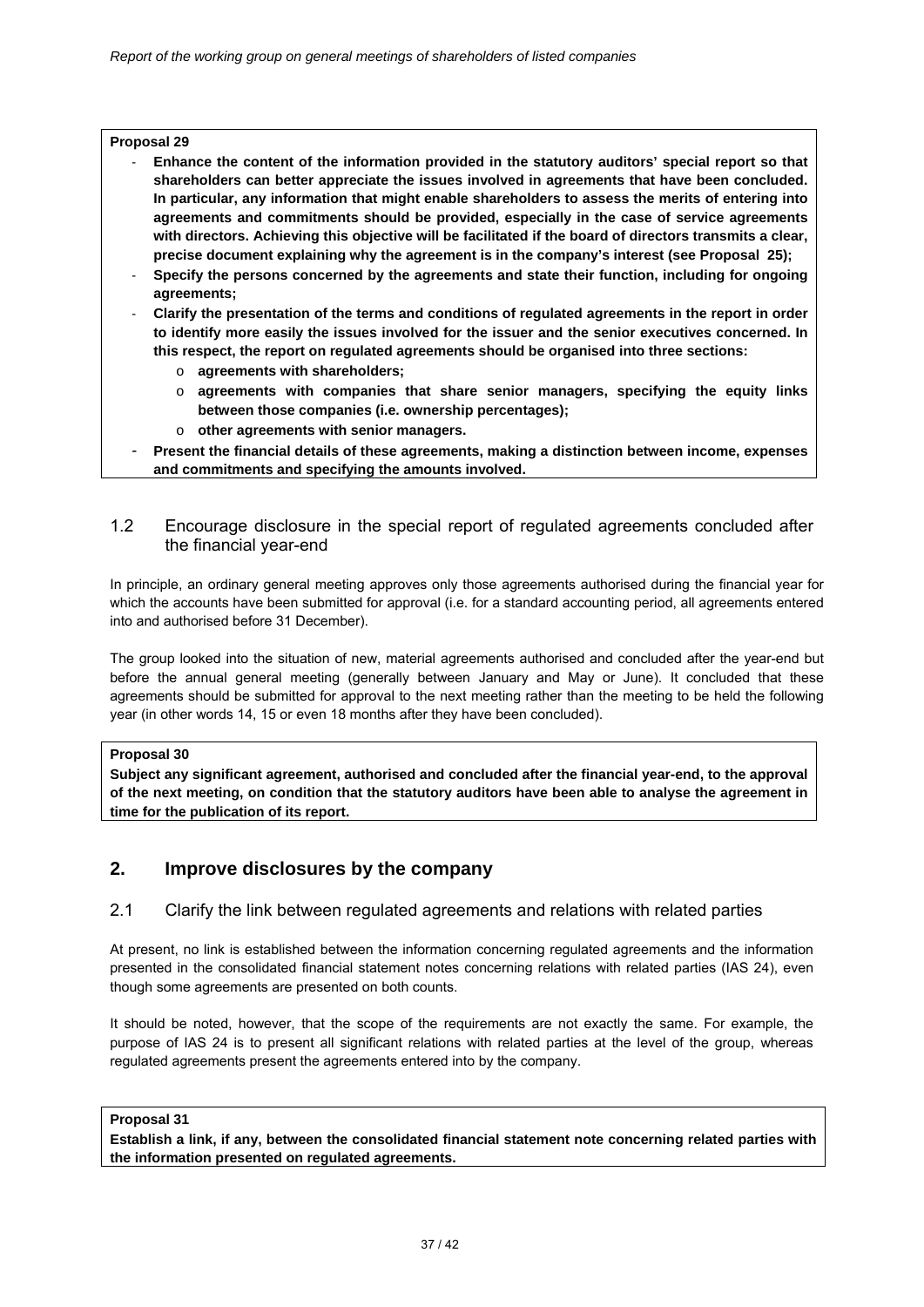### 2.2 Make the special report easier to access

In most cases, listed companies post the special report prepared for the shareholder general meeting on their websites. In future, web-posting of the report should be systematic. Note that under Article R. 225-83 of the Commercial Code, the special report must be made available to shareholders, and it must now be made public on the issuer's website at least 21 days before the ordinary general meeting (new article R. 225-73-1, Commercial Code).

#### **Proposal 32**

**Where the company prepares a registration document, the special report should be included so that shareholders can promptly access relevant information.** 

## **D. Bear in mind the arrangements and procedures for voting at general meetings**

## **1. Emphasise that resolutions concerning regulated agreements can be presented separately**

Voting on regulated agreements generally consists of a single "block vote" on the resolution covering regulated agreements. It should be remembered that there is no legal requirement to present resolutions separately, unless they concern senior executive compensation.

In some cases it may be preferable to separate resolutions, thereby improving disclosure (each separate resolution contains its own statement of reasons) and avoiding a general abstention from voting by the persons concerned by the agreements covered by the single resolution (as required under Article L. 225-40 of the Commercial Code). Separate voting is therefore an option to promote in some cases. It should not be taken up systematically, however, because this would needlessly weigh down the meeting agenda in other cases.

Furthermore, shareholders are entitled to ask, in particular before the meeting is held, for a separate vote on one or other of the agreements.

#### **Proposal 33**

**Encourage submission of a separate resolution to shareholder vote whenever there is a sensitive agreement directly or indirectly involving a senior manager or shareholder, as required by law for deferred commitments for the benefit of senior management.** 

## **2. Bear in mind that the meeting's approval covers new agreements only**

Although the second section of the special report mentions pre-existing agreements still in effect, for information purposes, only new agreements have to be approved. And yet voting is based on the full statutory auditors' report. There is thus a disconnect, underscored by the special report.

#### **Proposal 34**

**Present, in the board of directors' report to the general meeting, the new agreements submitted for approval and indicate that only these agreements are to be voted on at the meeting.** 

\_\_\_\_\_\_\_\_\_\_\_\_\_\_\_\_\_\_\_\_\_\_\_\_\_\_\_\_\_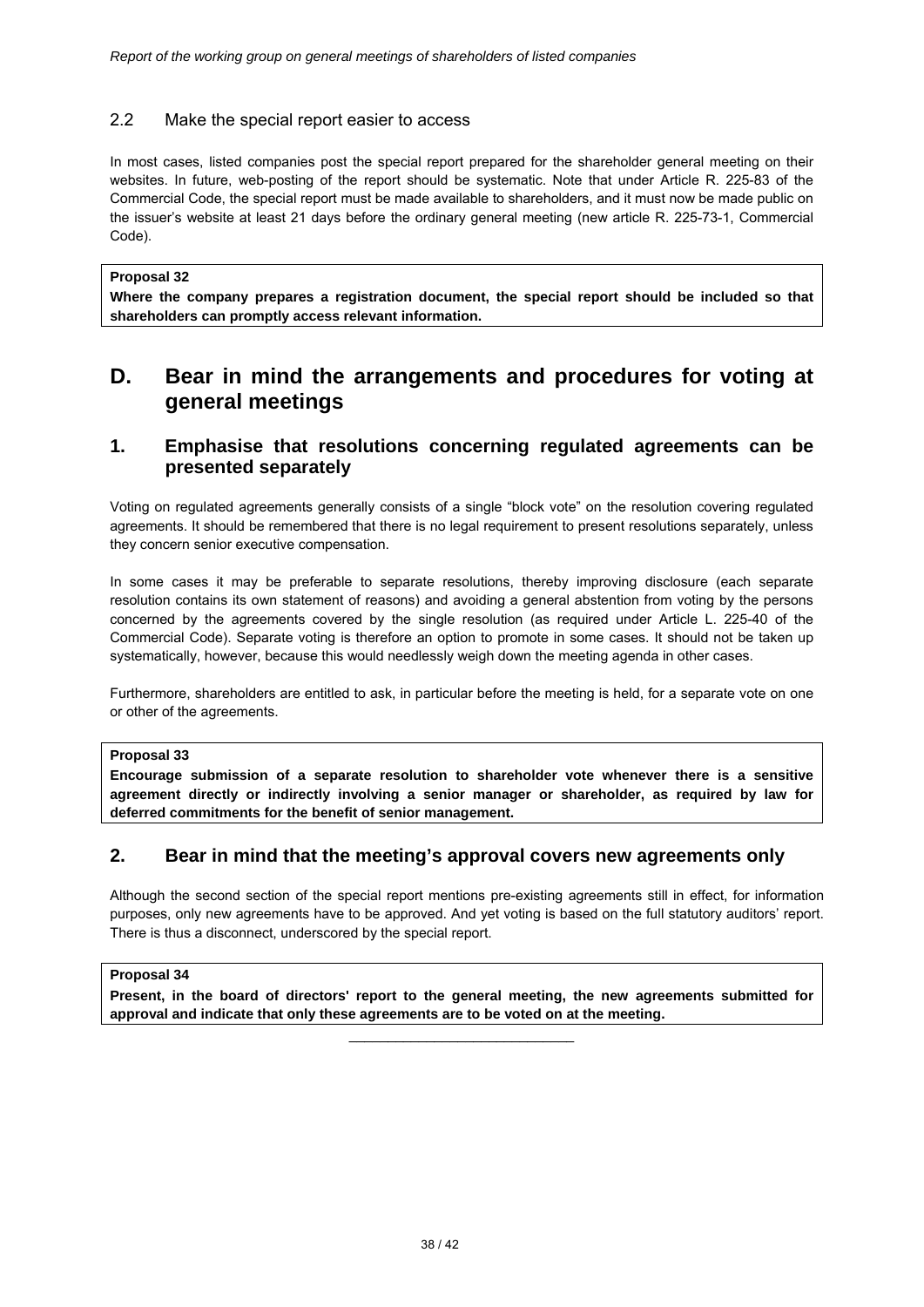## **MEMBERSHIP OF THE WORKING GROUP**

#### **Chairman**

Olivier Poupart-Lafarge, Member of the AMF Board

#### **AMF representatives**

- Benoit de Juvigny Managing Director Corporate Finance Division
- Edouard Vieillefond Managing Director Regulatory Policy and International Affairs Division
- Olivier Douvreleur Managing Director, Legal Affairs
- Patrick Parent Executive Director, Corporate Accounting and Auditing

#### **Working group members**

- Anne-France Arnoux-Saugnac, deputy general counsel, risks and compliance, Bureau Veritas
- François Basset-Chercot, board secretary, L'Oréal
- Francine Bobet, audit partner, Ernst & Young; chair of the CNCC's Commission on Legal Studies
- Odile de Brosses, head of legal department, AFEP
- Alain Couret, professor at the law school of the Sorbonne (Université Paris 1); partner, CMS-BFL
- Philippe d'Hoir, partner, FIDAL
- Philippe Haudeville, secretary general, AF2I
- Michael Herskovich, head of corporate governance, BNP Paribas Asset Management
- Pierre Dinon, head of corporate governance, Allianz Global Investors France
- Michel Léger, chairman, BDO
- Viviane Neiter, honorary chairperson, APAI
- Colette Neuville, chairperson, ADAM
- Pascal Pommier, head of corporate and issuers, BNP Paribas Securities Services
- Fabrice Rémon, chief executive officer, Deminor France
- Jean-Paul Valuet, secretary general, ANSA
- Jérôme Vitulo, assistant general counsel, Lafarge
- Caroline Weber, general director, Middlenext and Frédérique Desroches, Middlenext
- Aude Ab-Der-Halden, assistant director for business law in the Directorate for Civil Affairs and the Seal, Ministry of Justice
- Ronan Guerlot, head of the business law bureau, Justice Ministry
- Adrienne Isaac, business law bureau, Justice Ministry
- Hubert Gasztowtt, legal advisor to the director general of the Treasury
- Yasmina Moubachir, deputy supervisor, Financial Stability, Accounting and Corporate Governance, Directorate General of the Treasury

#### **AMF rapporteurs**

- Antoine Colas Regulatory Policy and International Affairs Division
- Maryline Dutreuil-Boulignac Regulatory Policy and International Affairs Division
- Leslie Lançon Regulatory Policy and International Affairs Division
- Marine Corrieras Corporate Finance Division
- Florence Priouret Corporate Finance Division
- Delphine Charrier-Blestel Corporate Finance Division
- Etienne Cunin Corporate Accounting and Auditing Division
- Anne Gillet Corporate Accounting and Auditing Division
- Patricia Choquet Legal Affairs Division
- Quentin Durand Legal Affairs Division
- Stéphane Fékir Legal Affairs Division
- Xavier Jalain Legal Affairs Division
- Michel Karlin Asset Management and Markets Division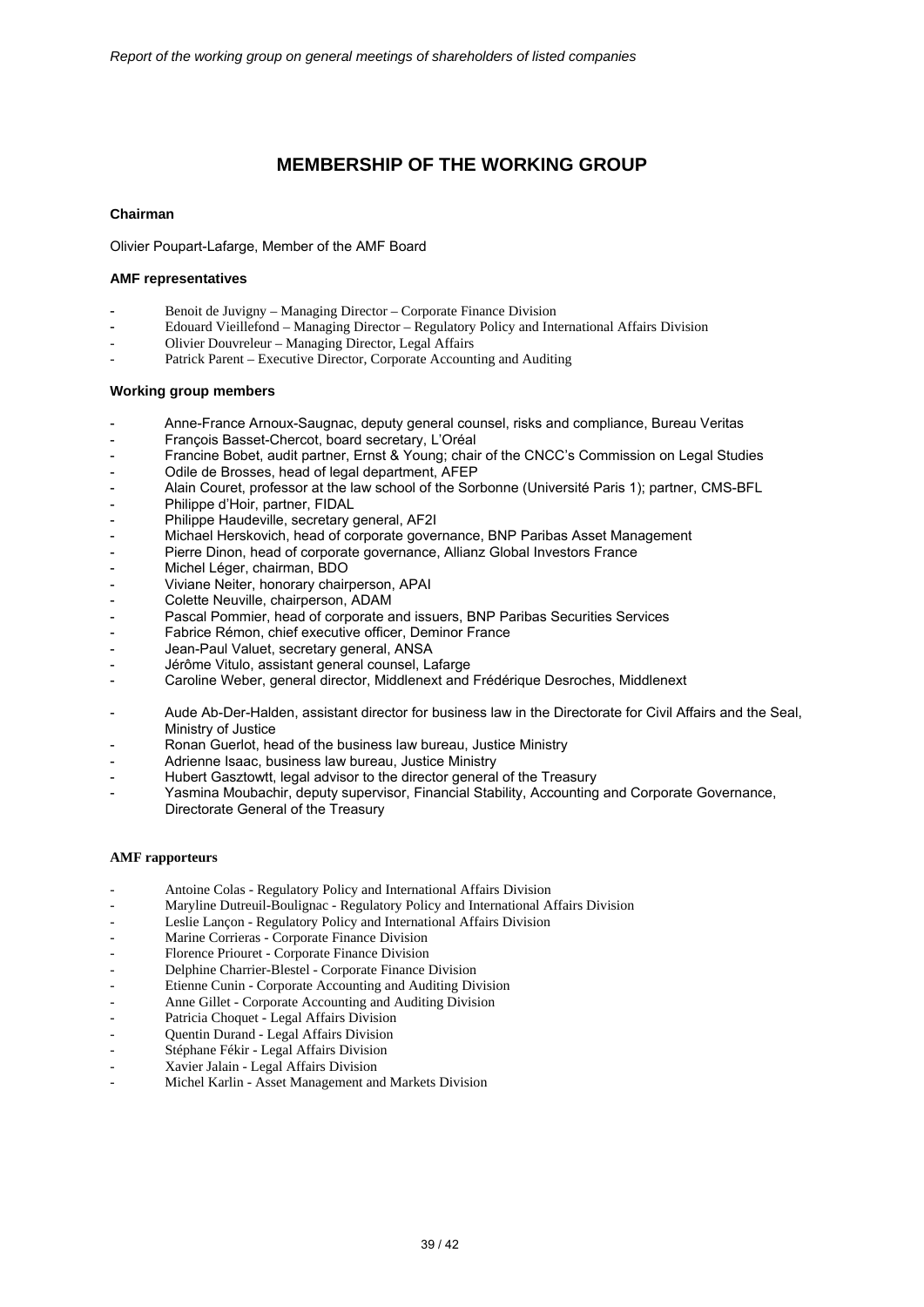#### **The following were also interviewed**

- **-** Jean-Pierre Hellebuyck, Member of the AMF Board, vice-chairman, AXA Investment Managers
- Daniel Lebègue, chairman; IFA; and Alain Martel, secretary general, IFA
- Laurent Rouyrès, chairman, Labrador, and Lé Quang Tran Van, marketing director, Labrador
- Carl Rosen, executive director, ICGN
- Pierre-Henri Leroy, chairman, Proxinvest
- Me Eric Bernard, partner, Arago
- Charles Paris de Bollardière, board secretary, Total SA
- Gilles Hengoat, partner, national audit director, Grant Thornton
- Olivier de Guerre, partner, chairman and manager, Phitrust Active Investors, Denis Branche, partner, deputy CEO and manager, Phitrust Active Investors, and Luis de Lozada, legal director, Phitrust Active Investors

\_\_\_\_\_\_\_\_\_\_\_\_\_\_\_\_\_\_\_\_\_\_\_\_\_\_\_

- Pierre Mahieu, director, Euroclear France, and Mohamed M'Rabti, director, Euroclear
- James O'Regan, General Manager, Broadridge, and Charlotte Crawley, Broadridge
- Jean-Philippe Grima and Emmanuel de Cursay, AFTI.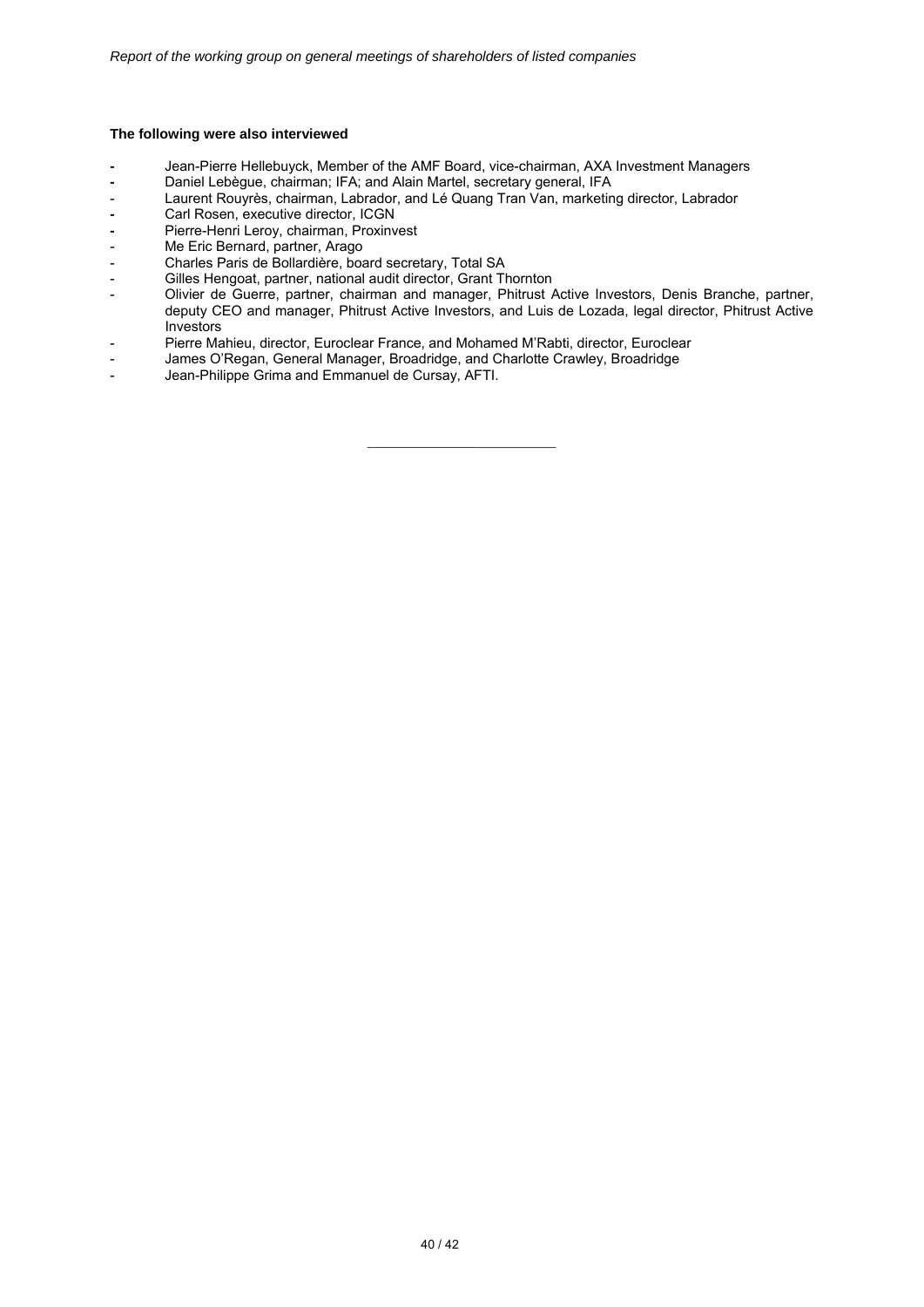## *ANNEX 1 SELECTED REFERENCES*

- *Vade-mecum*, AFEP, in collaboration with ANSA, March 2011
- ANSA, *"Nouvelles Régulations: Impacts pour les émetteurs"*, Form I-11, Rev. 1.02.2011, 18.02.2011: p. 20 (written questions), reprinted in ANSA Brochure 202/2011, p.93, and *"Noté pour vous"* No 10-067, p. 2 for a full discussion of written questions
- ANSA, *Demande d'inscription de "points" à l'ordre du jour d'une assemblée générale*, memo, 28 January 2011, revised 29 March 2011
- AFG recommendations on corporate governance January 2011
- AMF recommendations on the participation of shareholders at general meetings (posted online, 21 April 2006, amended 24 April 2007)
- AMF recommendation on proxy voting agencies, No 2011-06 (posted online, 18 March 2011)
- ANSA recommendations on presenting draft resolutions to general meetings of shareholders, 2006-1 No 06- 004, 7 February 2006
- ANSA, *La prévention et la gestion des incidents en cours d'assemblée générale,* No. 3208 de July 2003
- *"Propositions pour une meilleure relation entre les administrateurs et les actionnaires"*, IFA, November 2005
- *"Improving the exercise of shareholder voting rights in France"*  Report of the working group chaired by Yves Mansion (September 2005).
- COB monthly bulletin, April 1974: *"Le compte rendu de l'assemblée générale"*
- *"Enhancing the effectiveness of the regulated agreement procedure"*, contribution by the Paris Chamber of Commerce and Industry to the industry initiative, September 2011
- Banque de France bulletin No 184 *"Non-resident shareholding of CAC 40 French companies at year-end 2010"*